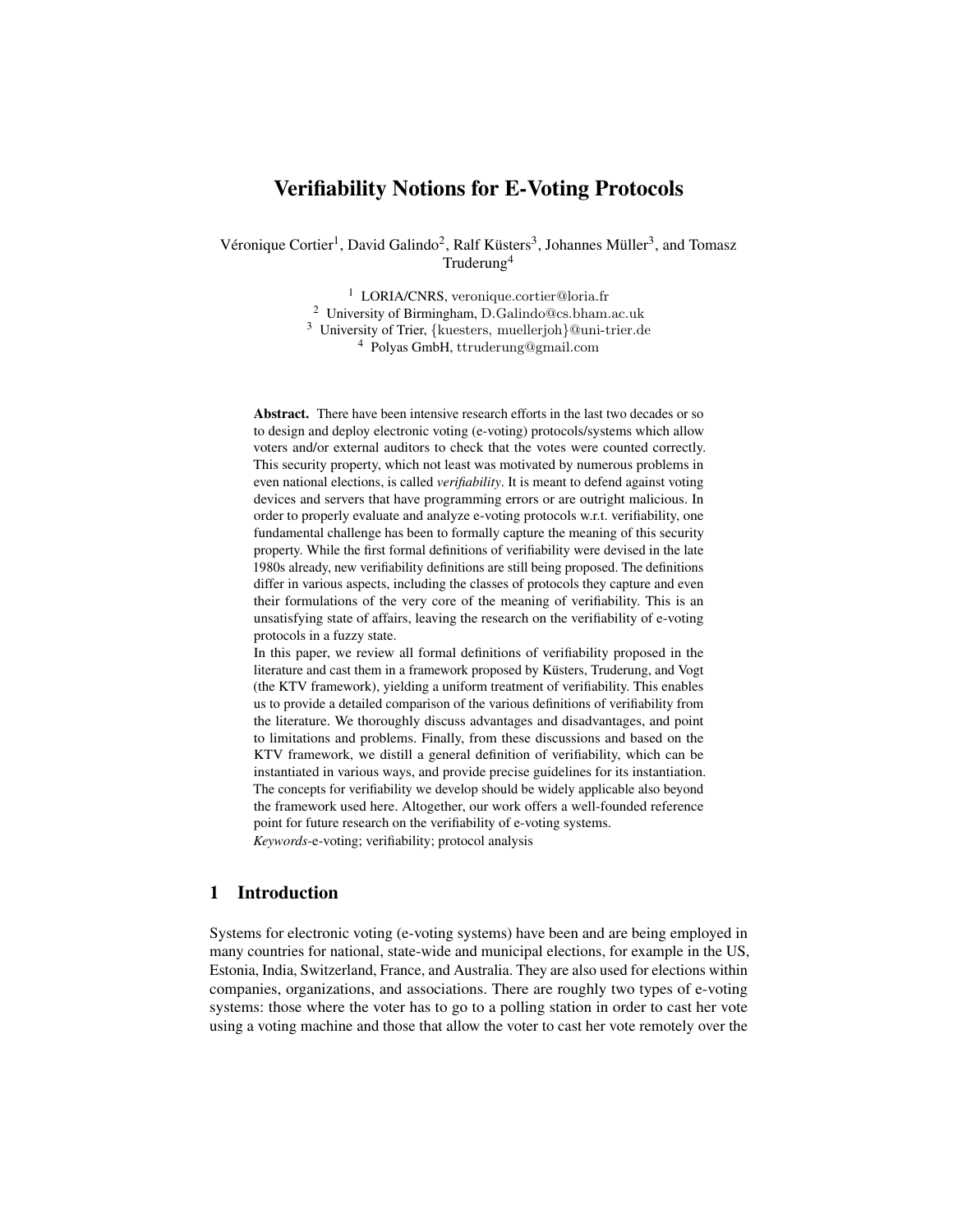Internet, using her own device. When voting at a polling station, the voter either has to fill in a paper ballot, which then is scanned by an optical scan voting system, or the voter enters her vote into a machine directly, a so-called Direct Recording Electronic (DRE) voting system.

For most voting systems used in practice today, voters have no guarantees that their votes have actually been counted: the voters' devices, voting machines, and/or voting servers might have (unintentional or deliberate) programming errors or might have been tampered with in some other way. In numerous elections it has been demonstrated that the employed systems can easily be manipulated (e.g., by replacing hardware components in voting machines) or that they contained flaws that made it possible for more or less sophisticated attackers to change the result of the elections (see, e.g., [\[28,](#page-34-0)[14,](#page-33-0)[2,](#page-32-0)[3,](#page-33-1)[51,](#page-36-0)[52,](#page-36-1)[47,](#page-36-2)[24\]](#page-34-1)). In some occasions, announced results were incorrect and/or elections had to be rerun (see, e.g., [\[1,](#page-32-1)[4\]](#page-33-2)). Given that e-voting systems are complex software and hardware systems, programming errors are unavoidable and deliberate manipulation of such systems is often hard or virtually impossible to detect.

Therefore, there has been intensive and ongoing research in the last two decades or so to design e-voting protocols and systems<sup>[5](#page-1-0)</sup> which provide what is called *verifiability* (see, e.g., [\[20](#page-34-2)[,30](#page-34-3)[,17,](#page-33-3)[6,](#page-33-4)[15,](#page-33-5)[10](#page-33-6)[,9](#page-33-7)[,19](#page-34-4)[,33,](#page-35-0)[26,](#page-34-5)[32\]](#page-35-1)). Roughly speaking, verifiability means that voters and possibly external auditors should be able to check whether the votes were actually counted and whether the published election result is correct, even if voting devices and servers have programming errors or are outright malicious. Several of such systems have already been deployed in real binding elections (see, e.g., [\[6](#page-33-4)[,15](#page-33-5)[,7](#page-33-8)[,43](#page-35-2)[,13](#page-33-9)[,49,](#page-36-3)[21](#page-34-6)[,25\]](#page-34-7)).

For the systematic security analysis of such systems and protocols, one challenge has been to formally and precisely capture the meaning of verifiability. While the first attempts at a formal definition stem from the late 1980s [\[12\]](#page-33-10), new definitions are still being put forward, with many definitions having been proposed in the last few years [\[16,](#page-33-11)[34](#page-35-3)[,31](#page-34-8)[,36](#page-35-4)[,19,](#page-34-4)[33,](#page-35-0)[32,](#page-35-1)[46](#page-35-5)[,48\]](#page-36-4). The definitions differ in many aspects, including the classes of protocols they capture, the underlying models and assumptions, the notation, and importantly, the formulations of the very core of the meaning of verifiability.

This is an unsatisfying state of affairs, which leaves the research on the verifiability of e-voting protocols and systems in a fuzzy state and raises many questions, such as: What are the advantages, disadvantages, problems, and limitations of the various definitions? How do the security guarantees provided by the definitions compare? Are they similar or fundamentally different? Answering such questions is non-trivial. It requires some common basis on which the definitions can be discussed and compared.

Contribution of this paper. First, we show that the essence of all formal definitions of verifiability proposed in the literature so far can be cast in one framework. We choose the framework proposed by Küsters, Truderung, and Vogt [[36\]](#page-35-4) for this purpose. The generic definition of verifiability in this framework is applicable to essentially any kind of protocol, with a flexible way of dealing with various trust assumptions and types of corruption. Most importantly, it allows us to capture many kinds and flavors of verifiability.

<span id="page-1-0"></span><sup>&</sup>lt;sup>5</sup> In what follows, we use the terms protocols and systems interchangeably. We point out, however, that this work is mostly concerned with the protocol aspects of e-voting rather than specific system aspects.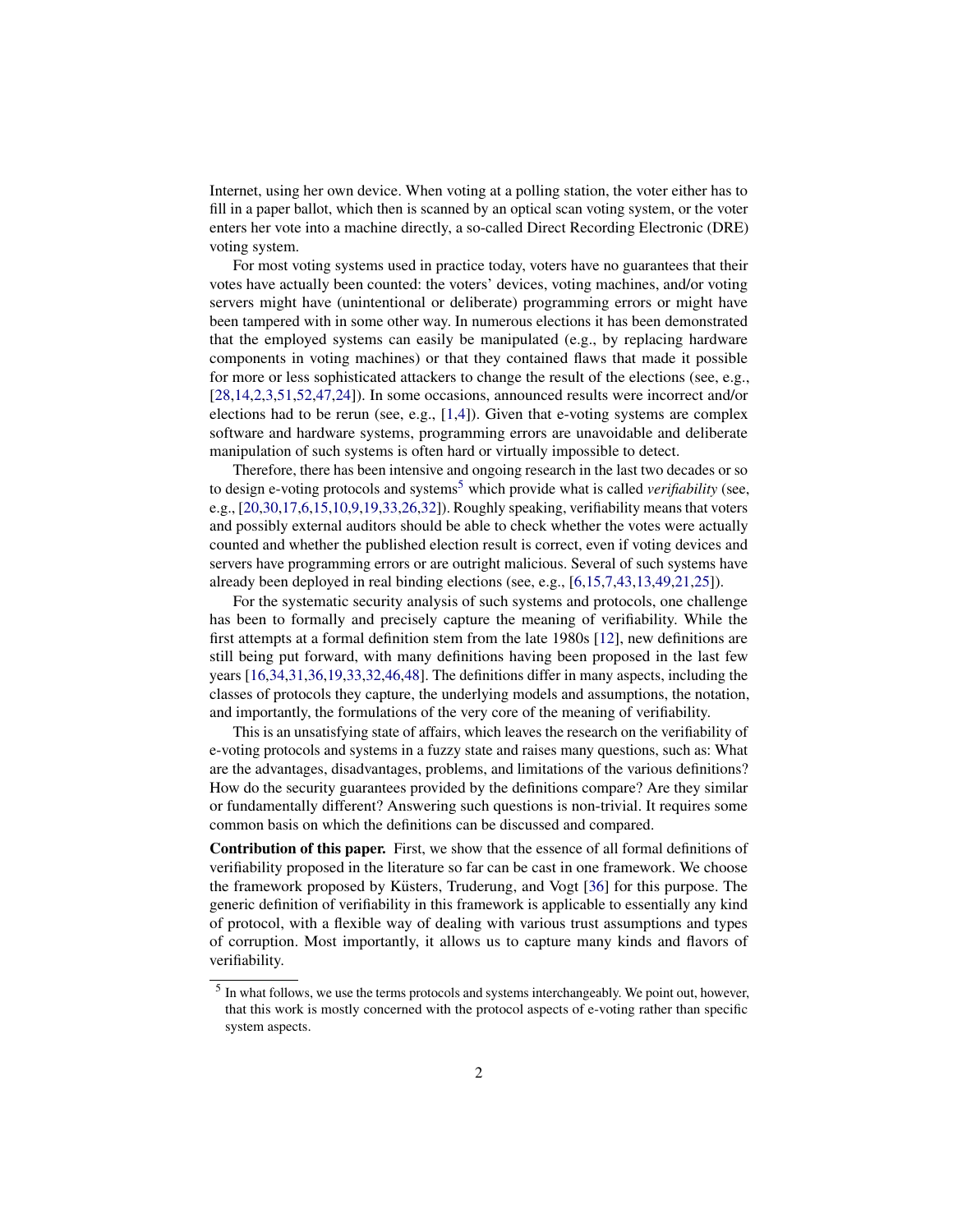The casting of the different definitions in one framework is an important contribution by itself as it yields a uniform treatment of verifiability. This uniform treatment enables us to provide a detailed and systematic comparison of the different formal definitions of verifiability proposed in the literature until now. We present thorough discussions of all relevant definitions and models concerning their advantages, disadvantages, problems, and limitations, resulting in various new insights concerning the definitions itself and their relationships. Among others, it turns out that while the definitions share a common intuition about the meaning of verifiability, the security guarantees that are actually captured and formalized often vary, with many technical subtleties involved. Cast in tailored models, different, sometimes implicit, and often unnecessary assumptions about the protocol structure or the trust assumptions are made. For some definitions, we point out severe limitations and weaknesses.

Finally, we distill these discussions and insights into detailed guidelines that highlight several aspects any verifiability definition should cover. Based on the KTV framework, we provide a solid, general, and flexible verifiability definition that covers a wide range of protocols, trust assumptions, and voting infrastructures. Even if alternative frameworks are used, for example in order to leverage specific proof techniques or analysis tools, our guidelines provide insights on which parameters may be changed and what the implications of such modifications are. This lays down a common, uniform, and yet general basis for all design and analysis efforts of existing and future e-voting protocols. As such, our work offers a well-founded reference point for future research on the verifiability of e-voting systems and protocols.

Structure of this paper. In Section [2,](#page-2-0) we introduce some notation which we use throughout this paper. We briefly recall the KTV framework in Section [3.](#page-3-0) In Sections [4](#page-7-0) to [8](#page-21-0) we then cast various definitions in this framework and based on this we carry out detailed discussions on these definitions. Further definitions are briefly discussed in Section [9,](#page-25-0) with some of them treated in detail in the appendix. The mentioned definitions and guidelines we distill from our discussions, together with various insights, are presented in Section [10.](#page-26-0)

## <span id="page-2-0"></span>2 Notation and Preliminaries

Next, we provide some background on e-voting and introduce notation that we use throughout the paper.

In an e-voting protocol/system, a *voter*, possibly using some *voter supporting device (VSD)* (e.g., a desktop computer or smartphone), computes a ballot, typically containing the voter's choice in an encrypted or encoded form, and casts it. Often this means that the ballot is put on a bulletin board (see also below). The ballots are collected (e.g., from the bulletin board) and tallied by *tellers/voting authorities*. In modern e-voting protocols, the tallying is, for example, done by combining all ballots into one, using homomorphic encryption, and then decrypting the resulting ballot, or by using mix-nets, where the ballots before being decrypted are shuffled. At the beginning of an election, the voting authorities produce the election parameters prm, typically containing keys and a set of valid choices C, the *choice space*. In general, C can be an arbitrary set, containing just the set of candidates, if voters can choose one candidate among a set of candidates,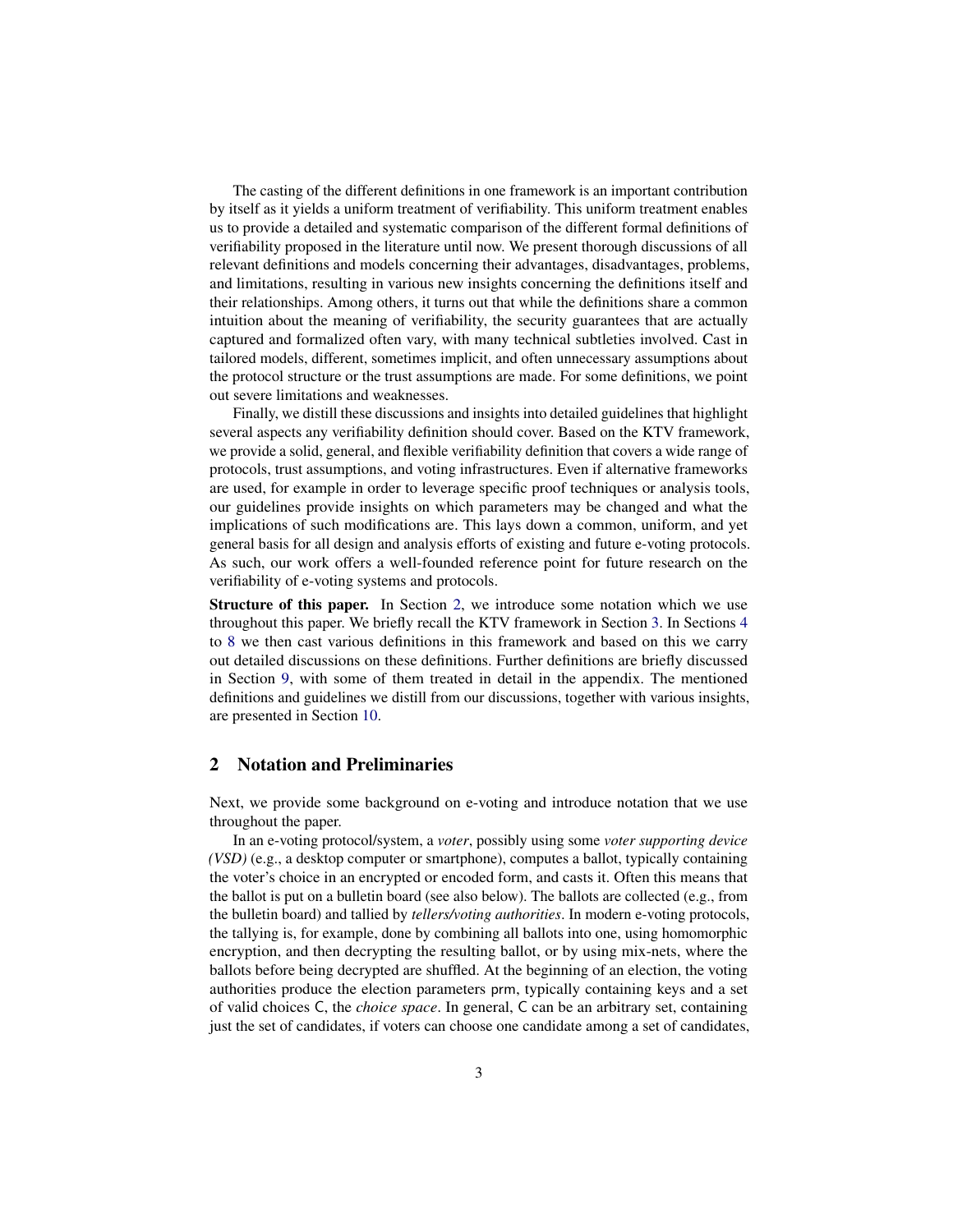or even tuples of candidates, if voters can choose several candidates or rank them. We emphasize that we consider abstention to be one of the choices in C.

In this paper, we denote the voters by  $V_1, \ldots, V_n$  and their VSDs (if any) by VSD<sub>1</sub>,..., VSD<sub>n</sub>. In order to cast a vote, a voter  $V_i$  first picks her choice  $c_i \in C$ . She then runs her voting procedure  $\text{Vote}(c_i)$ , which in turn might involve providing her VSD with her choice. The VSD runs some procedure VoteVSD, given certain parameters, e.g., the voters choice. The result of running the voting procedure is a ballot b*<sup>i</sup>* , which, for example, might contain c*<sup>i</sup>* in encrypted form. Some models do not distinguish between the voter and her VSD, and in such a case, we simply denote the voter's voting procedure by Vote.

Often voters have to perform some verification procedure during or at the end of the election in order to prevent/detect malicious behavior by their VSDs or the voting authorities. We denote such a procedure by Verify. This procedure might for example involve checking that the voter's ballot appears on the bulletin board or performing certain cryptographic tasks. Carrying out Verify will often require some trusted device.

We denote the tellers by  $T_1, \ldots, T_m$ . As mentioned, they collect the ballots, tally them, and output the election result Tally, which belongs to what we call the *result space* R (fixed for a given election). The result is computed according to a *result function*  $\rho: \mathbb{C}^n \to \mathbb{R}$  which takes the voters' choices  $c = (c_1, \ldots, c_n)$  as input and outputs the result. (Of course dishonest tellers might try to manipulate the election outcome, which by the verifiability property, as discussed in the next section, should be detected.) The result function should be specified by the election authorities before an election starts.

At the end or throughout the election, *auditors*/*judges* might check certain information in order to detect malicious behavior. Typically, these checks are based solely on publicly available information, and hence, in most cases their task can be carried out by any party. They might for example check certain zero-knowledge proofs. In what follows, we consider the auditors/judges to be one party J, who is assumed to be honest.

As already noted above, most election protocols assume an append-only *bulletin board* B. An honest bulletin board stores all the input it receives from arbitrary participants in a list, and it outputs the list on request. Typically, public parameters, such as public keys, the election result, voters' ballots, and other public information, such as zero-knowledge proofs generated by voting authorities, are published on the bulletin board. As we will see, in most models (and many protocols) a single honest bulletin board is assumed. However, trust can be distributed [\[22\]](#page-34-9). Providing robust and trustworthy bulletin boards, while very important, is mainly considered to be a task orthogonal to the rest of the election protocol. For this reason, we will mostly refer to *the* (honest) bulletin board B, which in practice might involve a distributed solution rather than a single trusted server.

## <span id="page-3-0"></span>3 The KTV Framework

In this section, we briefly recall the KTV framework [\[36\]](#page-35-4), which is based on a general computational model and provides a general definition of verifiability. As already mentioned in the introduction, in the subsequent sections we use this framework to cast all other formal definitions of verifiability. Here, we slightly simplify this framework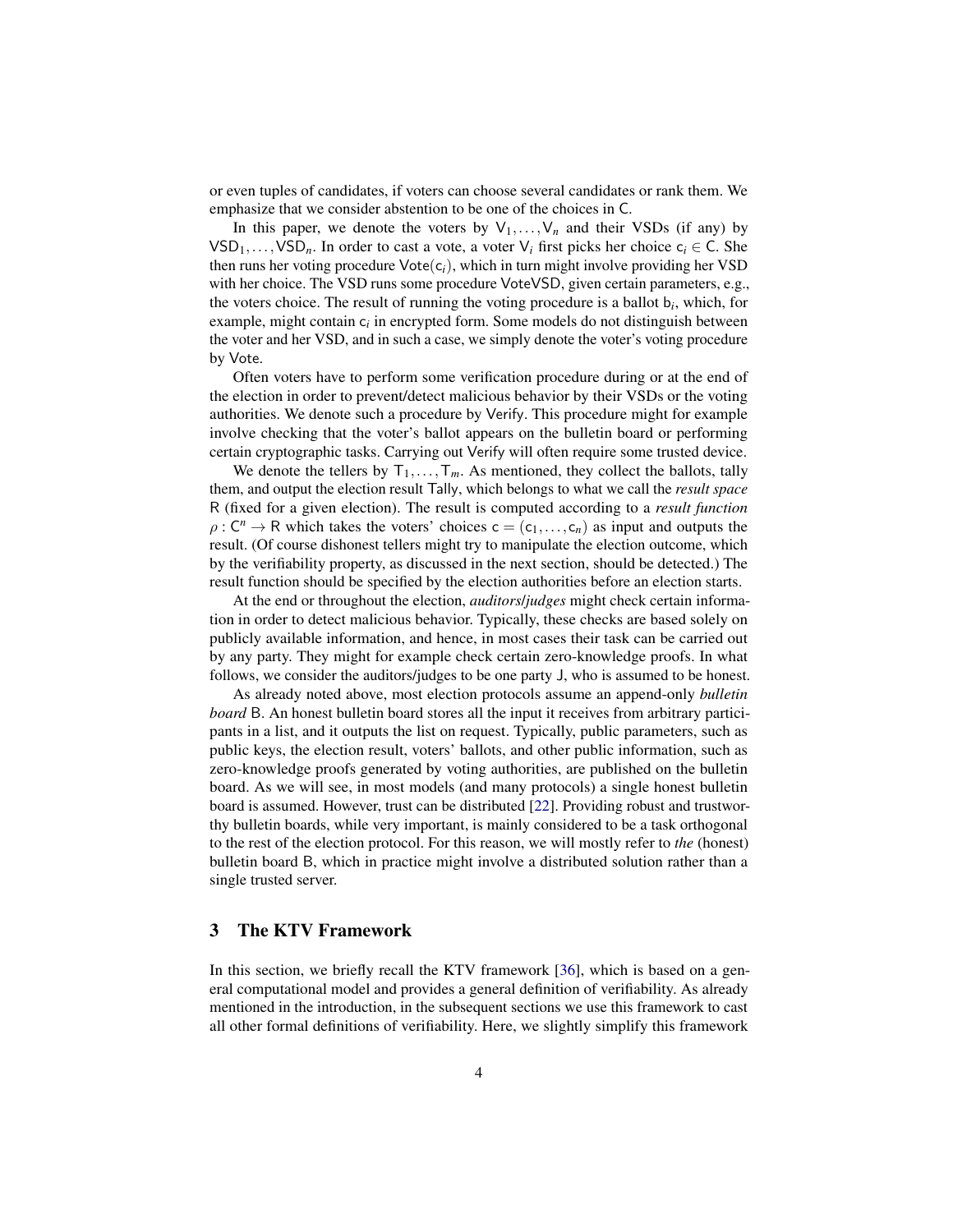without losing generality. These simplifications help, in particular, to smoothly deal with modeling dynamic corruption of parties (see below).

### <span id="page-4-1"></span>3.1 Computational Model

Processes are the core of the computational model. Based on them, protocols are defined.

Process. A *process* is a set of probabilistic polynomial-time interactive Turing machines (ITMs, also called *programs*) which are connected via named tapes (also called *channels*). Two programs with a channel of the same name but opposite directions (input/output) are connected by this channel. A process may have external input/output channels, those that are not connected internally. At any time of a process run, one program is active only. The active program may send a message to another program via a channel. This program then becomes active and after some computation can send a message to another program, and so on. Each process contains a *master program*, which is the first program to be activated and which is activated if the active program did not produce output (and hence, did not activate another program). If the master program is active but does not produce output, a run stops.

We write a process  $\pi$  as  $\pi = p_1 \parallel \cdots \parallel p_l$ , where  $p_1 \ldots, p_l$  are programs. If  $\pi_1$  and  $\pi_2$  are processes, then  $\pi_1 \parallel \pi_2$  is a process, provided that the processes are connectible: two processes are *connectible* if common external channels, i.e., channels with the same name, have opposite directions (input/output); internal channels are renamed, if necessary. A process  $\pi$  where all programs are given the security parameter  $1^{\ell}$  is denoted by  $\pi^{(\ell)}$ . In the processes we consider the length of a run is always polynomially bounded in  $\ell$ . Clearly, a run is uniquely determined by the random coins used by the programs in π.

Protocol. A *protocol P* is defined by a set of agents Σ (also called *parties* or *protocol participants*), and a program  $\pi_a$  which is supposed to be run by the agent. This program is the *honest program* of a. Agents are pairwise connected by channels and every agent has a channel to the adversary (see below).<sup>[6](#page-4-0)</sup>

Typically, a protocol *P* contains a *scheduler* S as one of its participants which acts as the master program of the protocol process (see below). The task of the scheduler is to trigger the protocol participants and the adversary in the appropriate order. For example, in the context of e-voting, the scheduler would trigger protocol participants according to the phases of an election, e.g., i) register, ii) vote, iii) tally, iv) verify.

If  $\pi_{a_1}, \ldots, \pi_{a_n}$  are the honest programs of the agents of *P*, then we denote the process  $\pi_{a_1} \parallel \ldots \parallel \pi_{a_n}$  by  $\pi_P$ .

The process  $\pi_P$  is always run with an adversary A. The adversary may run an arbitrary probabilistic polynomial-time program and has channels to all protocol participants in  $\pi_P$ . Hence, a *run r* of *P* with adversary (adversary program)  $\pi_A$  is a run of the process  $\pi_P \parallel \pi_A$ . We consider  $\pi_P \parallel \pi_A$  to be part of the description of *r*, so that it is always clear to which process, including the adversary, the run *r* belongs.

<span id="page-4-0"></span><sup>6</sup> We note that in [\[36\]](#page-35-4) agents were assigned sets of potential programs they could run plus an honest program. Here, w.l.o.g., they are assigned only one honest program (which, however, might be corrupted later on).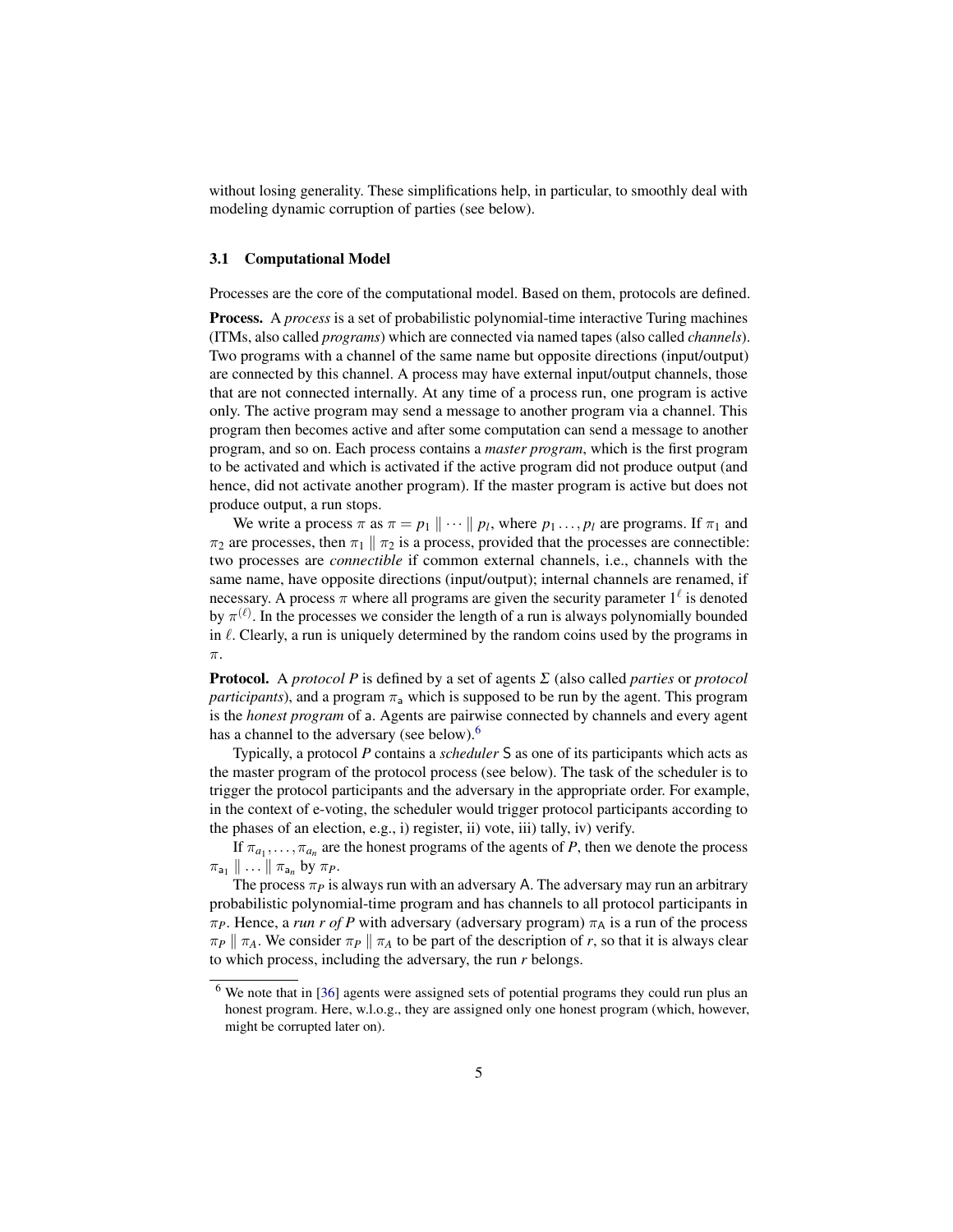The honest programs of the agents of *P* are typically specified in such a way that the adversary A can corrupt the programs by sending the message corrupt. Upon receiving such a message, the agent reveals all or some of its internal state to the adversary and from then on is controlled by the adversary. Some agents, such as the scheduler or a judge, will typically not be corruptible, i.e., they would ignore corrupt messages. Also, agents might only accept corrupt message upon initialization, modeling static corruption. Altogether, this allows for great flexibility in defining different kinds of corruption, including various forms of static and dynamic corruption.

We say that an agent a is *honest in a protocol run r* if the agent has not been corrupted in this run, i.e., has not accepted a corrupt message throughout the run. We say that an agent a is *honest* if for all adversarial programs  $\pi_A$  the agent is honest in all runs of  $\pi_P \parallel \pi_A$ , i.e., a always ignores all corrupt messages.

**Property.** A *property*  $\gamma$  *of P* is a subset of the set of all runs of *P*.<sup>[7](#page-5-0)</sup> By  $\neg \gamma$  we denote the complement of  $\gamma$ .

**Negligible, overwhelming,**  $\delta$ **-bounded.** As usual, a function  $f$  from the natural numbers to the interval  $[0,1]$  is *negligible* if, for every  $c > 0$ , there exists  $\ell_0$  such that  $f(\ell) \leq \frac{1}{\ell^c}$ for all  $\ell > \ell_0$ . The function *f* is *overwhelming* if the function  $1 - f$  is negligible. A function *f* is  $\delta$ -*bounded* if, for every  $c > 0$  there exists  $\ell_0$  such that  $f(\ell) \leq \delta + \frac{1}{\ell^c}$  for all  $\ell > \ell_0$ .

### <span id="page-5-1"></span>3.2 Verifiability

The KTV framework comes with a general definition of verifiability. The definition assumes a *judge* J whose role is to accept or reject a protocol run by writing accept or reject on a dedicated channel decision<sub>J</sub>. To make a decision, the judge runs a socalled *judging procedure*, which performs certain checks (depending on the protocol specification), such as verification of all zero-knowledge proofs (if any). Intuitively, J accepts a run if the protocol run looks as expected. The judging procedure should be part of the protocol specification. So, formally the judge should be one of the protocol participants in the considered protocol *P*, and hence, precisely specified. The input to the judge typically is solely public information, including all information and complaints (e.g., by voters) posted on the bulletin board. Therefore the judge can be thought of as a "virtual" entity: the judging procedure can be carried out by any party, including external observers and even voters themselves.

The definition of verifiability is centered around the notion of a *goal* of the protocol. Formally, a goal is simply a property  $\gamma$  of the system, i.e. a set of runs (see Section [3.1\)](#page-4-1). Intuitively, such a goal specifies those runs which are "correct" in some protocol-specific sense. For e-voting, intuitively, the goal would contain those runs where the announced result of the election corresponds to the actual choices of the voters.

Now, the idea behind the definition is very simple. The judge J should accept a run only if the goal  $\gamma$  is met, and hence, the published election result corresponds to the actual choices of the voters. More precisely, the definition requires that the probability

<span id="page-5-0"></span><sup>&</sup>lt;sup>7</sup> Recall that the description of a run *r* of *P* contains the description of the process  $\pi_P \parallel \pi_A$ (and hence, in particular the adversary) from which *r* originates. Hence,  $\gamma$  can be formulated independently of a specific adversary.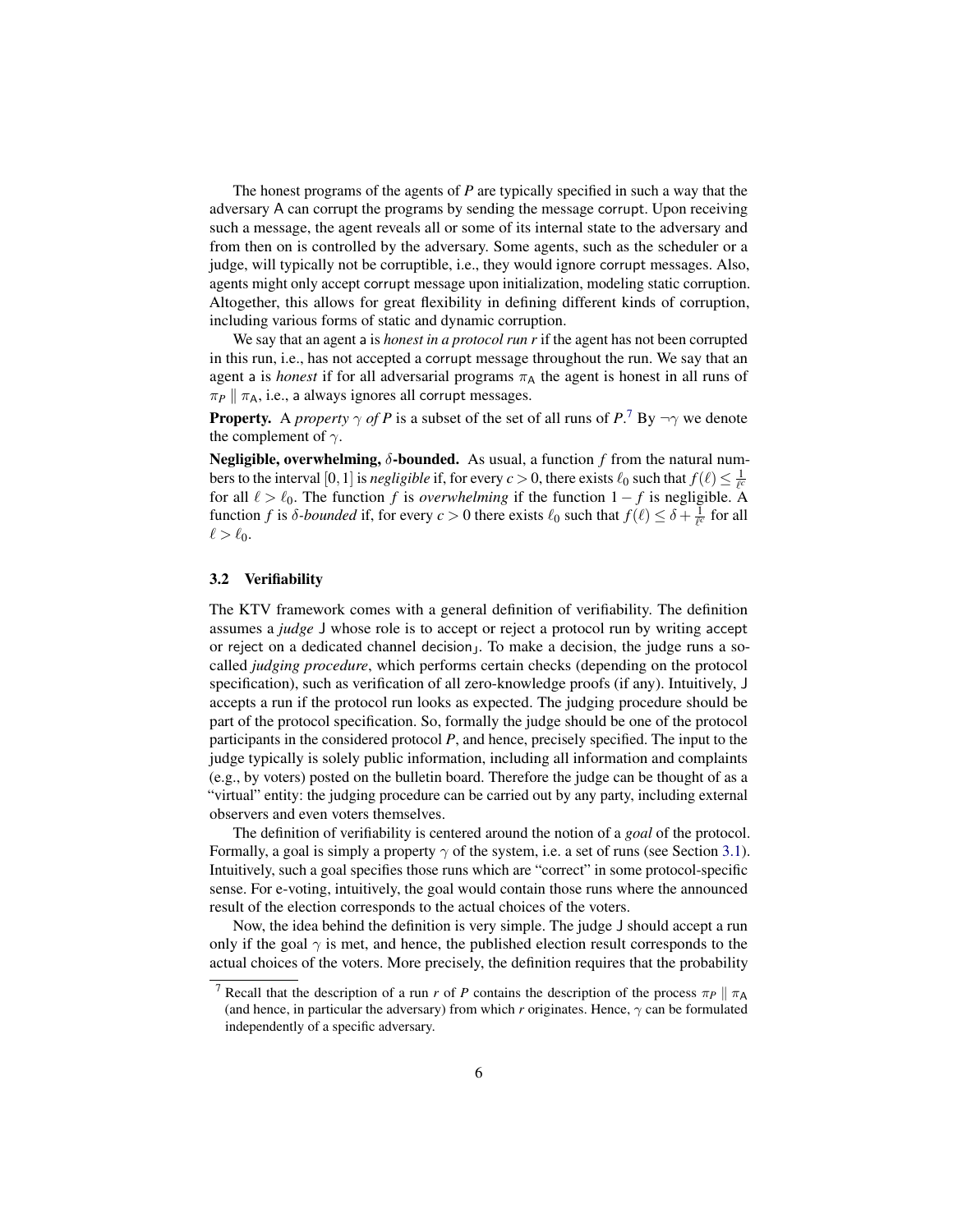(over the set of all runs of the protocol) that the goal  $\gamma$  is not satisfied but the judge nevertheless accepts the run is δ-bounded. Although  $\delta = 0$  is desirable, this would be too strong for almost all e-voting protocols. For example, typically not all voters check whether their ballot appears on the bulletin board, giving an adversary A the opportunity to manipulate or drop some ballots without being detected. Therefore,  $\delta = 0$  cannot be achieved in general.

By  $Pr[\pi^{(\ell)} \mapsto (J: \text{accept})]$  we denote the probability that  $\pi$ , with security parameter 1<sup> $\ell$ </sup>, produces a run which is accepted by J. Analogously, by  $Pr[\pi^{(\ell)} \mapsto \neg \gamma, (J: accept)]$ we denote the probability that  $\pi$ , with security parameter  $1^{\ell}$ , produces a run which is not in  $\gamma$  but nevertheless accepted by J.

<span id="page-6-0"></span>**Definition 1 (Verifiability).** Let P be a protocol with the set of agents  $\Sigma$ . Let  $\delta \in [0,1]$ *be the tolerance,*  $J \in \Sigma$  *be the judge and*  $\gamma$  *be a goal. Then, we say that* the protocol *P* is  $(\gamma, \delta)$ -verifiable by the judge J *if for all adversaries*  $\pi_A$  *and*  $\pi = (\pi_P || \pi_A)$ *, the probability*

$$
\Pr[\pi^{(\ell)} \mapsto \neg \gamma, (J: accept)]
$$

### $i$ *s*  $\delta$ *-bounded as a function of*  $\ell$ *.*

A protocol *P* could trivially satisfy verifiability with a judge who never accepts a run. Therefore, one of course would also require a *soundness* or *fairness* condition. That is, one would except at the very least that if the protocol runs with a benign adversary, which, in particular, would not corrupt parties, then the judge accepts a run. Formally, for a benign adversary  $\pi_A$  we require that  $Pr[\pi^{(\ell)} \mapsto (J: \text{accept})]$  is overwhelming. One could even require that the judge accepts a run as soon as a certain subset of protocol participants are honest, e.g., the voting authorities (see, e.g., [\[36\]](#page-35-4) for a more detailed discussion). These kinds of fairness/soundness properties can be considered to be sanity checks of the judging procedure and are typically easy to check. Most definitions of verifiability in the literature do not explicitly mention this property. For brevity of presentation, we therefore mostly ignore this issue here as well. In the subsequent sections, we, however, mention and briefly discuss fairness conditions unless addressed by a definition.

Definition [1](#page-6-0) captures the essence of the notion of verifiability in a very simple way, as explained above. In addition, it provides great flexibility and it is applicable to arbitrary classes of e-voting protocols. This is in contrast to most other definitions of verifiability, as we will see in the subsequent sections, which are mostly tailored to specific classes of protocols. This flexibility in fact lets us express the other definitions in terms of Definition [1.](#page-6-0) There are two reasons for the flexibility. First, the notion of a protocol *P* used in Definition [1](#page-6-0) is very general: a protocol is simply an arbitrary set of interacting Turing machines, with one of them playing the role of the judge. Second, the goal  $\gamma$ provides great flexibility in expressing what an e-voting protocol is supposed to achieve in terms of verifiability.

As mentioned in the introduction, in the following sections, we present all relevant definitions of verifiability from the literature, discuss them in detail, and then express their essence in terms of Definition [1.](#page-6-0) The latter, in particular, allows for a uniform treatment of the various definitions from the literature, and by this a better understanding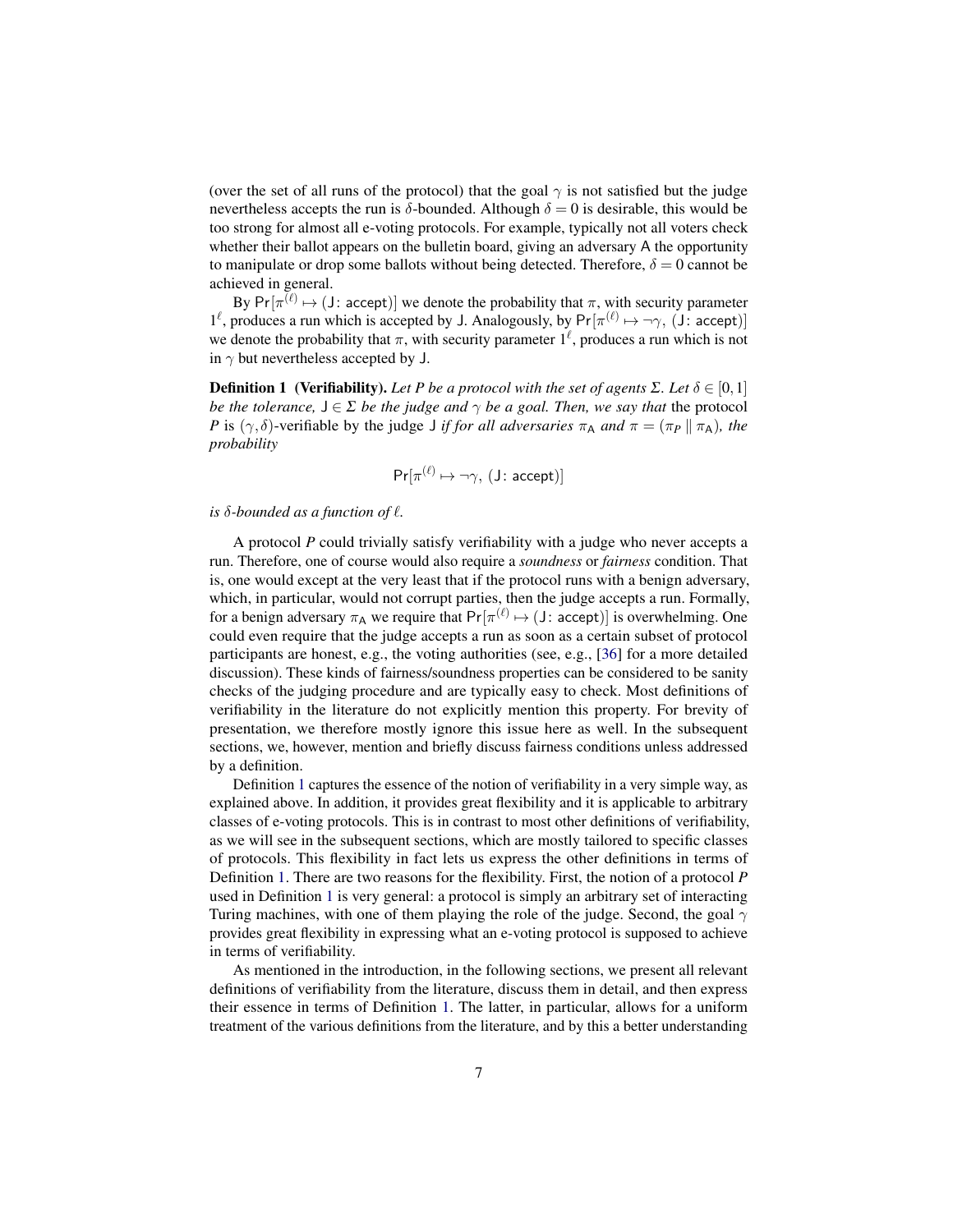of the individual definitions and their relationships to other definitions. Advantages and disadvantages of the definitions can be clearly seen in terms of the classes of protocols that are captured by the definitions and the security guarantees that they give. It seems particularly interesting to see which goals  $\gamma$  (in the sense defined above) these definitions consider. In Section [10,](#page-26-0) among others, we use these insights to distill precise guidelines for important aspects of definitions of verifiability and propose goals  $\gamma$  applicable to a broad class of e-voting protocols, and hence, we provide a particularly useful instantiation of Definition [1](#page-6-0) given what we have learned from all definitions from the literature.

The following sections, in which we present and discuss the various definitions of verifiability from the literature, are ordered in such a way that definitions that are close in spirit are discussed consecutively. All sections follow the same structure. In every section, we first briefly sketch the underlying model, then present the actual definition of verifiability, followed by a discussion of the definition, and finally the casting of the definition in Definition [1.](#page-6-0) We emphasize that the discussions about the definitions provided in these sections reflect the insights we obtained by casting the definitions in the KTV framework. For simplicity and clarity of the presentation, we, however, present the (informal) discussions before casting the definitions.

# <span id="page-7-0"></span>4 A Specific Verifiability Goal by Küsters et al.

In [\[36\]](#page-35-4), Küsters et al. also propose a specific family of goals for e-voting protocols that they used in [\[36\]](#page-35-4) as well as subsequent works [\[39,](#page-35-6)[38,](#page-35-7)[37\]](#page-35-8). We present this family of goals below as well as the way they have instantiated the model when applied to concrete protocols. Since this is a specific instantiation of the KTV framework, we can omit the casting of their definition in this framework.

### <span id="page-7-2"></span>4.1 Model

When applying the KTV framework in order to model specific e-voting protocols, Küsters et al. model static corruption of parties. That is, it is clear from the outset whether or not a protocol participant (and in particular a voter) is corrupted. An honest voter V runs her honest program  $\pi_V$  with her choice c  $\in \mathsf{C}$  provided by the adversary. This choice is called the *actual choice* of the voter, and says how the voter intends to vote.

## <span id="page-7-1"></span>4.2 Verifiability

In [\[36\]](#page-35-4), Küsters et al. propose a general definition of accountability, with verifiability being a special case. Their verifiability definition, as mentioned, corresponds to Definition [1.](#page-6-0) Their definition, however, also captures the fairness condition which we briefly mentioned in Section [3.2.](#page-5-1) To this end, Küsters et al. consider Boolean formulas with propositional variables of the form  $hon(a)$  to express constraints on the honesty of protocol participants. Roughly speaking, given a Boolean formula  $\varphi$ , their fairness condition says that if in a run parties are honest according to  $\varphi$ , then the judge should accept the run.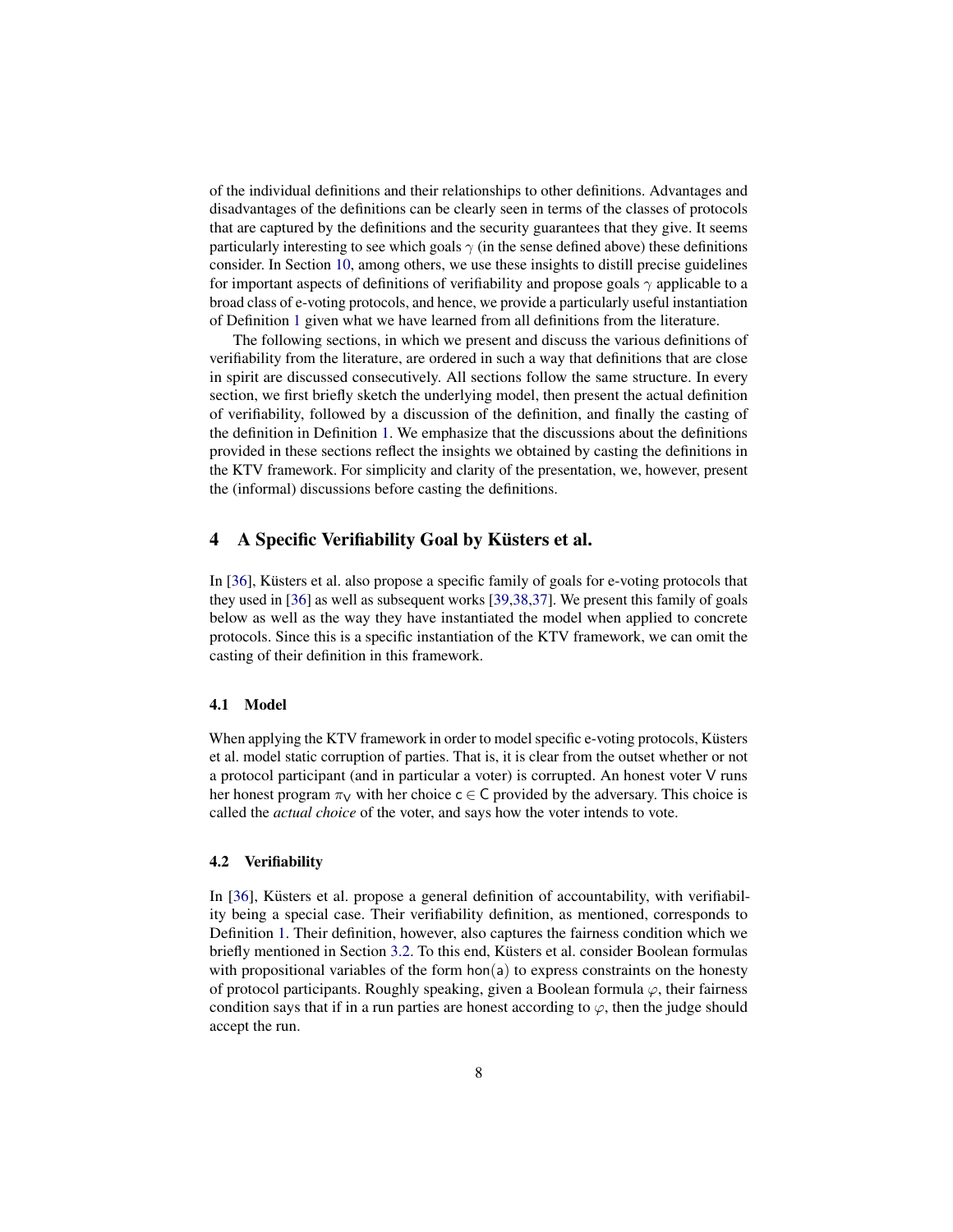While just as in Definition [1,](#page-6-0) the verifiability definition proposed by Küsters et al. does not require to fix a specific goal, for e-voting they propose a family  $\{\gamma_k\}_{k>0}$ of goals, which has been applied to analyze various e-voting protocols and mix nets [\[36,](#page-35-4)[39](#page-35-6)[,38](#page-35-7)[,37\]](#page-35-8).

Roughly speaking, for  $k \ge 0$ , the goal  $\gamma_k$  contains exactly those runs of the voting protocol in which *all but up to k* votes of the honest voters are counted correctly *and* every dishonest voter votes at most once.

Before recalling the formal definition of  $\gamma_k$  from [\[36\]](#page-35-4), we first illustrate  $\gamma_k$  by a simple example. For this purpose, consider an election with five eligible voters, two candidates, with the result of the election simply being the number of votes for each candidate. Let the result function  $\rho$  (see Section [2\)](#page-2-0) be defined accordingly. Now, let *r* be a run with three honest and two dishonest voters such that *A*, *A*, *B* are the actual choices of the honest voters in *r* and the published election result in *r* is the following: one vote for *A* and four votes for *B*. Then, the goal  $\gamma_1$  is satisfied because the actual choice of one of the honest voters choosing *A* can be changed to *B* and at the same time the choice of each dishonest voter can be *B*. Hence, the result is equal to  $\rho(A, B, B, B, B)$ , which is the published result. However, the goal  $\gamma_0$  is not satisfied in *r* because in this case, all honest voters' choices  $(A, A, B)$  have to be counted correctly, which, in particular, means that the final result has to contain at least two votes for *A* and at least one vote for *B*. In particular, a final result with only two votes for *A* but none for *B* would also not satisfy  $\gamma_0$ , but it would satisfy  $\gamma_1$ . (Recall from Section [2](#page-2-0) that abstention is a possible choice.)

<span id="page-8-0"></span>**Definition 2** (Goal  $\gamma_k$ ). Let *r* be a run of an e-voting protocol. Let  $n_h$  be the number of *honest voters in r and*  $n_d = n - n_h$  *be the number of dishonest voters in r.* Let  $c_1, \ldots, c_{n_h}$ *be the actual choices of the honest voters in this run, as defined above. Then*  $\gamma_k$  is satisfied in *r* if there exist valid choices  $\tilde{c}_1, \ldots, \tilde{c}_n$  such that the following conditions hold *true:*

- *(i) The multiset*  $\{\tilde{c}_1, \ldots, \tilde{c}_n\}$  *contains at least*  $n_h k$  *elements of the multiset*  $\{c_1, \ldots, c_n\}$ c*nh* }*.*
- *(ii) The result of the election as published in r (if any) is equal to*  $\rho({\{\tilde{c}_1,\ldots,\tilde{c}_n\}})$ *.*

*If no election result is published in r, then*  $\gamma_k$  *is not satisfied in r.* 

With this goal, Definition [1](#page-6-0) requires that if more than *k* votes of honest voters were dropped/manipulated or the number of votes cast by dishonest voters (which are subsumed by the adversary) is higher than the number dishonest voters (ballot stuffing), then the judge should not accept the run. More precisely, the probability that the judge nevertheless accepts the run should be bounded by  $\delta$ .

We note that the definition of  $\gamma_k$  does not require that choices made by dishonest voters in *r* need to be extracted from *r* in some way and that these extracted choices need to be reflected in  $\{\tilde{c}_1,\ldots,\tilde{c}_n\}$ : the multiset  $\{\tilde{c}_1,\ldots,\tilde{c}_n\}$  of choices is simply quantified existentially. It has to contain  $n_h - k$  honest votes but no specific requirements are made for votes of dishonest voters in this multiset. They can be chosen fairly independently of the specific run *r* (except for reflecting the published result and the requirement that there is at most one vote for every dishonest voter). This is motivated by the fact that, in general, one cannot provide any guarantees for dishonest voters, since, for example,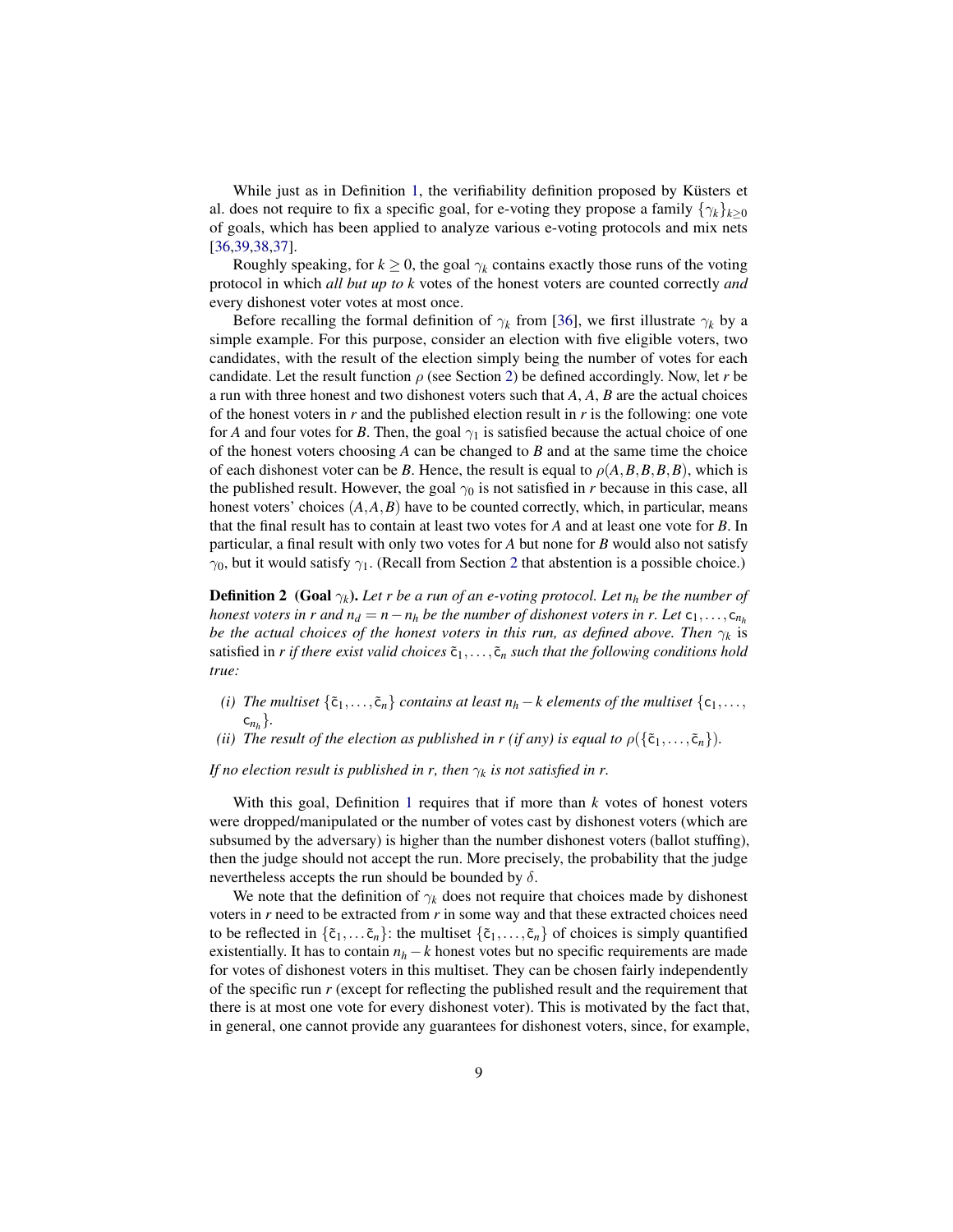their ballots might be altered or ignored by dishonest authorities without the dishonest voters complaining (see also the discussion in [\[36\]](#page-35-4)).

## 4.3 Discussion

The goal  $\gamma_k$  makes only very minimal assumptions about the structure of a voting system. Namely, it requires only that, given a run *r*, it is possible to determine the actual choice (intention) of an honest voter and the actual election result. Therefore, the goal  $\gamma_k$  can be used in the analysis of a wide range of e-voting protocols.

One drawback of the goal  $\gamma_k$  is that it assumes static corruption. Another disadvantage of  $\gamma_k$  (for  $k > 0$ ) is the fact that it does not distinguish between honest votes that are dropped and those that are turned into different valid votes, although the impact on the final result by the second kind of manipulation is stronger than the one by the first kind. To illustrate this issue, consider two voting protocols  $P_1$  and  $P_2$  (with the result function  $\rho$  being the counting function). In  $P_1$  the adversary might not be able to turn votes by honest voters into different valid votes, e.g., turn a vote for candidate *A* into a vote for *B*. This can be achieved if voters sign their ballots. In this case, the adversary can only drop ballots of honest voters. In *P*<sup>2</sup> voters might not sign their ballots, and hence, the adversary can potentially manipulate honest votes. Now, *P*<sup>1</sup> obviously offers stronger verifiability because in  $P_1$  votes of honest voters can only be dropped, but not changed: while in  $P_2$  the adversary could potentially turn five honest votes, say for candidate A, into five votes for  $B$ , in  $P_1$  one could at most drop the five honest votes, which is less harm. Still both protocols might achieve the same level of verifiability in terms of the parameters  $\gamma_k$  and  $\delta$ . If  $\gamma_k$  distinguished between dropping of votes and manipulation, one could distinguish the security levels of  $P_1$  and  $P_2$ .

In Section [10](#page-26-0) we propose a new goal which solves the mentioned problems.

## <span id="page-9-0"></span>5 Verifiability by Benaloh

In this section, we study the verifiability definition by Benaloh [\[12\]](#page-33-10). This definition constitutes the first formal verifiability definition proposed in the literature, and hence, the starting point for the formal treatment of verifiability. This definition is close in its essence to the one discussed in Section [4.](#page-7-0)

## 5.1 Model

Following [\[12\]](#page-33-10), an *l-threshold m-teller n-voter election system* (or simply (*l*,*m*,*n*) *election system*) E is a synchronous system of communicating processes (probabilistic Turing machines) consisting of *m* tellers  $T_1, \ldots, T_m$ , *n* voters  $V_1, \ldots, V_n$  and further participants. Each process of an election system controls one *bulletin board*. Each bulletin board can be read by every other process, but only be written by the owner.

The intended (honest) behavior of the system participants is specified by an election schema. An (*l*,*m*,*n*)-*election schema* S consists of a collection of programs to be used by the participants of an  $(l,m,n)$ -election system and an efficiently computable function check, which, given the security parameter  $\ell$  and the messages posted to the public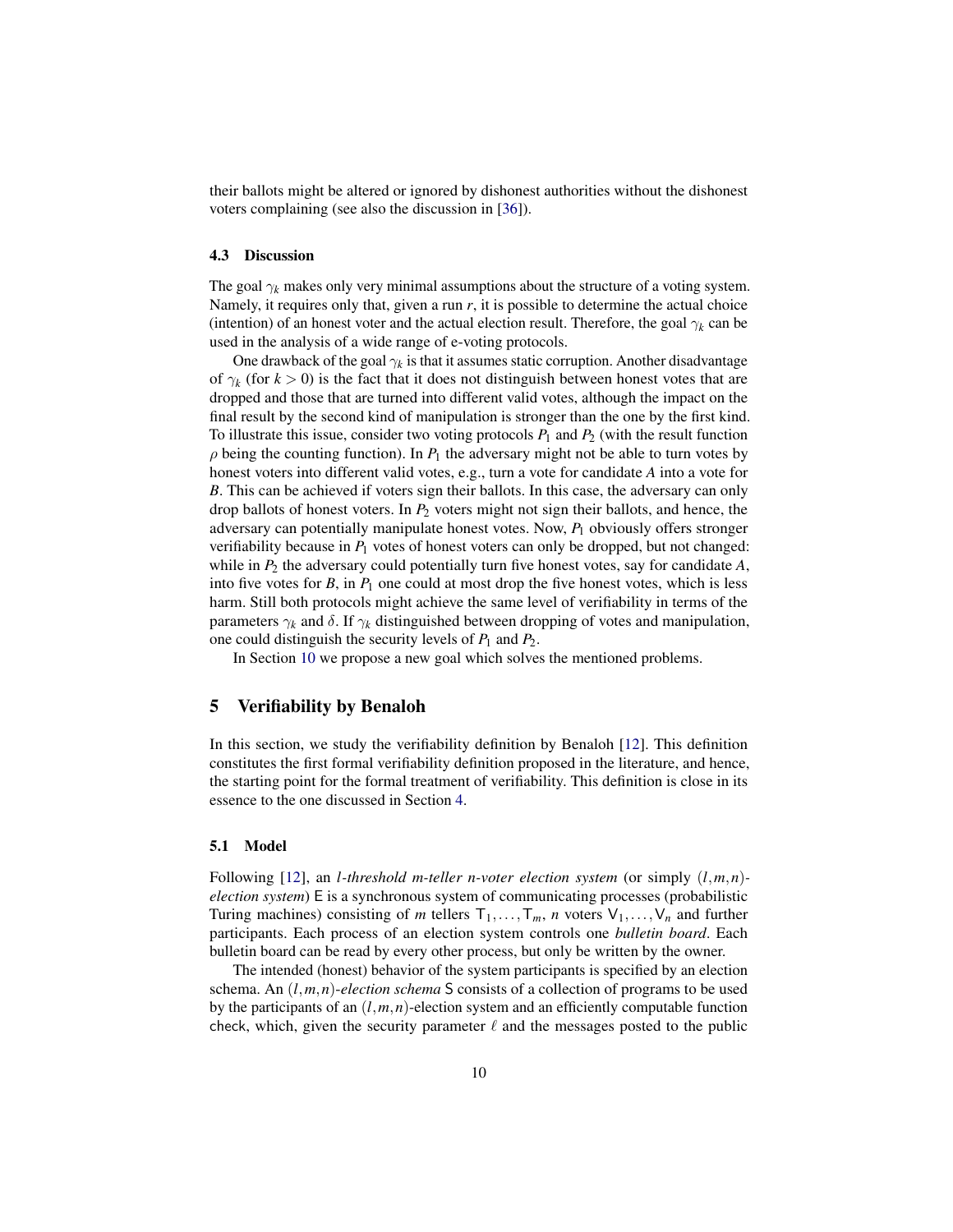bulletin boards, returns either "good" or "bad". The election schema S describes a program  $\pi$ <sub>T</sub> for each teller process and two possible programs for each voter:  $\pi_{\text{yes}}$  to be used to cast a "yes" vote and program  $\pi_{no}$  to be used to cast a "no" vote. At the end of the election, each teller  $T_k$  releases a value  $\tau_k$ .

Any process which follows (one of) its program(s) prescribed by S is said to be *proper*. We say that a voter *casts a valid "yes" vote*, if the messages it posts are consistent with the program  $\pi_{\text{ves}}$ , and similarly for a "no" vote. Note that a proper voter, by definition, always casts a valid vote; an improper voter may or may not cast a valid vote, and if it does not cast a valid vote, that fact may or may not be detectable by others.

The *tally* of an election is the pair  $(t_{yes}, t_{no})$  where  $t_{yes}$  and  $t_{no}$  are the numbers of voters who cast valid "yes" and "no" votes, respectively. Note that this pair expresses the expected result corresponding to the cast valid votes. The tally of the election is said to be *correct* if  $\rho(\tau_1,\ldots,\tau_m)=(t_{\text{yes}},t_{\text{no}})$ , where  $\rho$  is a pre-determined function. The expression  $\rho(\tau_1,\ldots,\tau_m)$  describes the actual tally, that is the result of the election as jointly computed by the tellers (and combined using the function  $\rho$ ).

## 5.2 Verifiability

<span id="page-10-0"></span>Now, in [\[12\]](#page-33-10), verifiability is defined as follows.

**Definition 3** (Verifiability). Let  $\delta$  be a function of  $\ell$ . The  $(l,m,n)$ -election schema S is *said to be* verifiable with confidence  $1-\delta$  *if, for any election system* E, check *satisfies the following properties for random runs of*  $E$  *using security parameter*  $\ell$ *:* 

- *(1)* If at least *l* tellers are proper in E, then, with probability at least  $1 \delta(\ell)$ , check *returns good and the tally of the election is correct.*
- *(2) The joint probability that* check *returns good and the election tally is not correct is at most*  $\delta(\ell)$ *.*

*The election schema* S *is said to be* verifiable *if* δ *is negligible.*

Condition (1) of Definition [3](#page-10-0) expresses a fairness condition (see Section [3.2\)](#page-5-1), where to guarantee the successful (and correct) run of a protocol, it is enough to only assume that *l* tellers are honest.

Condition (2) of Definition [3](#page-10-0) is the core of Definition [3.](#page-10-0) Roughly speaking, it corresponds to Definition [1](#page-6-0) with the goal  $\gamma_0$  defined by Küsters et al. (see Section [4.2\)](#page-7-1). As discussed below, there are, however, subtle differences, resulting in a too strong definition.

#### 5.3 Discussion

As mentioned before, Benaloh's definition constitutes the first formal verifiability definition, mainly envisaging an entirely computer-operated process based on trusted machines and where, for example, voters were not asked to perform any kind of verification. Given this setting, the definition has some limitations from a more modern point of view.

Similarly to the definition in Section [4,](#page-7-0) this definition is fairly simple and general, except that only yes/no-votes are allowed, tellers are explicitly required in this definition,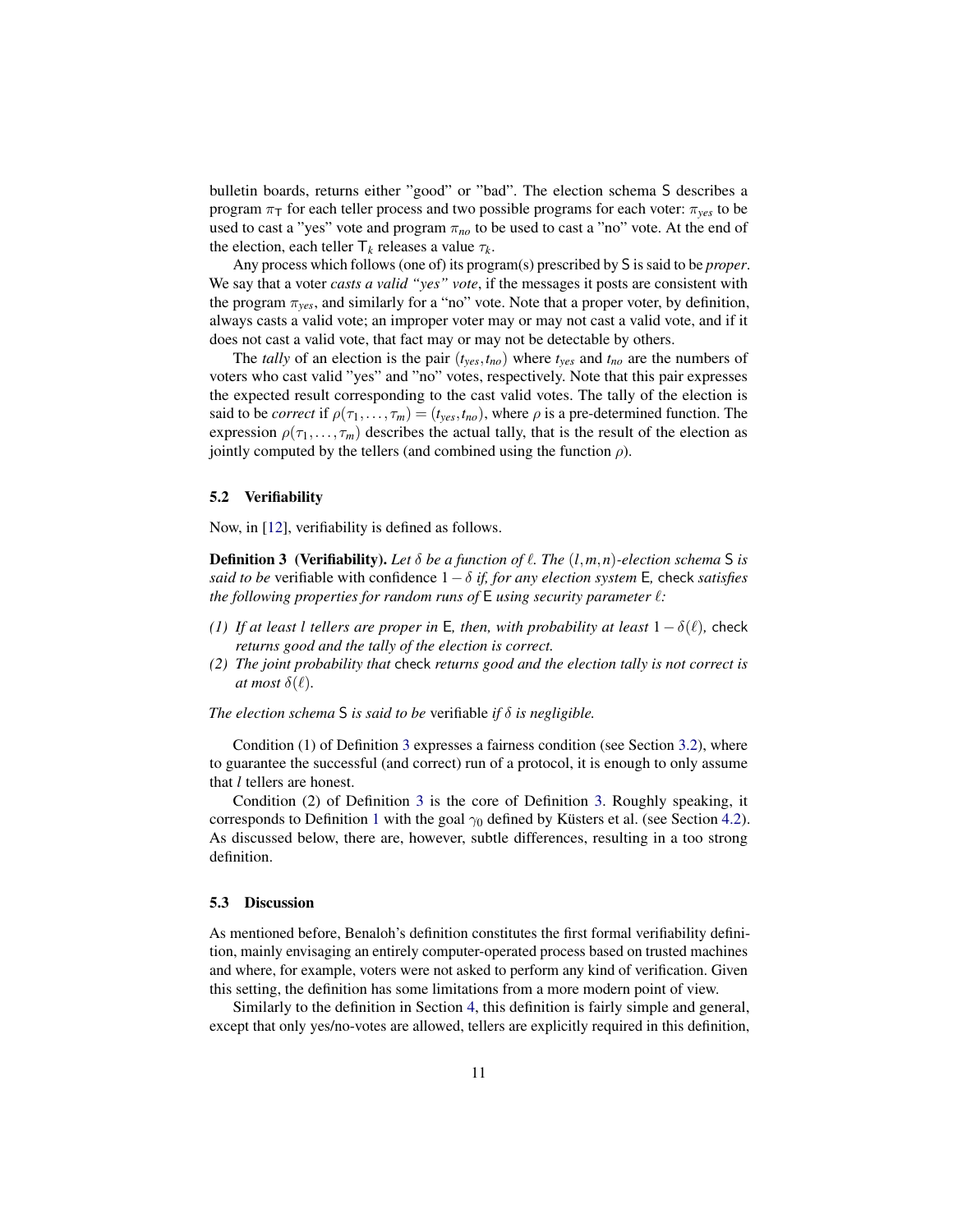and *every* participant has his/her own bulletin board. These restrictions, however, are not necessary in order to define verifiability as illustrated in Section [4.](#page-7-0) This definition also focuses on static corruption. The main problem with this definition is that it is too strong in settings typically considered nowadays, and hence, it would exclude most e-voting protocols, even those that intuitively should be considered verifiable.

As already mentioned, Condition (2) of Definition [3](#page-10-0) is related to the goal  $\gamma_0$ . The goal  $\gamma_0$  is, however, typically too strong because, for example, not all honest voters perform the verification process, e.g., check whether their ballots actual appear on the bulletin board. Hence, there is a non-negligible chance that the adversary is not caught when dropping or manipulating ballots. This is why Küsters et al. (Section [4\)](#page-7-0) considered goals  $\gamma_k$  for  $k \geq 0$ .

Moreover, the goal considered here is even stronger (see also Section [5.4\)](#page-11-0). Condition (2) in Definition [3](#page-10-0) is concerned not only with honest voters, but also with dishonest ones who post messages consistent with honest programs. Now, the problem is that a dishonest voter could simply cast a vote just like an honest one. The dishonest voter may, however, never complain even if dishonest tellers (who might even team up with the dishonest voter) drop or manipulate the ballot of the dishonest voter. Hence, it cannot be guaranteed that votes of such dishonest voters are counted, unlike what Condition (2) in Definition [3](#page-10-0) requires. So, Definition [3](#page-10-0) would deem almost all e-voting protocols in settings typically considered nowadays insecure, even completely reasonable ones.

Also, Condition (1) of Definition [3](#page-10-0) may be too strong in many cases. It says that the threshold of *l* tellers is enough to guarantee that a protocol run is correct, i.e., in terms of the KTV framework, the judge would accept the run. It might not always be possible to resolve disputes, for example, when voters complain (possibly for no reason). For the sake of generality of the definition, it would therefore be better to allow for a more flexible fairness condition, as the one sketched in Section [4.](#page-7-0)

### <span id="page-11-0"></span>5.4 Casting in the KTV Framework

We now cast Definition [3](#page-10-0) in the KTV Framework. To this end, we have to define the class of protocols considered in [\[12\]](#page-33-10) in terms of the KTV Framework and the goal  $\gamma$ .

**Protocol**  $P_B$ **.** The set of agents  $\Sigma$  consists of the voters, the tellers, the judge J, one bulletin board for each of these participants, and the remaining participants. Since static corruption is considered, the agents accept a corrupt message only at the beginning of an election run. The bulletin boards and the judge do not accept corrupt message at all. As usual, we consider an additional honest party, the scheduler. The honest programs are defined as follows:

- The scheduler behaves in the expected way: it triggers all the parties in every protocol step. The judge is triggered in the final phase, after the tellers are supposed to output their (partial) tallying.
- The honest behavior of the bulletin boards is as described in Section [2,](#page-2-0) with the only difference that a bulletin board owned by some party accepts messages posted only by this party; it serves its content to all parties, though.
- When a voter V runs her honest program  $\pi_V$ , she first expects "yes" or "no" as input (if the input is empty, she stops). If the input is "yes", she runs  $\pi_{yes}$ , and otherwise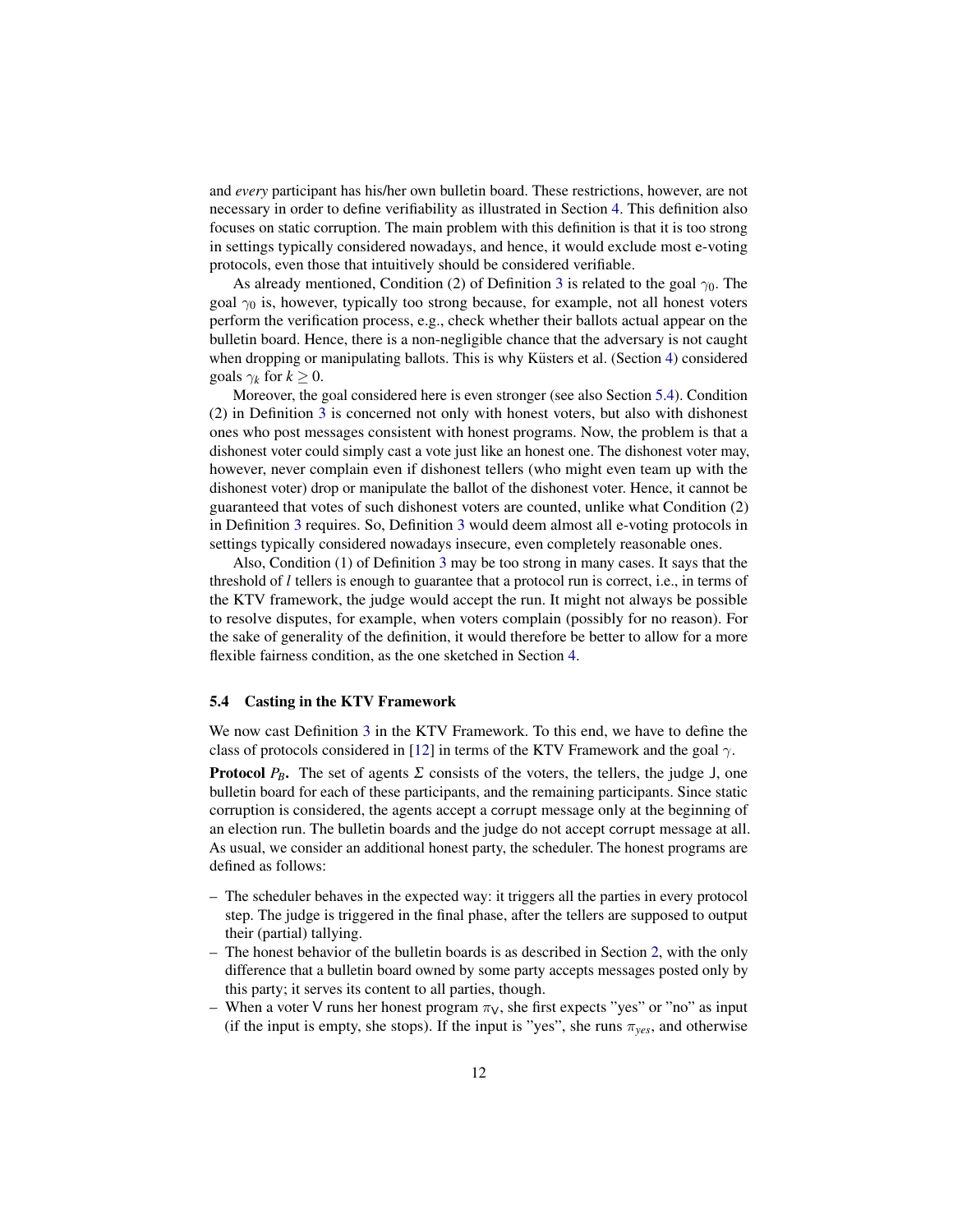$\pi_{no}$ . She sends the result to her bulletin board B(V);  $\pi_{\rm V}$  might later be triggered again to perform verification steps.

- When the judge J runs  $\pi_J$  and is triggered in the final phase, it reads the content of all the bulletin boards and computes the result of the function check on this content. If check evaluates to "good", it outputs "accept", and otherwise "reject".
- The honest program  $\pi$ <sub>T</sub> of T depends on the concrete election system that is used.

**The goal.** We define the goal  $\gamma_0^*$  to be  $\gamma_0$  (see Definition [2\)](#page-8-0), with the difference that, instead of considering the multiset  $c_1, \ldots, c_{n_h}$  of choices of honest voters only, we now consider the multiset of choices of all voters who cast a valid vote. This, as explained, includes not only honest voters, but might also include some dishonest voters.

Verifiability. Now, it should be clear that the notion of verifiability defined by Benaloh can be characterized in terms of Definition [1](#page-6-0) as  $(\gamma_0^*, \delta)$ -verifiability.<sup>[8](#page-12-0)</sup> As discussed before, the goal  $\gamma_0^*$  is too strong for several reasons.

## <span id="page-12-1"></span>6 E2E Verifiability by Kiayias et al.

In this section, we study the end-to-end verifiability definition by Kiayias et al. [\[33,](#page-35-0)[32\]](#page-35-1).

### 6.1 Model

According to Kiayias et al., an e-voting scheme  $\Pi$  is a tuple (Setup, Cast, Tally, Result, Verify) of probabilistic polynomial-time (ppt) algorithms where Cast and Tally are interactive. The entities are the election authority EA, the bulletin board B, the tellers  $T_1, \ldots, T_m$  and the voters. The algorithm Cast is run interactively between B and a voter V*<sup>i</sup>* where the voter operates a *voter supporting device* VSD on the following inputs: public parameters prm<sub>pub</sub>, a choice c<sub>i</sub>, and her credentials cred<sub>i</sub>. Upon successful termination,  $V_i$  obtains a receipt  $\alpha_i$ . The algorithm Tally is run between EA, the tellers and B. This computation updates the public transcript  $\tau$ . The algorithm Verify( $\tau$ ,  $\alpha$ <sub>i</sub>) denotes the individual verification of the public transcript  $\tau$  by voter  $V_i$ , while Verify $(\tau, st_i)$  denotes the verification of  $\tau$  by teller  $T_i$  on her private state  $st_i$ ; the output of Verify is a bit. The algorithm Setup is run for setting up an election, and the algorithm Result, given  $\tau$ , outputs the result of the election, if any.

## 6.2 E2E Verifiability

The E2E-verifiability definition by Kiayias et al. [\[33](#page-35-0)[,32\]](#page-35-1) is given in Figure [1.](#page-13-0) The adversary can corrupt voters and tellers, and he controls the EA and the VSDs of voters. The bulletin board is assumed to be honest, but the adversary can determine the content  $\tau$  of it. The set  $V_{\text{cast}}$  contains all voters who successfully terminated their protocol, and hence, obtained a receipt. However, they might not have verified their receipts. The adversary wins the game if (i)  $|V_{\text{cast}}| \ge \theta$ , i.e., not to few voters successfully terminated, and (ii) all of these voters if they verified their receipt, would verify successfully, and

<span id="page-12-0"></span><sup>8</sup> Recall that here we do not consider the fairness conditions.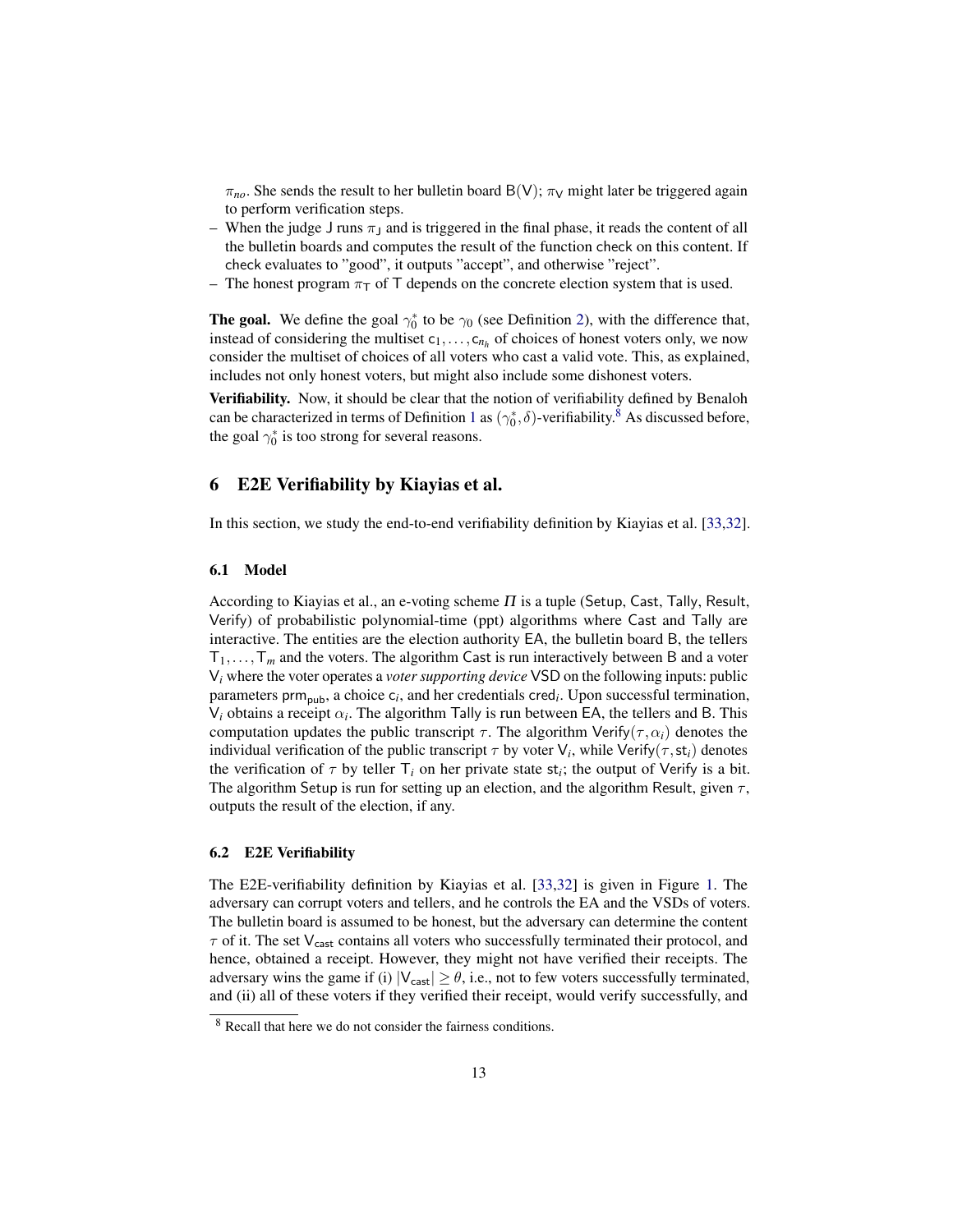$E2E$  Verifiability Game  $G^{A, \text{Ext}r,k, \theta}(1^{\ell}, w, n, t)$ 

- 1. A chooses a list of choices  $C = \{c_1, \ldots, c_w\}$ , a set of voters  $\{V_1, \ldots, V_n\}$ , and a set of tellers  $\{T_1, \ldots, T_t\}$ . It provides the challenger Ch with these sets along with information prm<sub>pub</sub> and voter credentials  $\{ \text{cred}_i \}_{1 \leq i \leq n}$ . Throughout the game, Ch plays the role of B.
- 2. A and Ch engage in an interaction where A schedules the Cast protocols of all voters. For each voter V*<sup>i</sup>* , A can either completely control the voter or allow Ch operate on V*i*'s behalf, in which case A provides a choice c*<sup>i</sup>* to Ch. Then, Ch engages in the Cast protocol with the adversary A, so that A plays the roles of EA and VSD. Provided the protocol terminates successfully, Ch obtains a receipt  $\alpha_i$  on behalf of  $V_i$ .
- 3. Finally, A posts the election transcript  $\tau$  to B.

The game returns a bit which is 1 if the following conditions hold true:

- i)  $|V_{\text{cast}}| \ge \theta$ , (i.e., at least  $\theta$  honest voters terminated)
- ii)  $\forall V_i \in V_{\text{cast}}$ : Verify $(\tau, \alpha_i) = 1$  (i.e. the honest voters that terminated verified successfully)

and either one of the following two conditions:

(iii-a). If  $\bot \neq (c_i)_{V_i \notin V_{\text{cast}}} \leftarrow \text{Extr}(\tau, {\alpha_i}_{V_i \in V_{\text{cast}}}),$  then  $d_1$ (Result( $\tau$ ),  $\rho$ ( $c_1, \ldots, c_n$ ))  $\geq k$  ( $d_1$  is a metric). (iii-b).  $\bot \leftarrow \text{Extr}(\tau, \{\alpha_i\}_{\mathsf{V}_i \in \mathsf{V}_{\text{cast}}})$ 

<span id="page-13-0"></span>

| Fig. 1. E2E-verifiability by Kiayias et al. |  |  |  |
|---------------------------------------------|--|--|--|
|---------------------------------------------|--|--|--|

(iii) the published result of the election Result( $\tau$ ) deviates by at least *k* from the actual result  $\rho(c_1,..., c_n)$  obtained according to the actual votes of voters. More specifically, for the last condition, i.e., Condition (iii), Kiayias et al. postulates the existence of a vote extractor algorithm Extr (not necessarily running in polynomial-time) which is supposed to determine the votes of all voters not in  $V_{\text{cast}}$ , where Extr is given the transcript and the receipt of voters in  $V_{\text{cast}}$  as input. Note that the adversary wins the game if Extr fails to return these votes (Condition (iii-b)).

<span id="page-13-1"></span>**Definition 4** (E2E-verifiability). Let  $0 < \delta < 1$  and  $n, w, k, t, \theta \in \mathbb{N}$  with  $k > 0$  and 0 < θ ≤ *n. The election protocol* Π *w.r.t. election function achieves E2E verifiability with error* δ*, for a number of at least* θ *honest successful voters and tally deviation k if there exists a vote-extractor* Extr *such that for any adversary* A *controlling less than n*−θ *voters and t tellers, the EA and all* VSD's *holds:*  $Pr\left[G^{A, Ext, k, \theta}(1^{\ell}, w, n, t) = 1\right] \leq \delta$ .

We note that [\[33\]](#page-35-0) considers a fairness condition (named *perfect correctness)* similarly to the one in Section [3.2.](#page-5-1)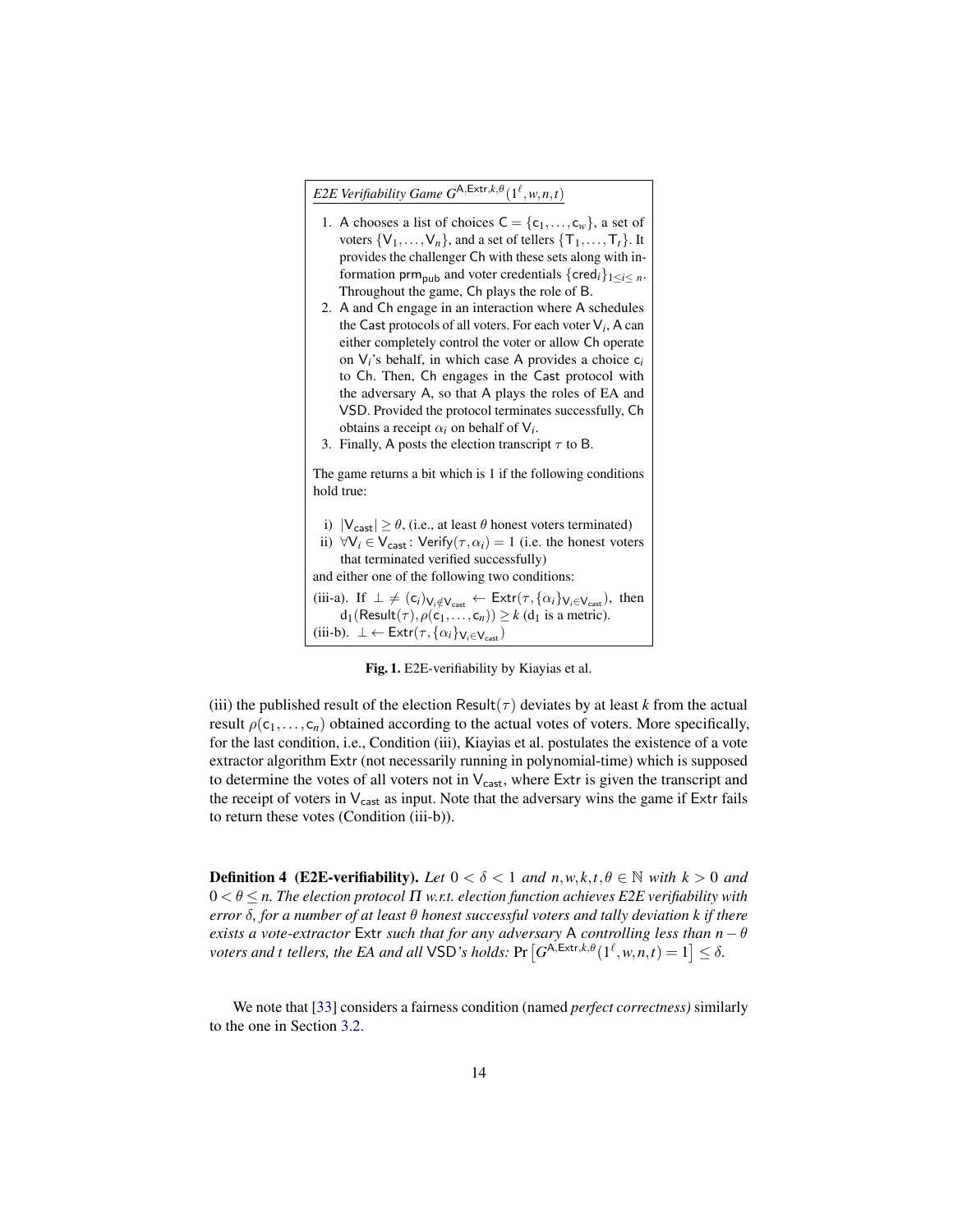#### 6.3 Discussion

We first note that the definition is too specific in some situations due to the use of the extractor in the definition. Indeed, it does not seem to apply to voting protocols where ballots published on the bulletin board hide the choices of voters informationtheoretically, such as [\[23\]](#page-34-10). In this case, the adversary could, for example, corrupt some voters but just follow the protocol honestly. For these voters and those in  $V_{\text{cast}}$  the extractor could not determine their votes, and hence, it would be very likely that the adversary wins the game in Figure [1:](#page-13-0) if the extractor outputs votes, then it would be very likely that Condition (iii-a) is satisfied, and otherwise Condition (iii-b) would be satisfied.

This problem can be fixed by providing the extractor with the votes of the voters in  $V_{\text{cast}}$ , not only with their receipts. In this case, the extractor could simply compute Result( $\tau$ ) and choose  $(c_i)_{V_i \notin V_{\text{cast}}}$  such that  $d_1(\text{Result}(\tau), \rho(c_1, \ldots, c_n))$  is minimal. This would be the best extractor, i.e., the one that makes it the hardest for the adversary to win the game. Note that this extractor does not have to actually extract votes from  $\tau$ , or even look closely at  $\tau$ , except for computing Result( $\tau$ ).

Conditions (iii-a) and (iii-b) could therefore be replaced by the following one:

(iii)\* For any combination of choices  $(c_i)_{V_i \notin V_{\text{cast}}}$ :

$$
d_1(\text{Result}(\tau), \rho(c_1, \ldots, c_n)) \geq k.
$$

This is then similar to Definition [2](#page-8-0) where votes of dishonest voters are quantified existentially. (Note that (iii)\* talks about when verifiability is broken, while Definition [2](#page-8-0) talks about the goal, i.e., what verifiability should achieve, hence the switch from existential quantification in Definition [2](#page-8-0) to universal quantification in (iii)\*). As explained in Section [4,](#page-7-0) the existential quantification is very reasonable because, for several reasons, it is often not possible to extract votes of dishonest voters.

Our second observation is that the definition (even the version with the fix above) is too weak in the following sense. To see this, consider runs where honest voters cast their votes successfully, and hence, obtain a receipt, but do not verify their receipt, and where the verification would even fail. Because of Condition (ii), the adversary would right away loose the game in these runs. However, these runs are realistic threats (since often voters do not verify), and hence, guarantees should be given even for such runs. The game in Figure [1](#page-13-0) simply discards such runs. Therefore, instead of Condition (ii) one should simply require that the judge (looking at  $\tau$  and waiting for complaints from voters, if any) accepts the run. Note that if the judge does not accept the run, then the election is invalid.

### 6.4 Casting in the KTV Framework

**Protocol**  $P_{KZZ}$ . The set of agents  $\Sigma$  consists of the voters, the bulletin board B, the voting authority EA, the judge J, the tellers  $T_1, \ldots, T_m$  and the remaining participants.

When a voter V runs her honest program  $\pi<sub>V</sub>$  in the casting phase, she expects a choice c, a credential and the public parameters of the election (if her input is empty, she stops). Then, she runs Cast in interaction with B, and expects a receipt  $\alpha$  (if she does not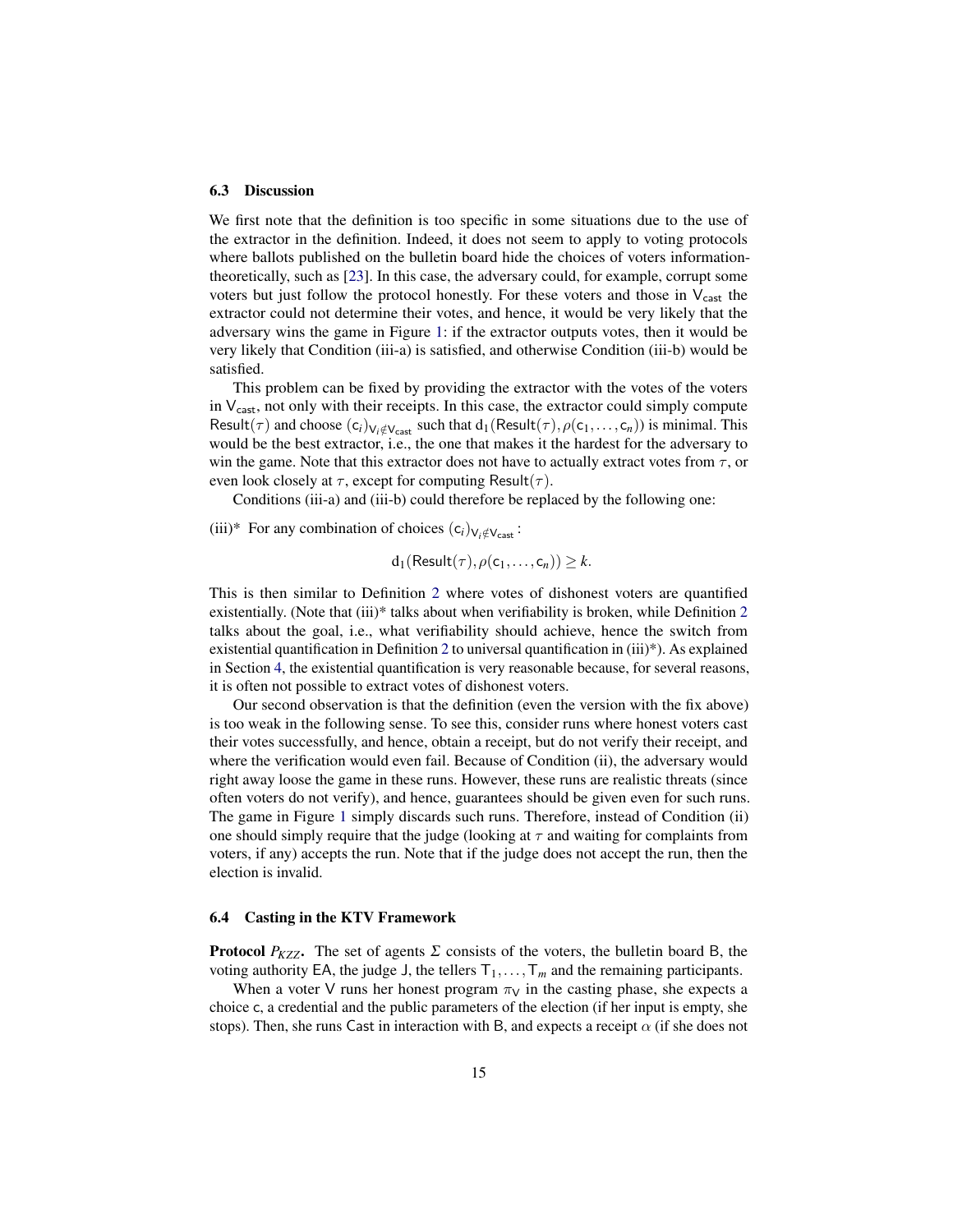receive a receipt, she stops). When the voter is triggered by the judge in the verification phase, the voter reads the election transcript  $\tau$  from the bulletin board B (if she does not receive  $\tau$ , she outputs "reject") and runs Verify( $\tau, \alpha$ ). If Verify( $\tau, \alpha$ ) evaluates to "false" or "true", respectively, she sends "reject" or "accept" to the judge J. The definition of Kiayias et al. is not explicit about whether voters always verify when triggered or not. So here one could also model that they decide whether they verify according to some probability distribution.

When a teller T runs its honest program  $\pi$ <sub>T</sub> in the setup phase, it interacts with the remaining tellers, the EA and B. It expects as output its secret state st (otherwise, it stops). In the tally phase, on input st and the contents of B (if any input is empty, it stops), it runs Tally in interaction with B and EA, and outputs a partial tally *ta* that is sent to EA.

When the election authority EA runs its honest program  $\pi_{EA}$ , it expects a security parameter  $1^{\ell}$  in the setup phase (if the input is empty, it stops). Then, it runs Setup in interaction with B and the tellers, and outputs the election parameters, which are published in B, and the voters' credentials  $(\text{cred}_1, \ldots, \text{cred}_n)$ , which are sent to the corresponding voters  $(V_1,...,V_n)$ . In the tally phase, EA runs Tally in interaction with B and the tellers, and publishes the partial tally data  $ta_1, \ldots, ta_m$  produced by each teller at the end of the interaction.

When the judge J runs its honest program  $\pi_J$  and is triggered in the verification phase, it reads the election transcript  $\tau$ . It performs whatever check prescribed by the protocol. If one of these checks fails, J outputs "reject". Otherwise, J iteratively triggers all voters and asks about their verification results (if any). If one of the voters rejects, J outputs "reject", and otherwise, "accept".

**E2E verifiability.** We define the goal  $\gamma_{\theta,k,\text{Ext}}$ , which is parameterized by  $\theta$ , k, and Extr as in Figure [1,](#page-13-0) to be the set of runs of  $P_{KZZ}$  (with some adversary A) such that at least one of the Conditions (i), (ii), (iii-a) or (iii-b) in Figure [1](#page-13-0) is not satisfied. With this, Definition [4,](#page-13-1) corresponds to the notion of  $(\gamma_{\theta,k, \text{Extr}}, \delta)$ -verifiability according to Definition [1](#page-6-0) when the same extractors are used and one quantifies over the same set of adversaries.

As already discussed above, this definition on the one hand is too specific (due to the use of the extractor) and on the other hand too weak (due to Condition (ii)). Therefore, as mentioned, the definition would be improved if Conditions (iii-a) and (iii-b) were replaced by (iii)\* and Condition (ii) was replaced by the condition that the judge accepts the run. If one set  $\theta = 0$  in addition, then Definition [4](#page-13-1) would closely resemble  $\gamma_k$  from Definition [2.](#page-8-0)

## <span id="page-15-0"></span>7 Computational Election Verifiability by Cortier et al.

In this section, we study the definition of verifiability by Cortier et al. [\[19\]](#page-34-4), which can be seen as an extension of a previous verifiability definition by Catalano et al. [\[31\]](#page-34-8), whereby the bulletin board may act maliciously, and thus it could potentially perform ballot stuffing (i.e. stuff itself with self-made ballots on behalf of voters who did not vote) or erase ballots previously cast by voters.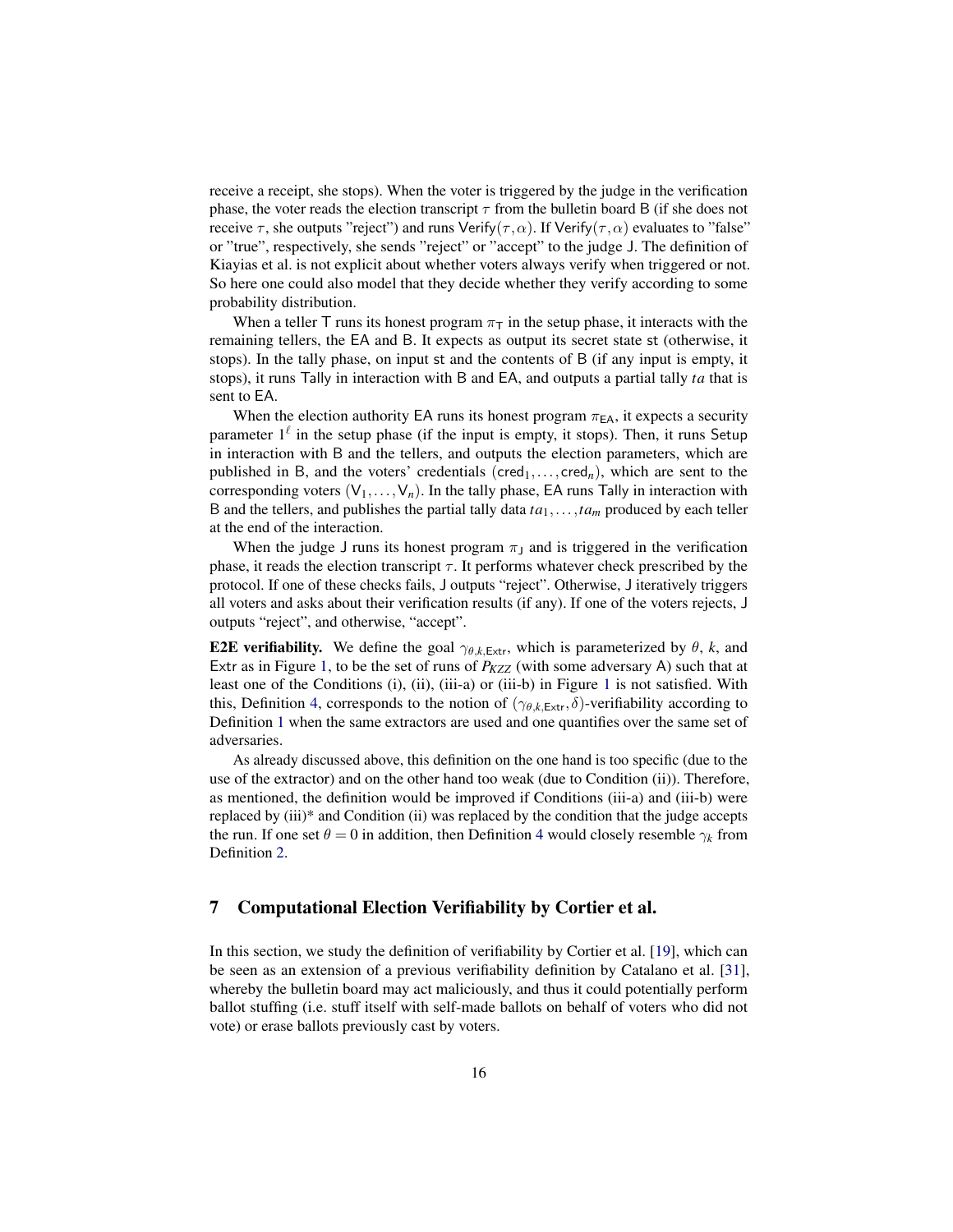### 7.1 Model

Cortier et al. [\[19\]](#page-34-4) model an e-voting scheme  $\Pi$  as a tuple (Setup, Credential, Vote, VerifyVote, Valid, Board, Tally, Verify) of ppt algorithms where VerifyVote and Verify are non-interactive. The entities are the registrar Reg, the bulletin board B, the teller T and the voters. The algorithm  $\mathsf{Setup}(\ell)$  is run by the teller T, and outputs the public parameters of the election  $\text{prm}_{\text{pub}}$  and the secret tallying key sk. The procedure Credential is run by Reg with the identity *id<sup>i</sup>* of voter V*<sup>i</sup>* , and outputs a public/secret credential pair ( $upk_i, usk_i$ ). The algorithms discussed next implicitly take  $\text{prm}_{pub}$  as input. The algorithm Vote is run interactively between B and a voter  $V_i$ , on inputs  $\text{prm}_{\text{pub}}$ , a choice  $c_i$  and her credentials  $(\mathsf{upk}_i, \mathsf{usk}_i)$ . Upon successful termination, a ballot  $\mathsf{b}_i$  is appended to the public transcript  $\tau$  of the election. The procedure Valid(b) outputs 1 or 0 depending on whether b is well-formed. Board denotes the algorithm that B must run to update  $\tau$ . The algorithm Tally is run at the end of the election by T, given the content of B and the secret key sk as input, and outputs tallying proofs P and the final election result Result. VerifyVote( $\tau$ , upk<sub>*i*</sub>, usk<sub>*i*</sub>, b) is an algorithm run by voter V<sub>*i*</sub> that checks whether ballot b appears in  $\tau$ . The algorithm Verify( $\tau$ , Result, P) denotes the verification of the result of the election, while  $VerifyNote(\tau, \text{upk}_i, \text{b}_i)$  denotes the verification that ballot  $\text{b}_i$  from voter  $V_i$  was included in the final transcript of the election as published by B.

#### 7.2 Verifiability Against Malicious Bulletin Board

In the e-voting system Helios [\[6\]](#page-33-4), a dishonest bulletin board B may add ballots, since it is the sole entity checking the eligibility of voters. If B is corrupted, then it might stuff the ballot box with ballots on behalf of voters that in fact did not vote. This problem, as already mentioned in Section [4.2,](#page-7-1) is called ballot stuffing. The work in [\[19\]](#page-34-4) gives a definition of verifiability in the computational model to account for a malicious bulletin board. To defend voters against a dishonest B, a registration authority Reg is required. Depending on whether both B and Reg are required to be honest, [\[19\]](#page-34-4) defines *weak verifiability* (both are honest) or *strong verifiability* (not simultaneously dishonest).

In Figure [2](#page-17-0) we give a snapshot of the cryptographic game used in [\[19\]](#page-34-4) to define verifiability in case B is dishonest. The adversary has oracles to register voters, corrupt voters, and let honest voters vote. The condition for winning the game is explained below. Note that Cortier et al. assume that the result function admits *partial counting*, namely  $\rho(S_1 \cup S_2) = \rho(S_1) \star_R \rho(S_2)$  for any two lists  $S_1, S_2$  containing sequences of elements  $c \in \mathsf{C}$  and where  $\star_{\mathsf{R}} : \mathsf{R} \times \mathsf{R} \to \mathsf{R}$  is a commutative operation. For example, the standard result function that counts the number of votes per candidate admits partial counting.

<span id="page-16-0"></span>Definition 5 (Verifiability against malicious bulletin board). *An election scheme achieves* verifiability against the bulletin board *if the success rate*  $Succ(Exp_{A,\Pi}^{verb})$  =  $Pr[\text{Exp}_{A,\Pi}^{\text{verb}}(\ell)=1]$  *of any ppt adversary* A *is negligible as a function of*  $\ell$ , where  $\text{Exp}_{A,\Pi}^{\text{verb}}$ *is defined as in Figure [2.](#page-17-0)*

Roughly speaking, this definition declares a protocol verifiable if, in the presence of a malicious bulletin board (which can erase previous cast ballots and/or cast ballots on behalf of absentee voters), voters who check that their ballot has not been removed are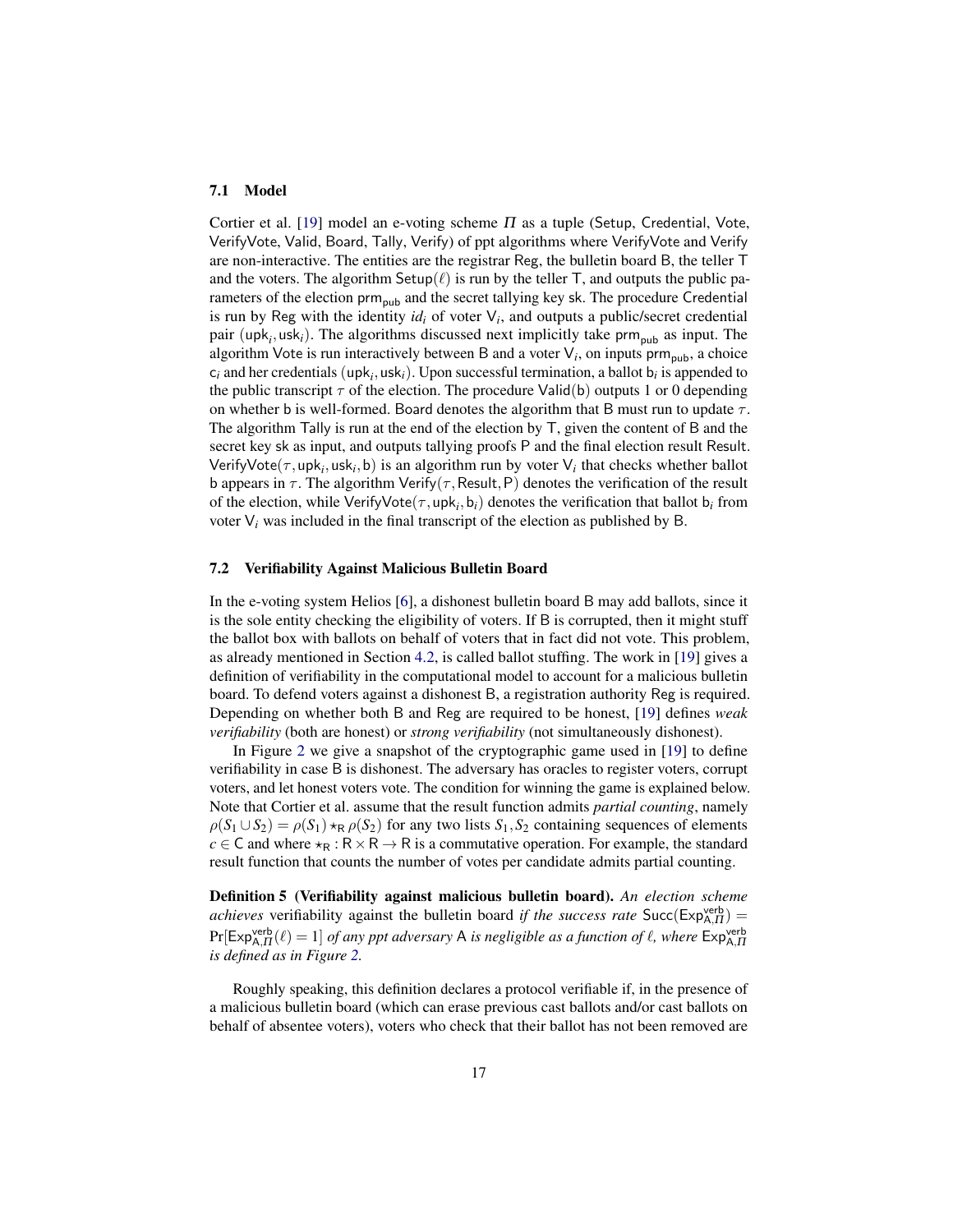Experiment Exp<sup>verb</sup><sub>A,Π</sub>

Adversary A has access to the following oracles:

- Oreg(*id*): creates voters' credentials via  $(\text{upk}_{id}, \text{usk}_{id}) \leftarrow$ Credential $(id)$ , stores them as  $\mathcal{U} = \mathcal{U} \cup \{ (id, \text{upk}_{id}, \text{usk}_{id}) \},$  and returns upk<sub>id</sub> to the attacker.
- Ocorrupt(*id*): firstly, checks if an entry (*i*,∗,∗) appears in  $\mathcal{U}$ ; if not, stops. Else, gives (upk<sub>id</sub>, usk<sub>id</sub>) to A, updates a list of corrupted voters  $\mathscr{CU} = \mathscr{CU} \cup$  $\{(i, \text{upk}_{id})\}$  and updates the list of honest cast ballots HVote by removing any occurrence (*id*,∗,∗).
- $\mathcal{O}$ vote(*id*, c): if (*i*, \*, \*) ∉  $\mathcal{U}$ , or (*i*, \*) ∈  $\mathcal{C}\mathcal{U}$ , aborts; else returns  $b = \text{Vote}(i, \text{upk}_{id}, \text{usk}_{id}, c)$  and replaces any previous entry (*id*,∗,∗) in HVote with (*i*,c,*b*). The latter list is used to record the voter's intention.

Let Checked ⊆ HVote contain those *id*'s who checked that their ballot appears in  $\tau$  at the end of the election. The experiment outputs a bit as follows, with 1 meaning that the attacker was successful:

 $(1)$   $(\tau, \mathsf{Result}, \mathsf{P}) {\leftarrow} \mathsf{A}^{\mathscr{O}\mathsf{reg},\mathscr{O}\mathsf{corrupt},\mathscr{O}\mathsf{vote}}$ (2) if Verify( $\tau$ , Result, P) = 0 return 0 (3) if Result  $=\perp$  return 0  $(4)$  if  $\exists$   $(i_1^A, c_1^A, *)$ ,..., $(i_{n_A}^A, c_{n_A}^A, *) \in \mathsf{HVote}\backslash \mathsf{Checked}$  $\exists$  **c**<sup>*B*</sup><sub>1</sub>,..., **c**<sup>*B*<sub>*R*</sub><sub>*B*</sub>  $\in$  **C** s.t.  $0 \le n_B \le |\mathscr{C}\mathscr{U}|$  s.t.</sup>  $\text{Result} = \rho \left( \{ \mathsf{c}^E_i \}_{i=1}^{n_E} \right) \star_{\mathsf{R}} \rho \left( \{ \mathsf{c}^A_i \}_{i=1}^{n_A} \right) \star_{\mathsf{R}} \rho \left( \{ \mathsf{c}^B_i \}_{i=1}^{n_B} \right)$ return 0 else return 1  $\text{where} \ \mathsf{Checked} = \{ (i^E_1, \mathsf{c}^E_1, b^E_1), \ldots, (i^E_{n_E}, \mathsf{c}^E_{n_E}, b^E_{n_E}) \}$ 

<span id="page-17-0"></span>

guaranteed that their choice has been counted in the final result. Also some of the votes of honest voters who did not check might also be contained in the final result. However, their votes may as well have been dropped (but not altered to other votes). Voters under adversarial control can only vote once, with choices belonging to the choice space. The bulletin board cannot stuff itself with additional ballots without getting caught.

## 7.3 Verifiability Against Malicious Registrar

<span id="page-17-1"></span>In Helios, the bulletin board B accepts only ballots cast by eligible voters. The bulletin board B can tell apart eligible from ineligible voters generally by using some kind of authentication mechanism. In this situation, one might hope to enjoy verifiability against a dishonest registrar Reg, which is defined in Figure [3.](#page-18-0)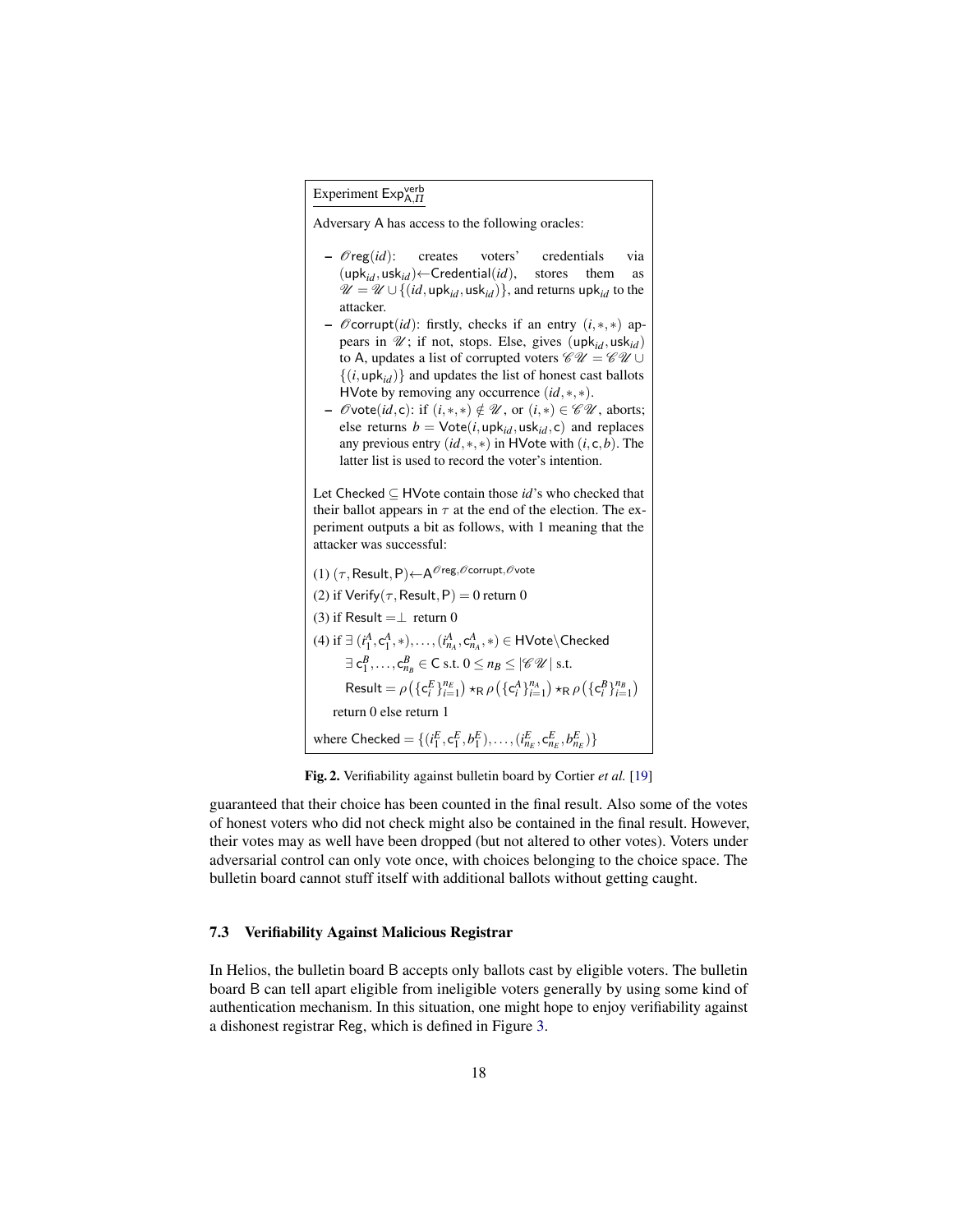Experiment  $\mathsf{Exp}_{\mathsf{A},\Pi}^{\mathsf{verg}}$ 

Adversary A has access to the oracle  $\mathcal O$ vote,  $\mathcal O$ corrupt as before, and additionally  $\mathcal O$  cast, that allows A to cast ballots to B on behalf of corrupted voters, as follows:

 $\mathscr{O}$ cast(*id*, b): run Board( $\tau$ , b).

Let HVote and Checked be the lists defined before. Recall that HVote contains entries of the form (*id*,c,b), that stand for honest voters' choices. The experiment outputs a bit as follows:

 $(1)$   $(\mathsf{Result}, \mathsf{P}){\leftarrow}\mathsf{A}^{\mathscr{O}\mathsf{cast},\mathscr{O}\mathsf{corrupt},\mathscr{O}\mathsf{vote}}$ (2) if Verify( $\tau$ , Result, P) = 0 return 0 (3) if Result  $=\perp$  return 0  $(4)$  if  $\exists$   $(i_1^A, c_1^A, *)$ ,..., $(i_{n_A}^A, c_{n_A}^A, *) \in \mathsf{HVote}\backslash \mathsf{Checked}$  $\exists$  **c**<sup>*B*</sup><sub>1</sub>,...,**c**<sup>*B*<sub>*n*<sub>*B*</sub></del>  $\in$  **C** s.t.  $0 \le n_B \le |\mathscr{C}\mathscr{U}|$  s.t.</sup></sub>  $\text{Result} = \rho \left( \{ \mathsf{c}^E_i \}_{i=1}^{n_E} \right) \star_{\mathsf{R}} \rho \left( \{ \mathsf{c}^A_i \}_{i=1}^{n_A} \right) \star_{\mathsf{R}} \rho \left( \{ \mathsf{c}^B_i \}_{i=1}^{n_B} \right)$ return 0 else return 1 where  $\text{Checked} = \{ (i_1^E, c_1^E, b_1^E), \ldots, (i_{n_E}^E, c_{n_E}^E, b_{n_E}^E) \}$ 

<span id="page-18-0"></span>Fig. 3. Verifiability against registrar by Cortier *et al.* [\[19\]](#page-34-4)

Definition 6 (Verifiability against malicious registrar). *An election scheme achieves* verifiability against the registrar *if the success rate*  $Succ(Exp_{A,\Pi}^{verg}) = Pr[Exp_{A,\Pi}^{verg}(\ell) = 1]$ of any ppt adversary A is negligible as a function of  $\ell$ , where  $Exp_{A,\Pi}^{\text{verg}}$  is defined as in *Figure [3.](#page-18-0)*

The intuition behind and the guarantees provided by Definition [6](#page-17-1) are similar to those of Definition [5](#page-16-0) except that instead of a malicious bulletin board a malicious registrar is considered, which thus can handle credentials for voters in a malicious way, i.e. provide invalid credentials or make several users share the same credentials.

## 7.4 Strong Verifiability

A protocol is said to have *strong verifiability* if it enjoys verifiability against a dishonest registrar and verifiability against a dishonest bulletin board. Intuitively, this allows one to give verifiability guarantees under a weaker trust assumption than that used in Section [6](#page-12-1) since for strong verifiability we do not need the bulletin board and the registrar to be simultaneously honest; in Section [5,](#page-9-0) it was assumed that every party has its own bulletin board, and in Sections [4,](#page-7-0) no specific trust assumptions were fixed or assumed.

We note Cortier *et al.* also consider a fairness (correctness) condition similar to the ones mentioned above: the result corresponds to the votes of honest voters whenever all the parties  $(Reg, T, B)$ , including the voters, are honest.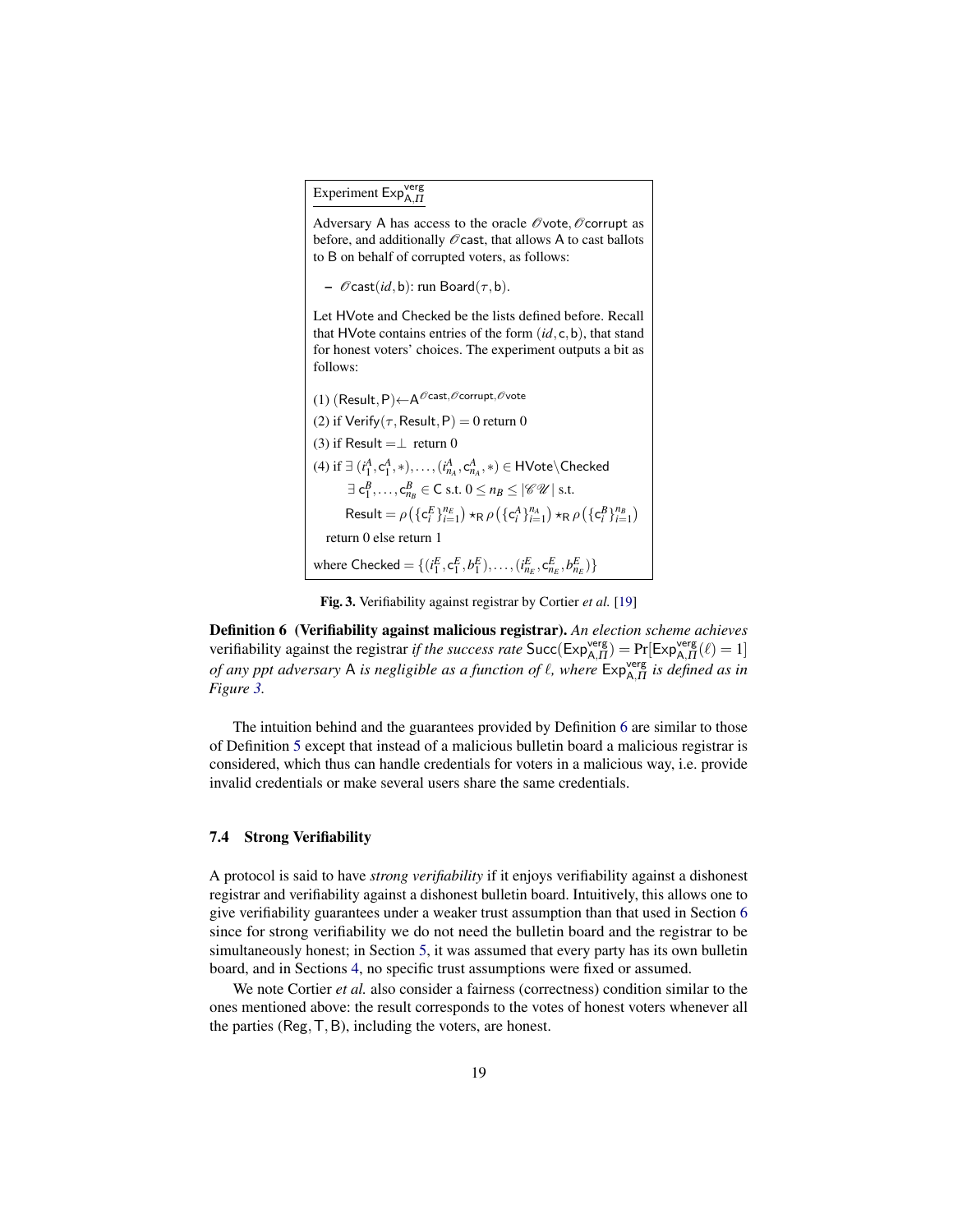Experiment Exp<sup>verw</sup>

Adversary A has access to the oracles  $\mathcal O$ vote,  $\mathcal O$ corrupt,  $\mathcal O$ reg and  $\mathcal O$ cast defined before in this section. Let HVote the list containing the intended choices of the honest voters. The experiment outputs a bit as follows:

 $(1)$   $(\mathsf{Result}, \mathsf{P}){\leftarrow}\mathsf{A}^{\mathscr{O}\mathsf{cast},\mathscr{O}\mathsf{corrupt},\mathscr{O}\mathsf{vote},\mathscr{O}\mathsf{cast}}$ (2) if Verify( $\tau$ , Result, P) = 0 return 0 (3) if Result  $=\perp$  return 0 (4) if  $\exists$  ( $i_1^A, c_1^A, *,$ ),...,( $i_{n_A}^A, c_{n_A}^A, *$ ) ∈ HVote  $\exists$  **c**<sup>B</sup><sub>1</sub>,...,**c**<sup>B</sup><sub>nB</sub>  $\in$  **C** s.t.  $0 \le n_B \le |\mathscr{C}\mathscr{U}|$ s.t. Result =  $\rho\left(\{\mathsf{c}_i^A\}_{i=1}^{n_A}\right) \star_{\mathsf{R}} \rho\left(\{\mathsf{c}_i^B\}_{i=1}^{n_B}\right)$ return 0 else return 1

<span id="page-19-0"></span>Fig. 4. Weak verifiability by Cortier *et al.* [\[19\]](#page-34-4)

## 7.5 Weak Verifiability

For weak verifiability, the trust assumptions are stronger: both the registrar Reg and the board B are assumed to be honest. This means, in particular, that B does not remove ballots, nor stuffs itself; and that Reg faithfully distributes credentials to the eligible voters. The formal definition is given in Figure [4.](#page-19-0)

Intuitively, weak verifiability guarantees that all votes that have been successfully cast are counted and that dishonest voters can only vote once; additionally only choices belonging to the choice space can be cast and counted.

## 7.6 Tally Uniqueness

As part of their definitional framework for verifiability, Cortier et al. [\[19\]](#page-34-4) and Juels et al. [\[31\]](#page-34-8), require the notion of *tally uniqueness*. Roughly speaking, tally uniqueness of a voting protocol ensures that the tally of an election is unique, even if all the players in the system are malicious.

More formally, the goal of the adversary against tally uniqueness is to output public election parameters prm<sub>pub</sub>, a public transcript  $\tau$ , two results Result  $\neq$  Result<sup>7</sup>, and corresponding proofs of valid tallying  $P$  and  $P'$  such that both pass verification, i.e.  $Verify(\tau, Result, P) = Verify(\tau, Result^T, P') = 1.$  A voting protocol  $\Pi$  has *tally uniqueness* if every ppt adversary A has a negligible advantage in this game.

Following [\[19\]](#page-34-4), tally uniqueness ensures that, given a tally, there is at most one plausible instantiation (one-to-one property).

## <span id="page-19-1"></span>7.7 Discussion

Strong verifiability explicitly captures the situation where key players in an electronic election, such as the bulletin board or the registrar, might be corrupted and willing to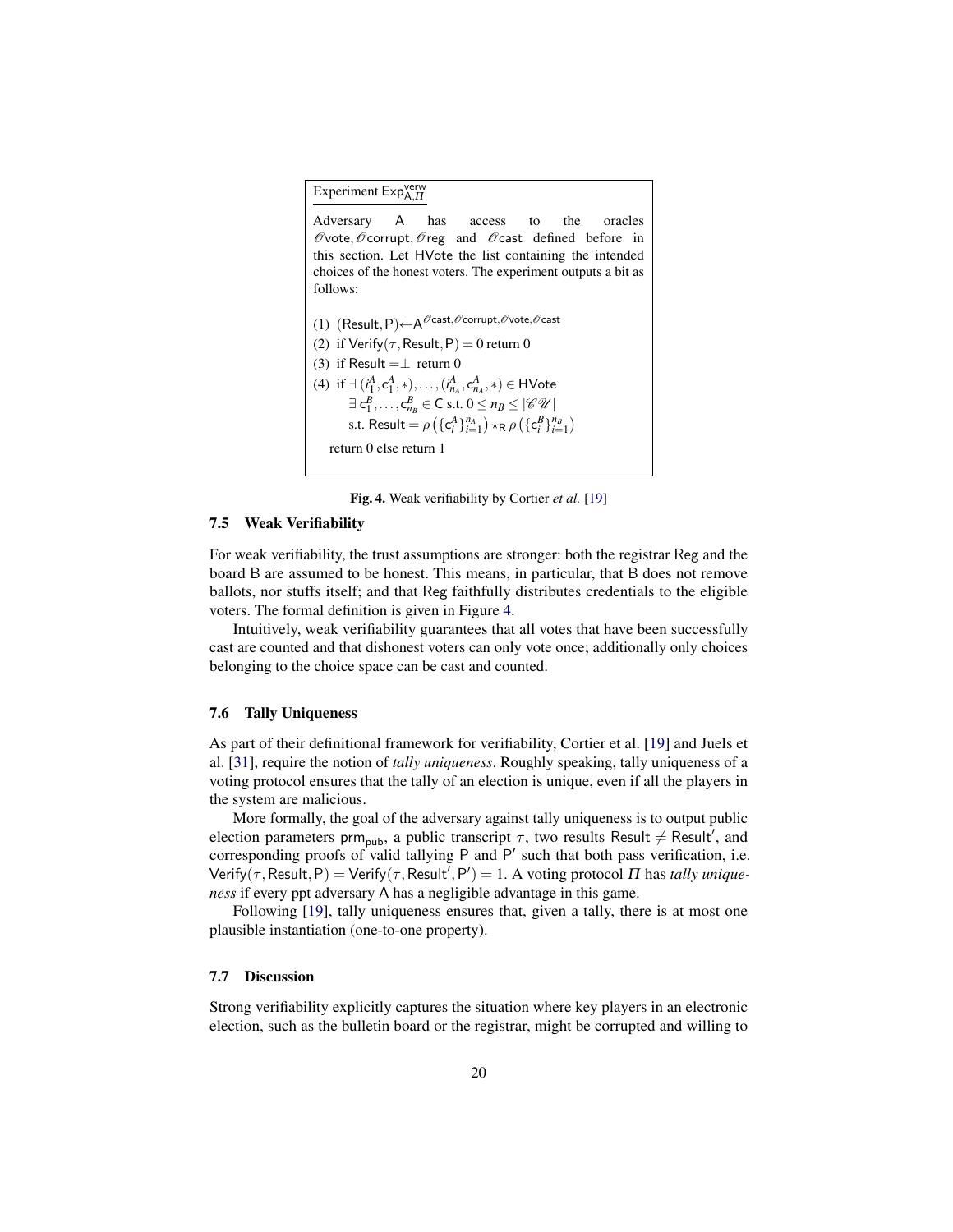alter the legitimate operation of the election. This is notably the case for Helios without identifiers (i.e. the transcript  $\tau$  does not contain voters' identifiers), where a malicious B can stuff itself with ballots on behalf of absentee voters. Additionally, strong verifiability provides stronger guarantees, compared to previous definitions, to honest voters: ballots from honest voters that do not verify successfully at the end of the election can at worst be removed from the election's announced result, but *never changed*. In [\[19\]](#page-34-4), sufficient properties for proving strong verifiability have been established.

A downside of the above definitions is that the voter's intent *is not* captured by the oracle  $\mathcal{O}$ vote( $id$ , c), as this oracle simply performs the honest voting algorithm. In reality, voters typically use some VSD, which might be corrupted. Additionally, since Cortier et al. require that the adversary wins the game (i.e., successfully cheats) with at most negligible probability, ballot audit checks, such as Benaloh's audits<sup>[9](#page-20-0)</sup> [\[11\]](#page-33-12), are deemed non-verifiable as these checks may fail with non-negligible probability. Another weak point, although less important than the previous ones, is that this framework assumes that the result function  $\rho$  admits partial tallying, which is commonly the case, but it is, for example, not applicable to voting protocols which use the majority function as the result function.

#### 7.8 Casting in the KTV Framework

**Protocol** *P<sub>CGGI</sub>*. The set of agents  $\Sigma$  consists of the voters, the bulletin board B, the registrar Reg, the teller T, judge J, the scheduler, and the remaining participants. As usually, we assume that the judge and the scheduler cannot be corrupted (they ignore the corrupt message). As in the definition of Cortier et al., Reg and B can be corrupted statically, i.e., they accept the corrupt message at the beginning of a run only. Voters can be corrupted dynamically.

When the voter V runs her honest program  $\pi_V$ , she expects a candidate c, a credential pair upk,usk as input (if the input is empty, she stops). After that, she reads the election parameters  $\text{prm}_{\text{pub}}$  and C from the bulletin board B (if she cannot find any election paramaters on B, she stops). Then, she runs  $\text{Vote}(prm_{pub}, c, \text{upk}, \text{usk})$  and sends the result b to the bulletin board B. Once the election is closed, she reads the content of the bulletin board and checks whether her ballot has been properly handled by the ballot box by running VerifyVote( $\tau$ , upk, usk, b). If not, the voters send her complaint to the judge. The program of the judge accepts a run, if it does not receive any complaint from a voter and the procedure Verify( $\tau$ , Result, P) returns 1.

When the registrar Reg runs the honest program  $\pi_R$ , it generates and distributes secret credentials to voters and registers the corresponding public credentials in the bulletin board.

When the teller T runs its honest program  $\pi$ , it reads the public transcript  $\tau$  and runs (Result, P)←Tally( $\tau$ , sk), with the election private key sk. The transcript is updated to  $\tau' = \tau ||$ Result $||P$ .

**Strong verifiability.** We define the goal  $\gamma_{SV}$  to be the set of all runs of  $P_{CGGI}$  in which either (a) both Reg and B are corrupted, (b) the result is not output, or (c) the result *r* of

<span id="page-20-0"></span><sup>&</sup>lt;sup>9</sup> In these audits the voter can decide to cast or to audit a ballot created by her VSD. If she decides to audit the ballot, she can check whether it actually encodes her choice.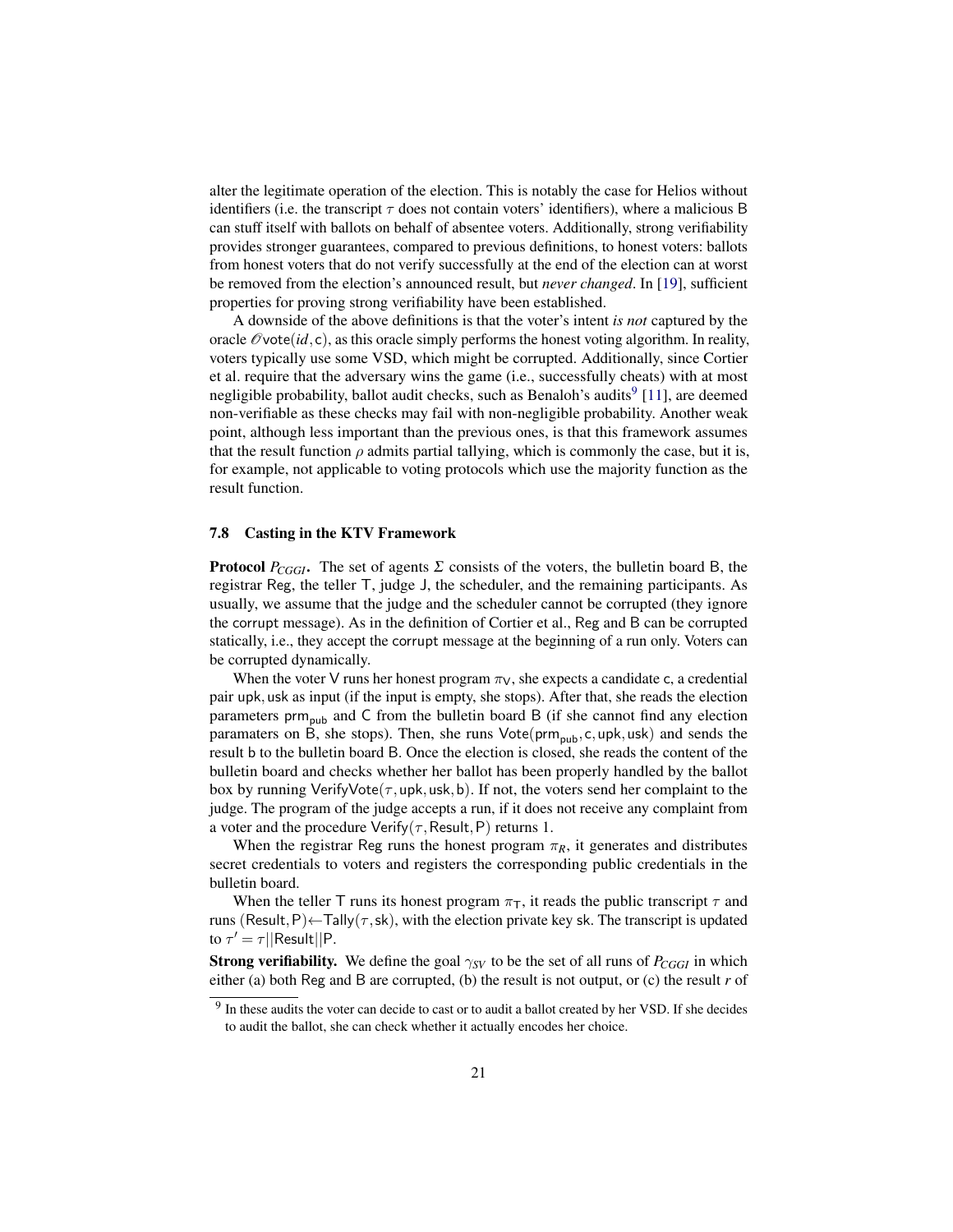the election is defined and satisfies:

$$
r = \rho\left(\left\{\mathbf{c}_i^E\right\}_{i=1}^{n_E}\right) \star_{\mathsf{R}} \rho\left(\left\{\mathbf{c}_i^A\right\}_{i=1}^{n_A}\right) \star_{\mathsf{R}} \rho\left(\left\{\mathbf{c}_i^B\right\}_{i=1}^{n_B}\right)
$$

for some  $n_E, n_A, n_B$  and some  $c_i^E, c_i^A, c_i^B$  such that

- $-c_1^E, \ldots, c_{n_E}^E$  are the choices read by honest voters that successfully checked their ballots at the end of the election (and report it to the judge).
- $w_1, \ldots, w_{m_A}$  are the candidates read by honest voters that did not check their ballots and  $\{c_i^A\}_{i=1}^{n_A} \subseteq \{w_j\}_{j=1}^{m_A};$
- $-c_1^B, \ldots, c_{n_b}^B \in \mathbb{C}$  and  $n_b$  is smaller then the number of voters running a dishonest program.

Note that, according to the above definition, if both the registrar and the bulletin board are corrupted, then the goal is trivially achieved, as we do not expect to provide any guarantees in this case.

For the protocol *PCGGI*, strong verifiability by Cortier *et al.* can essentially be characterized by the fact that it is  $(\gamma_{SV}, \delta)$ -verifiable by the judge J in the sense of Definition [1,](#page-6-0) for  $\delta = 0$ .

Let us emphasize that this goal ensures that votes of honest voters who do not verify at the end of the election are at most dropped, but not changed. This is in contrast to the goals we have seen so far. In these goals, votes of honest voters who do not verify might have been tampered with.

**Weak verifiability.** We define the goal  $\gamma_{WV}$  to be the set of all runs of  $P_{CGGI}$  in which either (a) either Reg or B is corrupted, (b) the result is not output, or (c) the result *r* of the election is defined and satisfies:

$$
r = \rho\left(\left\{\mathbf{c}_i^A\right\}_{i=1}^{n_A}\right) \star_{\mathsf{R}} \rho\left(\left\{\mathbf{c}_i^B\right\}_{i=1}^{n_B}\right)
$$

for some  $n_A, n_B$  and some  $c_i^A, c_i^B$  such that

- $\sigma_1^A, \ldots, \sigma_{n_A}^A$  are the candidates read by honest voters that cast their votes;
- $-c_1^B, \ldots, c_{n_b}^B \in \mathbb{C}$  and  $n_b$  is smaller then the number of voters running a dishonest program.

For the protocol *P<sub>CGGI</sub>*, weak verifiability by Cortier *et al.* can essentially be characterized by the fact that it is  $(\gamma_{WV}, \delta)$ -verifiable in the sense of Definition [1.](#page-6-0)

Note that Item (c) of the goal  $\gamma_{WV}$  is stronger than the corresponding item of γ*SV* (since all honest cast votes shall be counted). However, the latter is called *weak verifiability* in [\[19\]](#page-34-4) because the trust assumptions (Item (a)) are stronger (both the ballot box and the registrar shall be honest).

## <span id="page-21-0"></span>8 Computational Election Verifiability by Smyth et al.

This section focuses on the definitions of individual, universal and election verifiability by Smyth et al. [\[46\]](#page-35-5). Smyth et al. consider two different verifiability settings, one for election schemes with *external* and the other one for election schemes with *internal* authentication (such as Helios and Civitas, respectively). For the sake of brevity, we focus on election schemes with external authentication because the issues discussed in Section [8.5](#page-23-0) apply to both of them.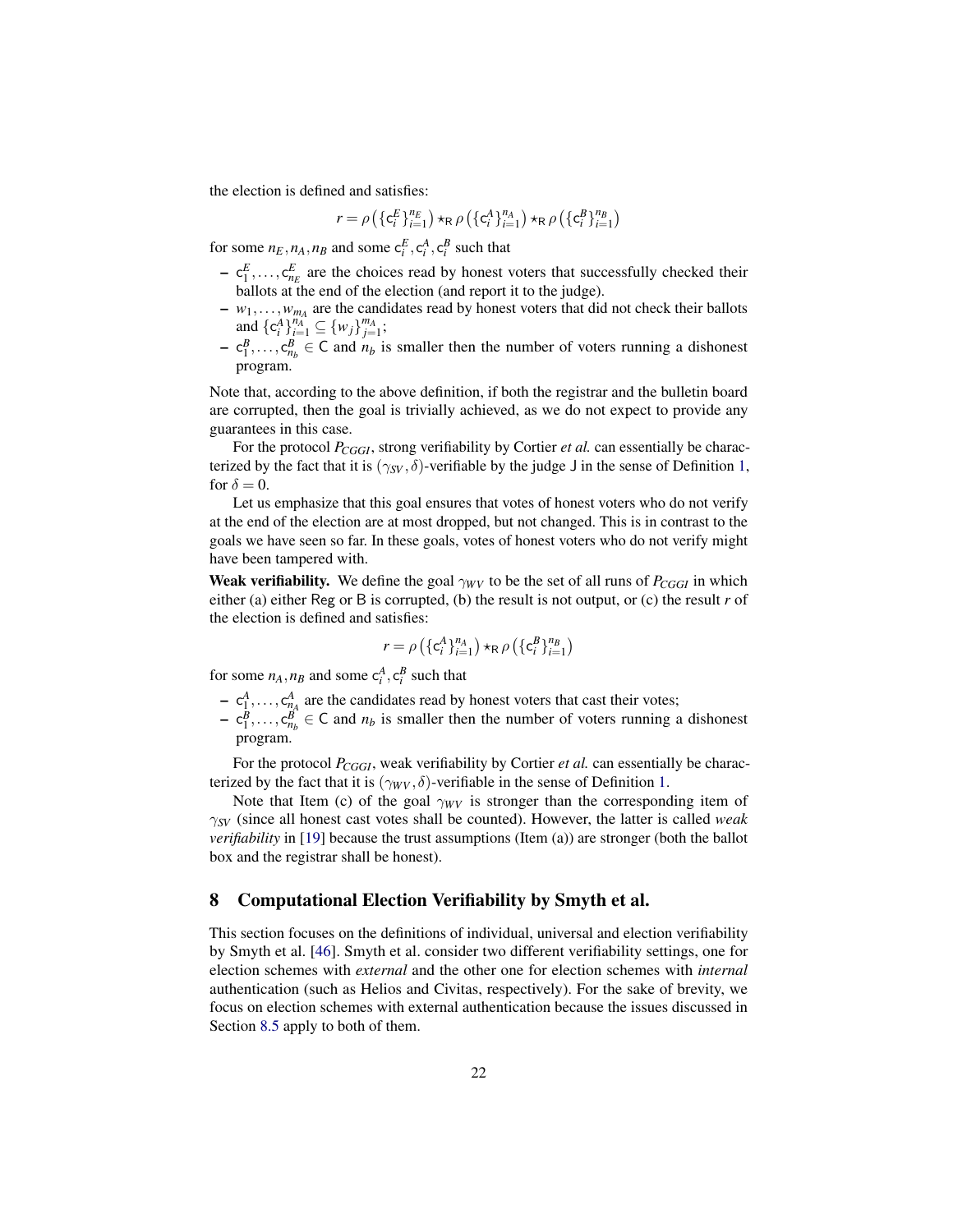```
Experiment ExpIV(\Pi, A)(1) (prm<sub>pub</sub>, c, c') ← A
(2) b ← Vote(c, prm_{pub})(3) b' ← Vote(c', prm<sub>pub</sub>)
(4) if b = b' and b \neq \bot and b' \neq \bot then
    return 1 else return 0
```
<span id="page-22-0"></span>Fig. 5. Individual verifiability experiment by Smyth et al. [\[46\]](#page-35-5)

### 8.1 Model

According to Smyth et al., an election scheme  $\Pi$  is a tuple (Setup, Vote, Tally, Verify) of probabilistic polynomial-time algorithms. The algorithms Setup and Vote are defined as usual. The algorithm Tally is run by the tellers and receives the content of the bulletin board B and the parameters prm as input, and outputs the tally along with a non-interactive proof P for the correctness of the tally. The algorithm Verify describes the verification of the election result and receives the content of the bulletin board B, the public parameters  $\text{prm}_{\text{pub}}$ , the tally, denoted by tally, and a proof P, and outputs a bit. The algorithm Verify is deterministic.

## 8.2 Individual Verifiability

According to Smyth et al., an election scheme achieves individual verifiability if, for any two honest voters, the probability that their ballots are equal is negligible, which formally is expressed as follows.

<span id="page-22-1"></span>Definition 7 (Individual verifiability). *An election scheme* Π = (Setup*,* Vote*,* Tally*,* Verify) *achieves* individual verifiability *if the success rate* Succ(ExpIV(Π,A)) *of any ppt adversary* A *in Experiment* ExpIV( $\Pi$ ,A) *(Fig. [5\)](#page-22-0) is negligible as a function of*  $\ell$ *.* 

## 8.3 Universal Verifiability

According to Smyth et al., an election scheme achieves universal verifiability if no ppt adversary A can simulate a tallying phase such that, on the one hand, the verification algorithm Verify accepts the output (e.g., all zero-knowledge proofs are successful), and, on the other hand, the given output of the tallying phase does not agree with what Smyth et al. call the *correct tally*.

The function correct tally, defined as follows, extracts the actual votes from the ballots on the bulletin board.

**Definition 8 (Correct Tally).** *The function* correct tally *maps each tuple* (B, prm<sub>pub</sub>) *to a vector in*  $\{0,\ldots,n_{\text{balls}}\}^{\text{n}_\text{cand}}$  *such that for every choice*  $c \in \{1,\ldots,n_{\text{cand}}\}$  *and every number*  $l \in \{0, \ldots, n_{\text{ballost}}\}$  *we have that* correct tally(B, prm<sub>pub</sub>)[c] = *l if and only if there are exactly l* different ballots  $\mathbf{b}$  ( $\neq \perp$ ) on the bulletin board B and for each of them *there exists a random bit string r such that*  $b = \text{Vote}(c, \text{prm}_{\text{pub}}; r)$ *.*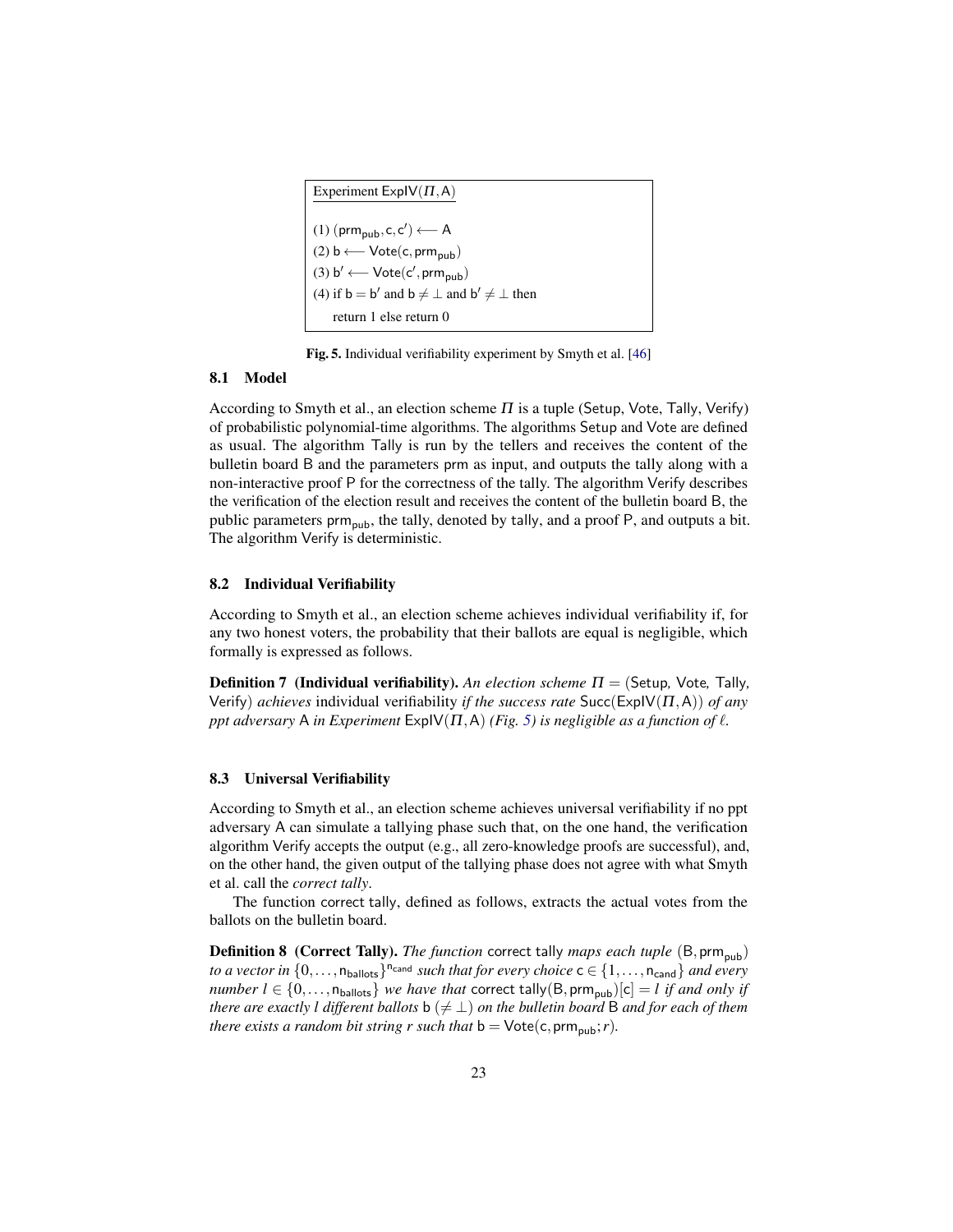Experiment  $ExpUV(\Pi, A)$ (1)  $(B, \text{prm}_{\text{pub}}, \text{tally}', P') \longleftarrow A$ (2) tally  $←$  correct tally  $(B, \text{prm}_{\text{pub}})$ (3) if tally  $\neq$  tally' and Verify(B, prm<sub>pub</sub>, tally', P') then return 1 else return 0

<span id="page-23-1"></span>Fig. 6. Universal verifiability experiment by Smyth et al. [\[46\]](#page-35-5)

Now, universal verifiability is defined as follows according to Smyth et al.

<span id="page-23-3"></span>Definition 9 (Universal verifiability). *An election scheme* (Setup*,* Vote*,* Tally*,* Verify) *achieves* universal verifiability *if the success rate* Succ(ExpUV(Π,A)) *of every ppt adversary* A *in Experiment* ExpUV( $\Pi$ ,A) *(Fig. [6\)](#page-23-1) is negligible as a function of*  $\ell$ *.* 

## 8.4 Election Verifiability

The notion of verifiability proposed by Smyth et al. now combines the notions of individual and universal verifiability.

Definition 10 (Election Verifiability). *An election scheme* (Setup*,* Vote*,* Tally*,* Verify) *satisfies* election verifiability *if for every ppt adversaries* A*, there exists a negligible function* µ *such that for all security parameters* `*, we have that*

 $Succ(ExpIV(\Pi,A)) + Succ(ExpUV(\Pi,A)) \leq \mu(\ell).$ 

Smyth et al. also consider some soundness properties, including fairness and correctness, similar to the ones mentioned in previous sections.

#### <span id="page-23-0"></span>8.5 Discussion

This definition has two main shortcomings. First, as stated by the authors, their "definitions of verifiability have not addressed the issue of voter intent, that is, whether the ballot constructed by the Vote algorithm corresponds to the candidate choice that a voter intended to make." (Page 12, [\[46\]](#page-35-5)). In general, it is not clear that the combination of the proposed definitions of verifiability along with additional soundness properties implies any form of end-to-end verifiability. More precisely, if all the verification procedures succeed, it is unclear whether the final outcome of an election corresponds to the voters' choices at least with reasonable probability.<sup>[10](#page-23-2)</sup> We think, however, that capturing such

<span id="page-23-2"></span><sup>&</sup>lt;sup>10</sup> It indeed seems that this is not the case due to some technical issues: Their correctness property requires only that Vote correctly encodes the given choice in the case of the *honest setup*; it does not guarantee anything for the dishonest setup which is considered in the verifiability games. Therefore, if, for instance, Vote always produces  $\perp$  (an invalid ballot) for some dishonestly generated public key, the system can still be proved verifiable according to the definition of Smyth et al., although it clearly produces a wrong election outcome. This particular technicality seems to be easy to fix, but it nevertheless demonstrates that there is some gap between the given combination of disconnected properties and an overarching and meaningful verifiability notion.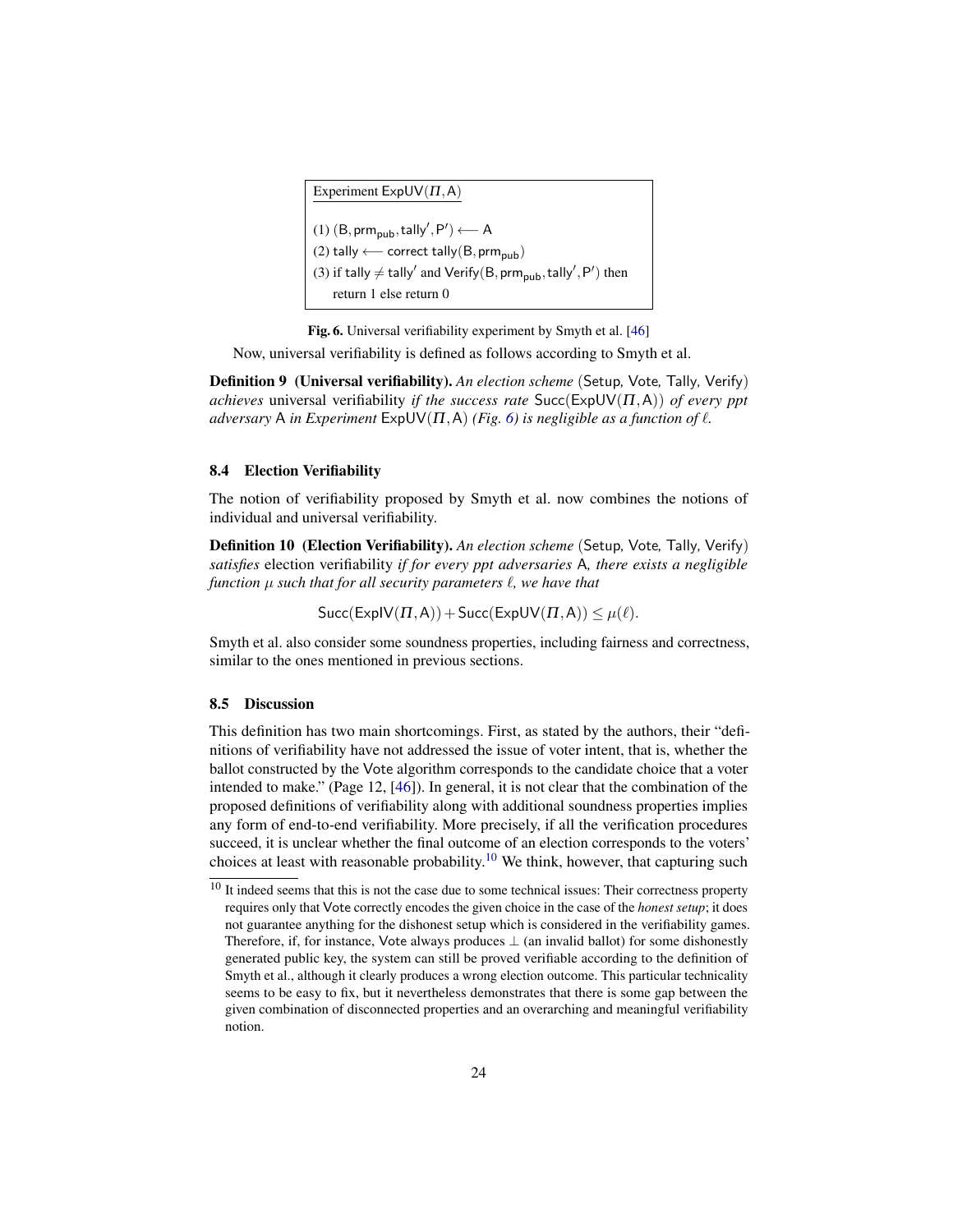overall correctness and the voter's intent is at the very core of a meaningful notion of verifiability.

Second, the definition considers a restricted class of protocols (the authors themselves provide a list of protocols excluded by their definition), some of these restrictions, as pointed out before, also apply to some of the other definitions discussed in this paper: (1) The model captures "single-pass" protocols only: voters send a single ballot to the election server, without any further interaction. (2) The authors assume that the whole ballot is published. (3) The authors assume that the vote can be recovered directly from the ballot, which excludes protocols using information-theoretically hiding commitments. (4) There is no revote. (5) The bulletin board publishes the list of ballots, as received. And hence, voting schemes such as ThreeBallot [\[44\]](#page-35-9) cannot be modeled.

#### 8.6 Casting in the KTV Framework

**Protocol**  $P_{SFC}$ . The set of agents  $\Sigma$  consists of the voters, the bulletin board B, the judge J, the scheduler, and the remaining participants. Since static corruption is considered, the agents only accept the corrupt message at the beginning of an election run. The bulletin board and the judge do not accept to be corrupted.

When a voter V runs her honest program  $\pi$ <sub>V</sub>, she expects a candidate c as input (if the input is empty, she stops). After that, she reads the public election parameters  $\text{prm}_{\text{pub}}$ from the bulletin board B (if she does not receive any election paramaters on B, she stops). Then, she runs  $\text{Vote}(c, \text{prm}_{\text{pub}})$  and sends the resulting ballot b to the bulletin board B. Although this is kept implicit in the discussed paper, we will assume here that V subsequently checks that its ballot is published on B.

When the judge J runs its honest program  $\pi_J$ , it reads the content from the bulletin board B, including the public paramaters  $\text{prm}_{\text{pub}}$ , the tally Tally, and the proof *P* (if the judge does not receive one of these inputs, it outputs "reject"). Then, the judge runs Verify and outputs "accept" or "reject", respectively, if Verify(B, prm<sub>pub</sub>, Tally, P) evaluates to "true" or "false".

**Individual verifiability.** We define the goal  $\gamma$ <sub>*IV*</sub> to be the set of all runs of  $P_{SFC}$  in which all honest voters' ballots are pairwise different (if  $\neq \bot$ ), i.e., no clashes occur. For the protocol *PSFC*, *individual verifiability* according to Smyth et al. can essentially be characterized by the fact that the protocol  $P_{SFC}$  is  $(\gamma_{IV}, 0)$ -verifiable by the judge J in the sense of Definition [1.](#page-6-0)

To see this, observe that if a protocol achieves individual verifiability according to Definition [7,](#page-22-1) then we have that for all ppt adversaries  $\pi_A$  the probability  $Pr[\pi(1^{\ell}) \mapsto$  $\neg \gamma_{IV},$  (J: accept)]  $\leq \Pr[\pi(1^{\ell}) \mapsto \neg \gamma_{IV}]$  is negligible for  $\pi = \pi_P \parallel \pi_A$ , where the latter probability is negligible if the protocol satisfies Definition [7.](#page-22-1)

For the implication in the opposite direction, let us assume that the probability  $Pr[\pi(1^{\ell}) \mapsto \neg \gamma_{IV}, (J: accept)]$  is negligible for all adversaries. Now, for each adversary *A* from the game used in Definition [7,](#page-22-1) there is a corresponding adversary  $\pi_A$  which always produces correct tally (note that *A* is not concerned with tallying). For this adversary we have  $Pr[\pi(1^{\ell}) \mapsto \neg \gamma_{IV}, (J: \text{accept})] = Pr[\pi(1^{\ell}) \mapsto \neg \gamma_{IV}]$  which, by the above assumption, is negligible. This implies individual verifiability (in the sense of Definition [7\)](#page-22-1).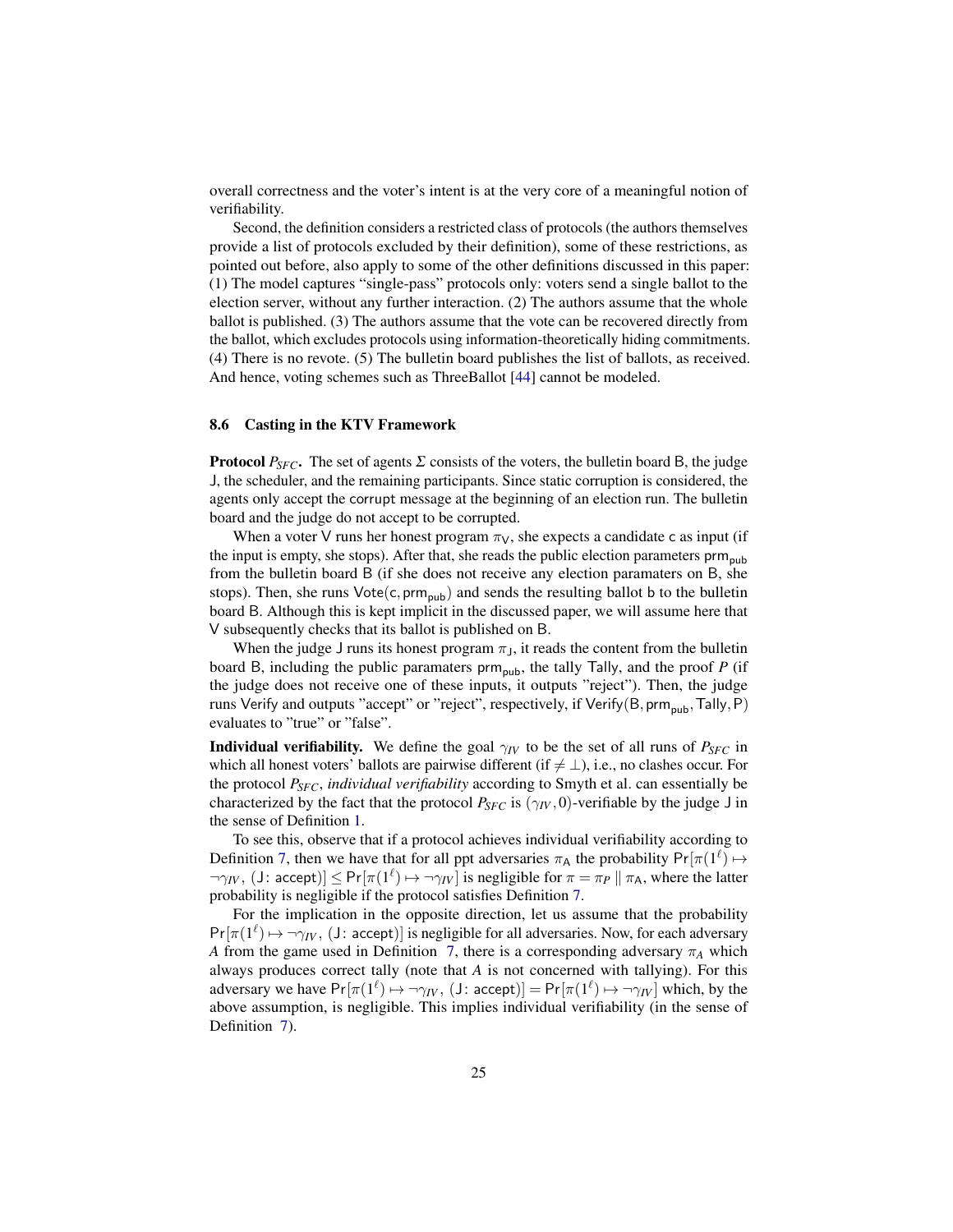Universal verifiability. We define the goal  $\gamma_{UV}$  to be the set of all runs of  $P_{SFC}$ in which first prm<sub>pub</sub> and then a final result (Tally, P) are published and Tally = correct tally(B, prm<sub>pub</sub>) (recall that B is the content of the bulletin board that contains voters' ballots).

For the protocol *PSFC*, *universal verifiability* according to Smyth et al. can essentially be characterized by the fact that the protocol  $P_{SFC}$  is  $(\gamma_{UV}, 0)$ -verifiable in the sense of Definition [1.](#page-6-0)

To see this, first observe that, for each adversary A, Verify  $(B, \text{prm}_{\text{pub}}, \text{Tally}', P')$  in Experiment ExpUV $(\Pi, A)$  (Fig. [6\)](#page-23-1) is true if an honest judge J outputs "accept" (in the system  $\pi$  with the corresponding adversary), and false otherwise. Second, the adversary A in Experiment ExpUV( $\Pi$ , A) produces a tuple (B, prm<sub>pub</sub>, Tally', P') for which Tally'  $\neq$ correct tally(B, prm<sub>pub</sub>) holds true if and only if we have  $\neg \gamma_{UV}$  (in the corresponding run of  $\pi$ ).

Thus, essentially, for a voting protocol *P* achieving universal verifiability according to Definition [9](#page-23-3) (which means that the success rate in Experiment ExpUV( $\Pi$ , A) (Fig. [6\)](#page-23-1) is negligible for every ppt adversary A) is equivalent to the statement that the goal  $\gamma_{UV}$ is 0-verifiable by the judge J according to Definition [1](#page-6-0) (which means that the probability  $Pr[\pi(1^{\ell}) \mapsto \neg \gamma_{UV}, (J: accept)]$  is negligible in every instance  $\pi_P \parallel \pi_A$ ).

Election verifiability. According to Smyth et al. the protocol *PSFC* achieves *election verifiability* if it achieves individual and universal verifiability. Therefore this notion can be expressed in the language of Definition [1](#page-6-0) using the goal  $\gamma_{IV} \wedge \gamma_{UV}$ .

## <span id="page-25-0"></span>9 Further Related Work

Here we briefly discuss further definitions of verifiability, where for some of the definition more details are provided in the appendix. Since the focus of this paper is on verifiability notions that have been formally defined, we excluded those verifiability notions from our analysis which do not fulfill this requirement ([\[45](#page-35-10)[,29](#page-34-11)[,50](#page-36-5)[,42](#page-35-11)[,40](#page-35-12)[,41\]](#page-35-13)). An important paper is the one by Sako and Kilian [\[45\]](#page-35-10) who were the first to propose the concept of individual and universal verifiability. This then motivated other researchers to regard end-to-end verifiability as the sum of certain verifiability subproperties; we discuss this issue in Section [10.](#page-26-0)

Kremer et al. [\[34\]](#page-35-3) (Appendix [A\)](#page-36-6) and Cortier et al. [\[18\]](#page-33-13) (Appendix [B\)](#page-38-0) define verifiability in symbolic models, where messages are modeled by terms. Kremer et al. propose a definition that corresponds to  $\gamma_0$  but under the trust assumption that every voter is honest and verifies the final result, which is clearly too strong. Cortier et al. [\[18\]](#page-33-13) devise formulations for *individual verifiability*, *universal verifiability*, and *no clash* (two honest ballots should never collude), and they show that these three properties imply what they call *end-2-end verifiability*, the latter being close to the goal  $\gamma_{SV}$  (introduced in Section [7\)](#page-15-0), except that ballot stuffing is not prohibited.

The definition by Baum et al. [\[8\]](#page-33-14) (see Appendix [C\)](#page-42-0) can be applied to arbitrary multi-party computation (MPC) protocols and is based on an ideal functionality in the Universal Composability (UC) framework. In the context of e-voting protocols, the goal of this definition is  $\gamma_0$ . Baum et al. also consider a very (in fact too) strong fairness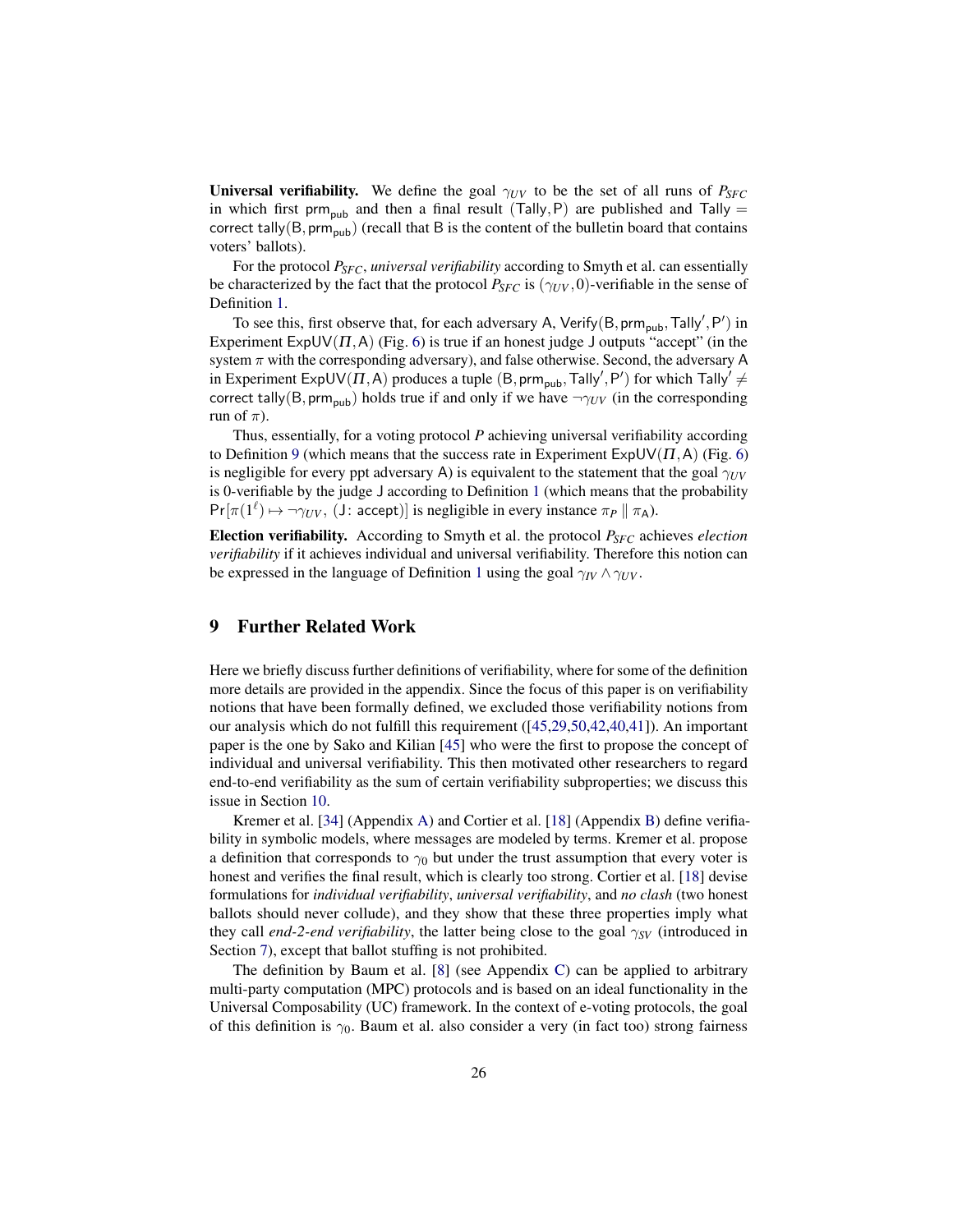condition: auditors have to always accept a protocol run if the goal  $\gamma_0$  is achieved, regardless of whether, for example, zero-knowledge proofs are valid or not.

The definition by Chevallier-Mames et al. [\[16\]](#page-33-11) (see Appendix [D\)](#page-44-0) captures universal verifiability, and hence, a subproperty of end-to-end verifiability only.

Szepieniec et al. [\[48\]](#page-36-4) propose a definition of universal verifiability which requires that, for a given protocol, it should be possible to (efficiently) distinguish between protocol runs in which either (i) all participants are honest, or (ii) at least one participant is dishonest. Since this is (typically) impossible, this definition is too strong (see also Appendix [E\)](#page-47-0).

Hosp et al. [\[27\]](#page-34-12) propose information-theoretic measures for the verifiability of voting systems, by comparing these systems to perfect voting systems which always output the correct result, independently of voters being honest or dishonest. This definition is even much stronger than what is required by  $\gamma_0$ , and therefore, does not seem to be applicable to any practical voting protocol.

## <span id="page-26-0"></span>10 Summary and Conclusion

In the previous sections, we have studied the formal definitions of verifiability for evoting system proposed in the literature. We have presented the original definitions and cast them in the KTV framework. This casting has demonstrated that the essence of these notions can be captured within a uniform framework and enabled us to identify their relative and recurrent merits and weaknesses as well as their specific (partly severe) limitations and problems.

In Section [10.1,](#page-26-1) we distill these discussions and insights into detailed requirements and guidelines that highlight several aspects any verifiability definition should cover. We also summarize from the previous sections how the different existing definitions of verifiability from the literature handle these aspects, with a brief overview for some of the aspects provided in Table [10.](#page-26-0) Finally, in Section [10.2,](#page-30-0) as a viable and concrete embodiment of our guidelines, we instantiate the KTV framework accordingly, obtaining a solid and ready to use definition of verifiability.

## <span id="page-26-1"></span>10.1 Guidelines

We now present our requirements and guidelines for the following central aspects, along with a summary of the previous sections concerning these aspects.

Generality. Many verifiability definitions are designed for protocols with specific protocol structures and are tailored to them (see Sections [6,](#page-12-1) [7,](#page-15-0) [8](#page-21-0) and Appendix [A,](#page-36-6) [B\)](#page-38-0). As a result, for new classes of protocols often new definitions are necessary.

Clearly, it is desirable for a verifiability definition to be applicable to as many protocols as possible. It provides not only reusability, but also comparability: by applying the same definition to different protocols and protocol classes we can clearly see the differences in the level and nature of verifiability they provide. A very minimal set of assumptions on the protocol structure is sufficient to express a meaningful notion of verifiability, as illustrated by the definition in Section [4](#page-7-0) and also by the instantiation of the KTV framework given below.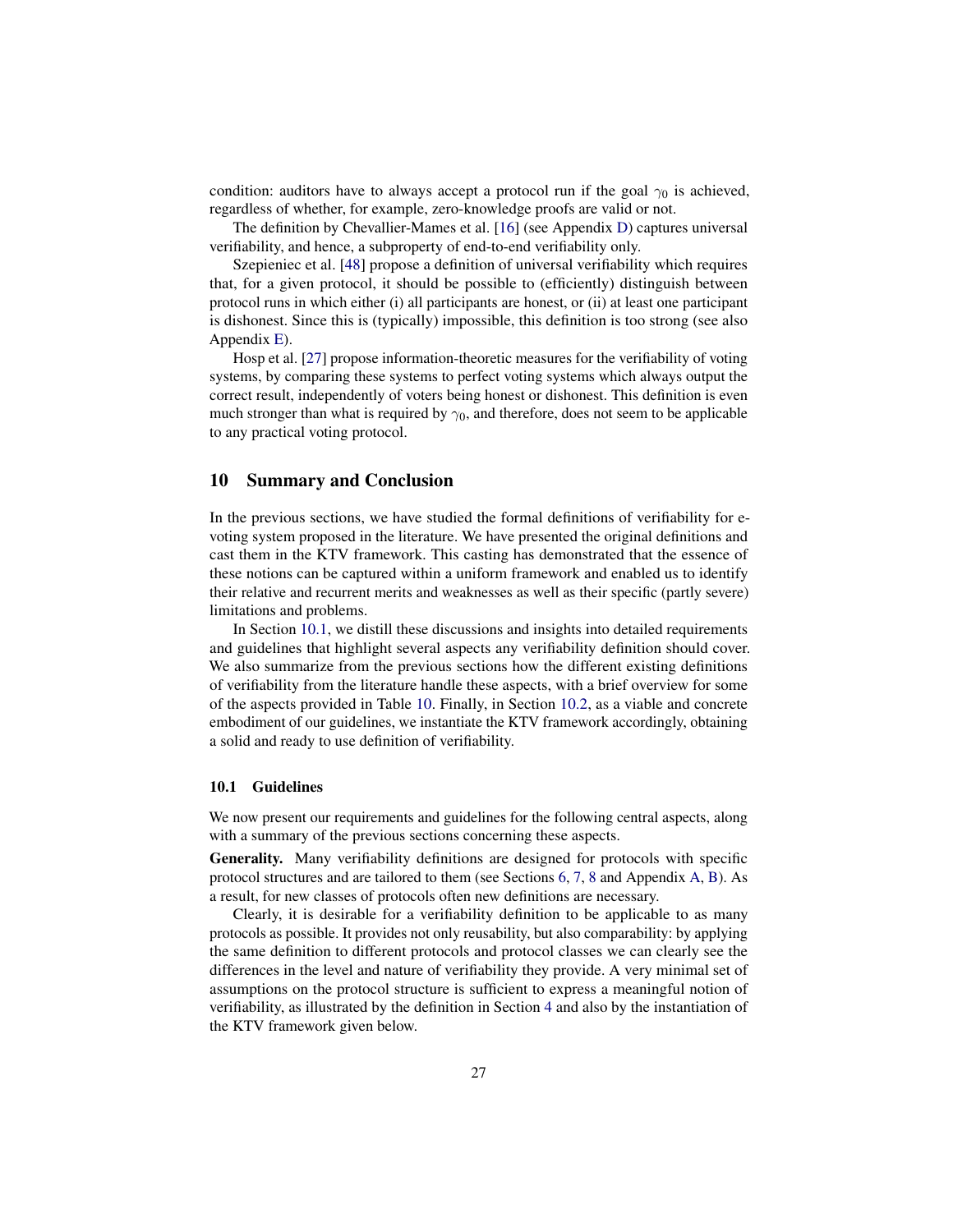| per)<br>Notion (Section & Pa-                                                       | Verifiability goal (Intuition)                                                                                                                                                                                                                                                                                                                                           | tolerance | Verifiability General trust<br>assumptions | Protocol classes                                                                                                                                            |
|-------------------------------------------------------------------------------------|--------------------------------------------------------------------------------------------------------------------------------------------------------------------------------------------------------------------------------------------------------------------------------------------------------------------------------------------------------------------------|-----------|--------------------------------------------|-------------------------------------------------------------------------------------------------------------------------------------------------------------|
| Verifability (4, [36])                                                              | Flexible $\gamma$ , with $\gamma_k$ ( $k \geq 0$ ) being one example                                                                                                                                                                                                                                                                                                     | Yes       | Flexible                                   | No specific st<br>ructure required                                                                                                                          |
| Verifiability (5, [12])                                                             | who submit valid ballots are counted.)<br>$\gamma_0^*$ (The votes of all eligible (honest and dishonest) voters                                                                                                                                                                                                                                                          | Yes       | hom(B)                                     | "no" choices possible. Otherwise no spe-<br>each protocol participant. Only "yes" or<br>Assumes personal bulletin board<br>cific protocol structure.<br>for |
| E2E<br>331<br>verifability<br>$\widehat{\mathbf{e}}$                                | tracted by Extr), or (ii) less than $\theta$ many honest voters Yes<br>on less than $k$ positions from the correct result (as ex-<br>successfully cast their ballots, or (iii) at least one of these<br>$\gamma_{\theta,k}$ <sub>Extr</sub> ( $\theta, k \ge 0$ ) (Either (i) the published result differs<br>honest voters complains if she verifies the final result.) |           | hom(B)                                     | quires extraction property.<br>Result, Verify) protocol structure. Re-<br>Assumes specific (Setup, Cast, Tally                                              |
| [19])                                                                               | Strong verifiability $(7, 1)$ honest voters who check are counted, and (ii) further<br>honest votes can only be dropped (not manipulated), and<br>$\gamma_{SV}$ (If Reg or B are honest, then (i) the votes of all<br>$\overline{H}$ only votes of eligible voters are counted.)                                                                                         | δŃ        | Flexible                                   | Vote, VerifyVote, Valid, Board, Tally,<br>Assumes specific (Setup, Credential,                                                                              |
| Weak<br>$\overline{19}$<br>verifiability<br>$\sigma$                                | $\gamma_{WV}$ (If Reg and B are honest, then $\gamma_0$ is achieved.)                                                                                                                                                                                                                                                                                                    | Σρ        |                                            | Verify) protocol structure. Tally<br>function with partial tallying property                                                                                |
| iv(8, [46])<br>Individual                                                           | verifiabil- $ \gamma_{IV}$ (All honest voters' valid ballots are pairwise differ-<br>ent.                                                                                                                                                                                                                                                                                | ΟN        |                                            | Assumes specific (Setup, Vote, Tally,                                                                                                                       |
| ity (8, [46])<br>Universal                                                          | verifiabil- $ \gamma_{UV}$ ((Tally, P) published<br>correct tally(B))<br>$\mathbf{g}$<br>5<br>and<br>$=$ $\sqrt{\frac{1}{2}}$                                                                                                                                                                                                                                            | No        | $\mathsf{hom}(\mathsf{B})$                 | Verify) protocol structure. Requires<br>extraction property.                                                                                                |
| Election verifiability (8,<br>(16])                                                 | <b>ARV ARL</b>                                                                                                                                                                                                                                                                                                                                                           | Σο        |                                            |                                                                                                                                                             |
| versal verifiability (A,<br>Individual<br>$\left(34\right)$<br>pup<br>$\frac{1}{m}$ | ferent.)<br>prov (70 and all honest voters' ballots are pairwise dif-                                                                                                                                                                                                                                                                                                    | Ň         | hon(B)<br>$\wedge_{i=1}^n$ hon $(\vee_i)$  | all voters verify. Otherwise no specific<br>Requires bulletin board B. Assumes that<br>protocol struc<br>iure.                                              |
| <i>ity</i> (B, [18])<br>Individual<br>verifiabil-                                   | $\gamma_{IV}$ (The ballots of all honest voter who check are on B.) No                                                                                                                                                                                                                                                                                                   |           |                                            | extraction property for the definition of<br>Assumes specific structure and                                                                                 |
| Universal<br>$ip$ (B, $ $<br>$\frac{181}{2}$                                        | verifiabil- $\gamma_{UV}$ (The votes of all honest voters whose ballots are on<br>B are counted. Non-eligible voters are allowed.                                                                                                                                                                                                                                        | No        | $h$ on $(B)$                               | Requires bulletin board B for the E2E<br>individual and<br>l universal verifiability.                                                                       |
| E2E<br>[18])<br>verifability                                                        | (B, $\gamma_{E2E}$ (The votes of all honest voter who check are<br>counted. Non-eligible voters are allowed.)                                                                                                                                                                                                                                                            | No        |                                            | specific protocol structure<br>verifiability definition, otherwise no                                                                                       |

Fig. 7.  $^*$ 

always honest (besides the judge and the scheduler) and in the fifth column ("Protocol classes") requirements on the protocol structure are listed, where column ("Verifiability tolerance") states whether or not the associated verifiability definition allows for some tolerance: "Yes" if Table description: always honest (besides the judge and the scheduler) and in the fifth column ("Protocol classes") requirements on the protocol structure are listed, where  $\frac{8}{1}$ 0 is required, with We group associated definitions. For each goal we have extracted from the definition, we include a short informal description. The third δ as in Definition [1.](#page-6-0) The fourth column ("General trust assumptions") describes which protocol participants are assumed to be δ ≥ 0 is allowed, "No" if

*extraction property* is the requirement that single ballots and their content (i.e. the plain vote) can be extracted from the bulletin board <u>ա</u>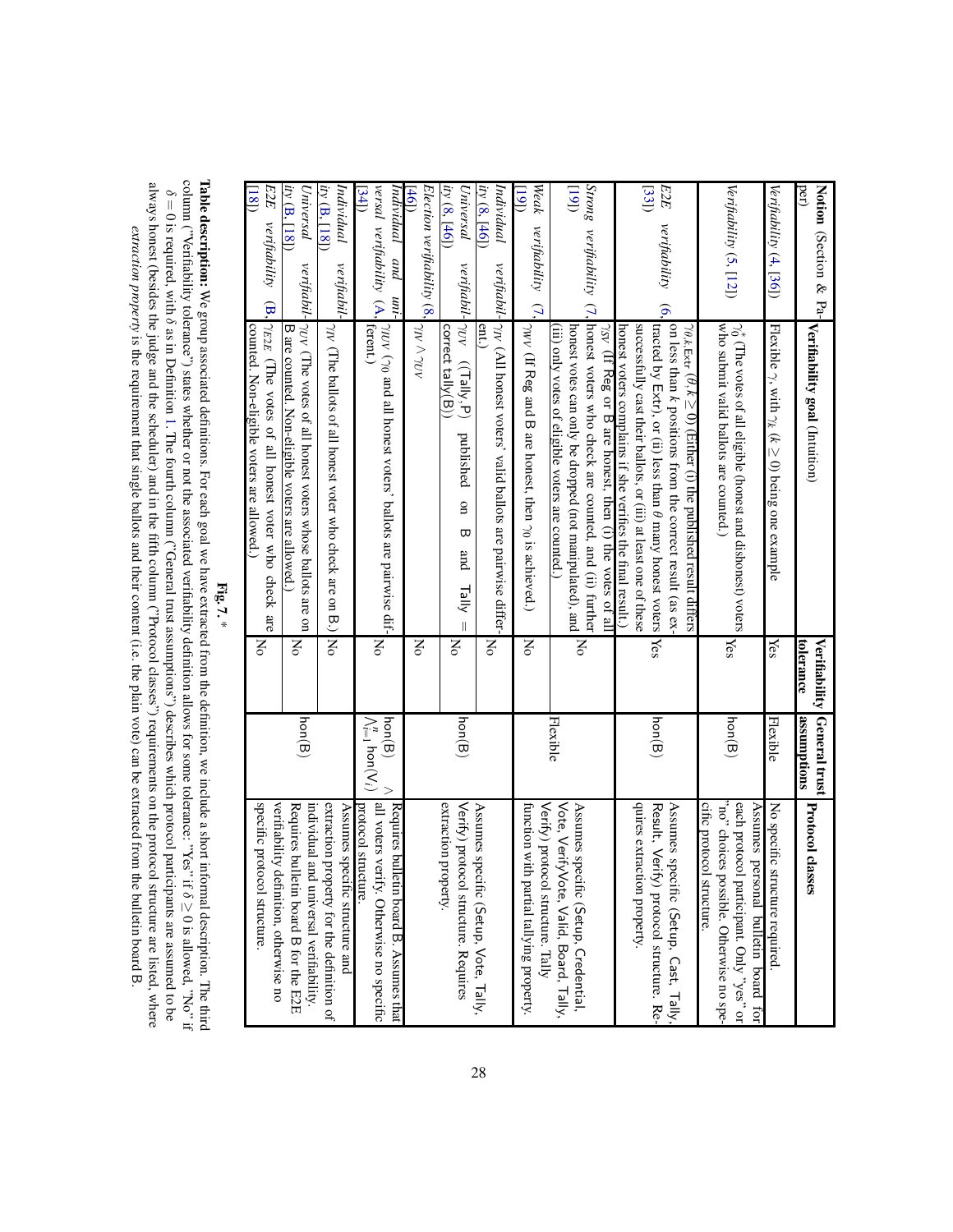Note, however, that some additional assumptions on the protocol structure allow one to express some specific properties, such as universal verifiability, which, as discussed in the previous sections, on their own do not capture end-to-end verifiability, but may be seen as valuable additions.

Static versus dynamic corruption. We observe that most of the studied verifiability definitions focus on static corruption, except the definitions in Sections [6](#page-12-1) and [7,](#page-15-0) which capture the dynamic corruption of voters. In general, modeling dynamic corruption can yield stronger security guarantees. In the context of verifiability, one could, for example, provide guarantees not only to honest voters but also to certain corrupted voters. If a voter is corrupted only late in the election, e.g., when the voting phase, one might still want to guarantee that her vote is counted. None of the existing definitions provide this kind of guarantee so far. We briefly discuss how this can be captured in the KTV framework in Section [10.2.](#page-30-0)

Binary versus quantitative verifiability. As discussed in Section [3.2,](#page-5-1) the probability  $\delta$ (see Definition [1\)](#page-6-0) that under realistic assumptions some cheating by an adversary remains undetected may be bigger than 0 even for reasonable protocols: often some kind of partial and/or probabilistic checking is carried out, with Benaloh audits (see Section [7.7\)](#page-19-1) being an example. These checks might fail to detect manipulations with some non-negligible probability. Still, as we have seen when casting the different verifiability notions in the KTV framework, most of the studied definitions assume the verifiability tolerance to be  $\delta = 0$ . This yields a binary notion of verifiability which, as explained, outright rejects reasonable protocols.

In contrast, the definitions studied in the KTV framework (including Section [4\)](#page-7-0) as well as the ones in Sections [5](#page-9-0) and [6](#page-12-1) , allow for measuring the level of verifiability. This gives more expressiveness and allows one to establish meaningful verifiability results for (reasonable) protocols which do not provide perfect verifiability.

**Goals.** As pointed out in Section [4,](#page-7-0) the goal  $\gamma_0$ , which, among others, requires that all the ballots cast by honest voters are correctly tallied and make it to the final result is very strong and typically too strong. In order to satisfy this goal very strong trust assumptions are necessary, for instance, the assumptions taken in the definition of weak verifiability in Section [7.](#page-15-0)

From the previous sections, two main and reasonable approaches for defining a goal emerged, which one could characterize as quantitative and qualitative, respectively:

- *Quantitative*. In Section [4,](#page-7-0) a family of goals  $\gamma_k$ ,  $k \geq 0$ , together with a non-zero tolerance level  $\delta$  is considered; a similar approach is taken in Section [6,](#page-12-1) but see the discussion in this section. This approach, among others, captures that the probability that more than *k* votes of honest voters can be changed without anybody noticing should be small, i.e., bounded by  $\delta$ . To be more precise and allow for stronger guarantees, this approach could be combined with an aspect of the goal defined for strong verifiability, namely the distinction between votes that are manipulated and those that are "just" dropped (see Section [7\)](#page-15-0).
- *Qualitative*. In Section [7](#page-15-0) ("strong verifiability"), the protocol goal (as cast in the KTV framework), among others, stipulates that votes of voters who verify their receipt are contained in the final result. To be general, this approach should also be combined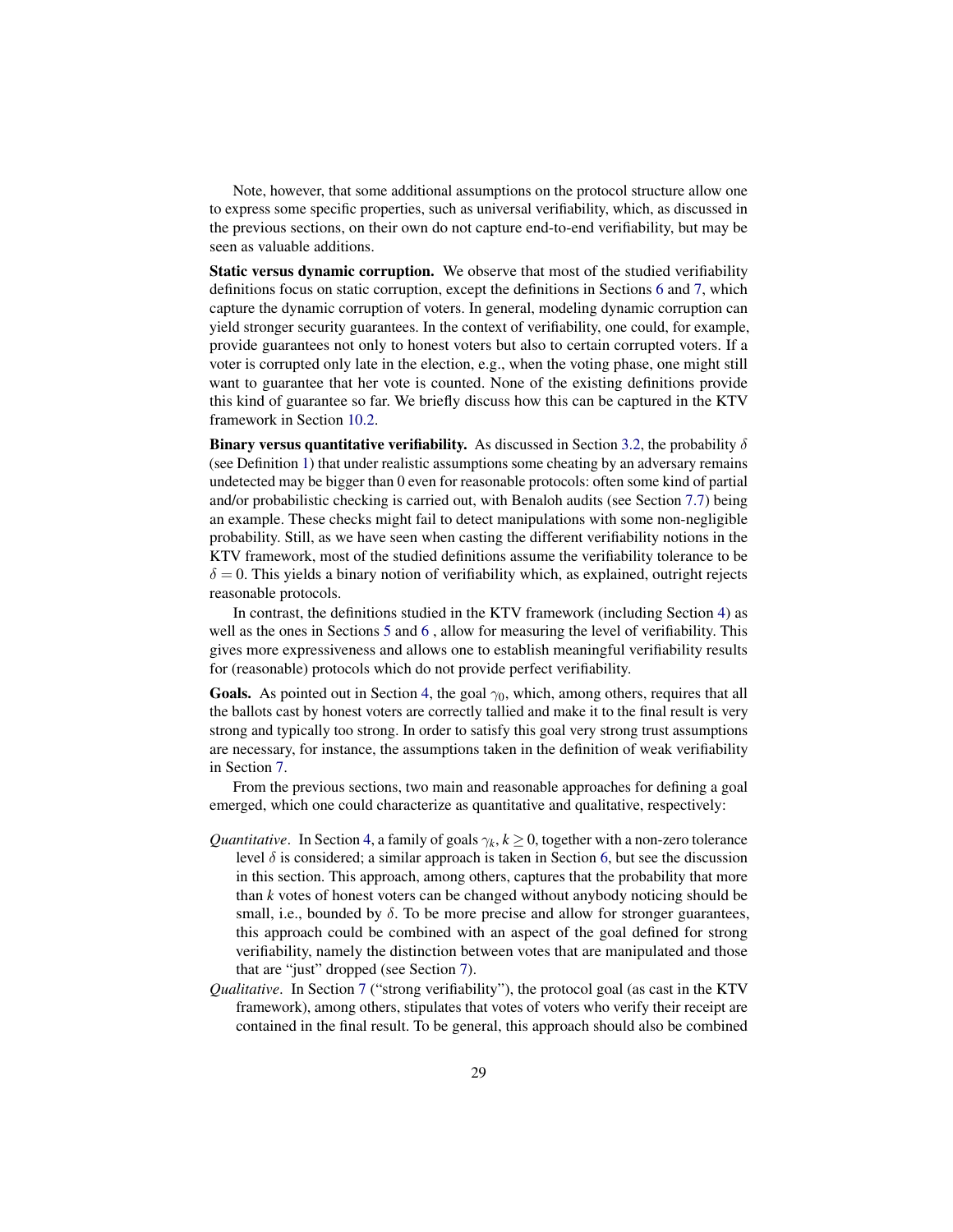with a non-zero tolerance level  $\delta$  (which, however, was not captured in the original definition). The reason is that checks (such as Benaloh challenges) might not be perfect, i.e., manipulation might go undetected with some probability.

In both cases, votes of dishonest voters were restricted to be counted at most once (no ballot stuffing).

The quantitative approach, on the one hand, provides overall guarantees about the deviation of the published result from the correct one and measures the probability  $\delta$ that the deviation is too big (bigger than  $k$ ) but nobody notices this. On the other hand, it does not explicitly require that voters who check their receipts can be sure (up to some probability) that their votes were counted. But, of course, to prove verifiability of a system w.r.t. this goal, one has to take into account whether or not voters checked, and more precisely, the probabilities thereof. These probabilities also capture the uncertainty of the adversary about whether or not specific voters check, and by this, provides protection even for voters who do not check.

The qualitative approach explicitly provides guarantees for those honest voters who verify their receipts. On the one hand, this has the advantage that one does not need to consider probabilities of voters checking or not, which simplifies the analysis of systems. On the other hand, such probabilities of course play an important role for measuring the overall security of a system, an aspect this simpler approach abstracts away. Nevertheless, it provides a good qualitative assessment of a system.

Interestingly, one could in principle combine both approaches, i.e., consider the intersection of both goals. While this would give voters also in the quantitative approach direct guarantees (in addition to the aspect of making a distinction between manipulating and dropping votes, mentioned above already), it would typically not really change the analysis and its result: as mentioned, in the quantitative analysis one would anyway have to analyze and take into account the guarantees offered when checking receipts.

Below, we provide concrete instantiations for both approaches in the KTV framework.

Ballot stuffing. Not all definitions of verifiabiltiy rule out ballot stuffing, even though ballot stuffing, if unnoticed, can dramatically change the election result. Some definitions go even further and abstract away from this problem by assuming that there are only honest voters (see trust assumptions below).

Clearly, allowing undetected ballot stuffing makes a verifiability definition too weak. We recommend that a verifiability definition should exclude undetected ballot stuffing. It might also be useful to capture different levels of ballot stuffing in order to distinguish systems where it is very risky to add even a small number of ballots from those where adding such a small number is relatively safe. The goals discussed above, as mentioned, both require that no ballot stuffing is possible at all.

Trust assumptions. Some verifiability definitions assume some protocol participants to be always honest, for example the bulletin board (Sections [5,](#page-9-0) [6,](#page-12-1) [8,](#page-21-0) Appendix [A,](#page-36-6) [B\)](#page-38-0), or all voters (Appendix [A\)](#page-36-6) or all voter supporting devices (Sections [8,](#page-21-0) [7\)](#page-15-0), or some disjunctions of participants (Section [7\)](#page-15-0); the definition discussed in Section [4](#page-7-0) does not make such assumptions. We think that verifiability definitions which rely on the unrealistic assumption that all voters are honest are too weak. The other trust assumptions might be reasonable depending on the threat scenario. A general verifiability definition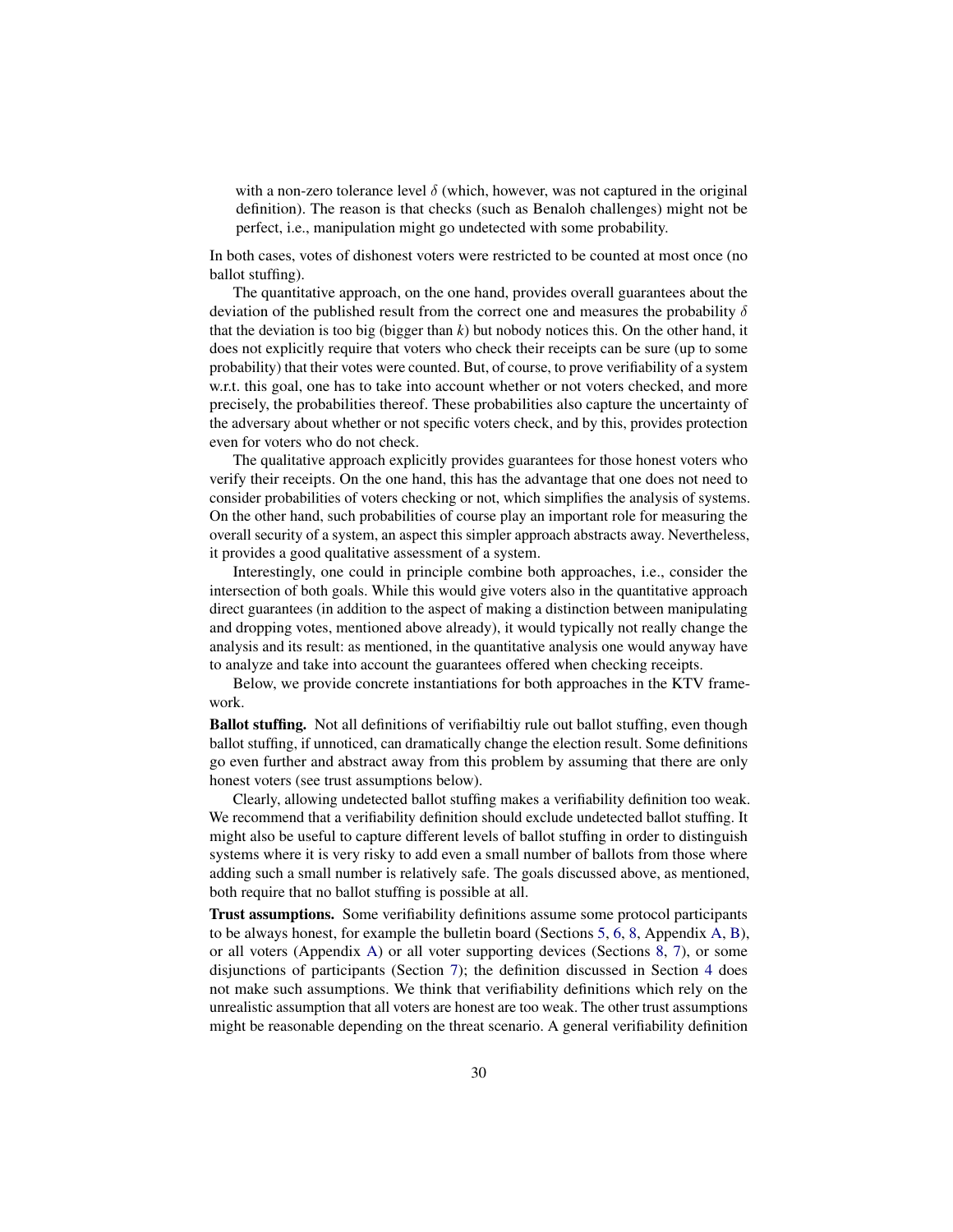should be capable of expressing different trust assumptions and make them explicit; embedding trust assumptions into a definition not only makes the definition less general, but also makes the assumptions more implicit, and hence, easy to overlook.

Individual and universal verifiability. In Section [8](#page-21-0) and Appendix [B,](#page-38-0) definitions of individual and universal verifiability were presented. We already pointed out that the split-up of end-to-end verifiability into sub-properties is problematic. In fact, Küsters et al. [[38\]](#page-35-7) have proven that, in general, individual and universal verifiability (even assuming that only eligible voters vote) do not imply end-to-end verifiability, e.g. for ThreeBallot [\[44\]](#page-35-9). For the definitions of individual and universal verifiability presented in Section [7,](#page-15-0) it was shown in [\[18\]](#page-33-13) that they imply end-to-end verifiability under the assumption that there are no clashes [\[38\]](#page-35-7). However, the notion of end-to-end verifiability considered there is too weak since it allows ballot stuffing. For the definitions of individual and universal verifiability in Section [8](#page-21-0) no such proof was provided, and therefore, it remains unclear whether it implies end-to-end verifiability. (In fact, technically these definitions, without some fixes applied, do not provide end-to-end verifiability as pointed out in Section [8.](#page-21-0))

The (combination of) notions of individual and universal verifiability (and other properties and subproperties, such as eligibility verifiability, cast-as-intended, recordedas-cast, and counted-as-recorded) should not be used as a replacement for end-to-end verifiability per se since they capture only specific aspects rather than the full picture. Unless formally proven that their combination in fact implies end-to-end verifiability they might miss important aspects, as discussed above. Therefore, the security analysis of e-voting systems should be based on the notion of end-to-end verifiability (as, for example, concretely defined below). Subproperties could then possibly be used as useful proof techniques.

## <span id="page-30-0"></span>10.2 Exemplified Instantiation of the Guideline

We now demonstrate how the guidelines given above can be put into practice, using, as an example, the KTV framework. By this, we obtain a solid, ready-to-use definition of verifiability. More specifically, we propose two variants, one for qualitative and one for quantitative reasoning, as explained next.

The distillation of our observations given in Section [10.1](#page-26-1) reviews different aspects of verifiability and, in most cases, it clearly identifies the best and favorable ways they should be handled by verifiability definitions. When it comes to the distinction between qualitative and quantitative approaches to define verifiability goals, we have, however, found out that both approaches have merits and both can yield viable definitions of verifiability. This is why we propose two instantiations of the KTV framework, one following the qualitative approach and one for the quantitative approach.

To instantiate the KTV framework, one only has to provide a definition of a goal (a family of goals) that a protocol is supposed to guarantee. Note that, as for the second parameter of Definition [1,](#page-6-0)  $\delta$ , one should always try, for a given goal, to establish an as small  $\delta$  as possible. In other words, the value of  $\delta$  is the result of the analysis of a concrete system, rather than something fixed up front.

In the following, we define two goals corresponding to the two variants of verifiability discussed above: goal  $\gamma_{ql}(\varphi)$  for the qualitative variant and goal  $\gamma_{qn}(k,\varphi)$  for the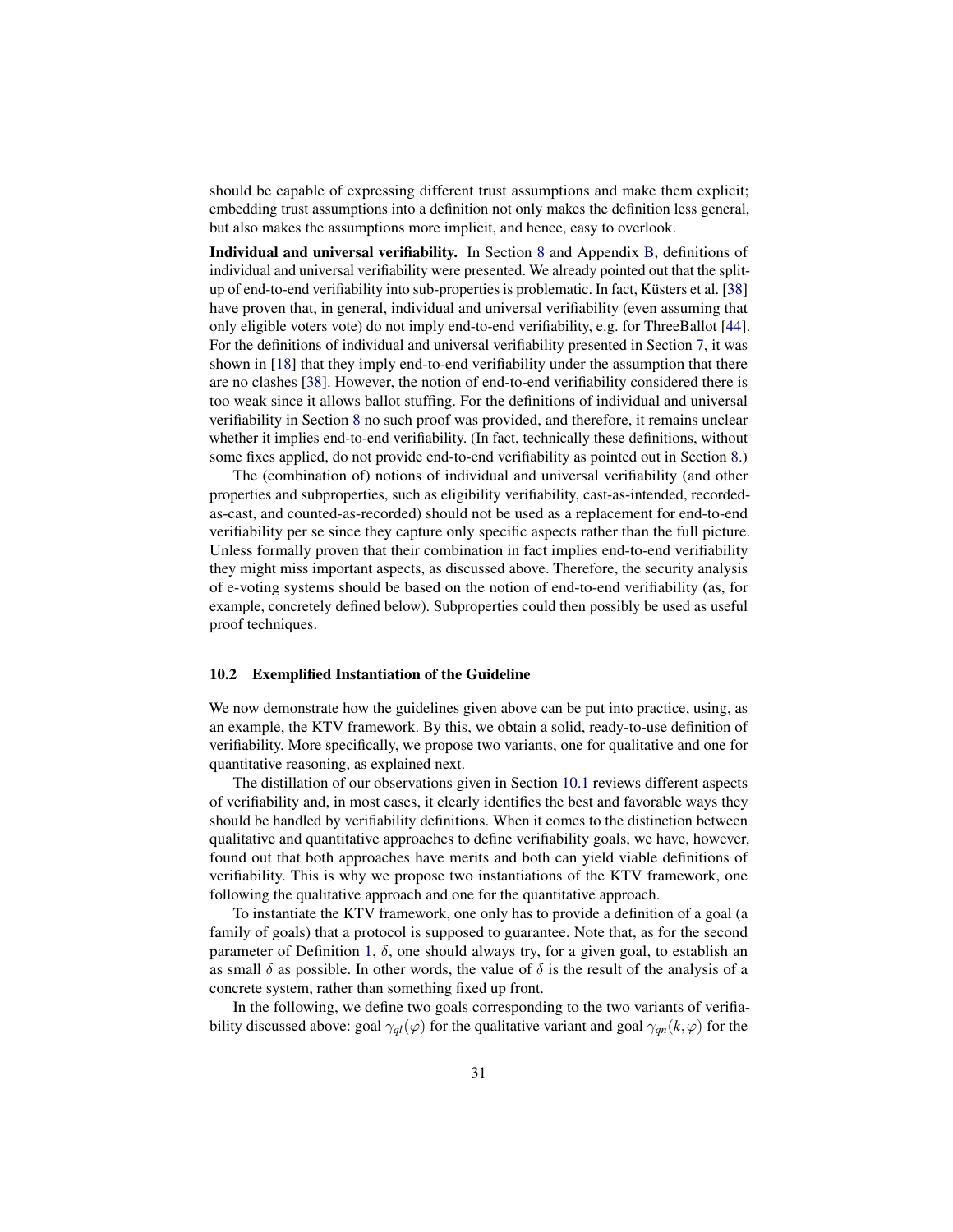quantitative one. We explain the meaning of the parameters below. Here we only remark that the common parameter  $\varphi$  describes the trust assumptions (i.e., it determines which parties are assumed to be honest and which can be corrupted and when) under which the protocol is supposed to provide specific guarantees. Recall that, in the KTV framework, the adversary sends a special message corrupt to a participant in order to corrupt it (a participant can then accept or reject such a message). This allows for modeling various forms of static and dynamic corruption. Note also that it is easily visible, given a run, if and when a party is corrupted.

In the following, for a given run *r* of an e-voting protocol with *n* eligible voters, we denote by  $n_h$  the number of honest and by  $n_d$  the number of dishonest voters in *r*. Recall that we say a party is honest in a run *r* if it has not received a corrupt message or at least has not accepted such a message throughout the whole run. We denote by  $c_1, \ldots, c_n$ *h*<sub>*h*</sub> the actual choices of the honest voters in this run (which might include abstention), as defined in Section [4.1.](#page-7-2)

**Qualitative goal.** The goal  $\gamma_{ql}(\varphi)$  we define here corresponds to the strong verifiability goal  $\gamma_{SV}$  from Section [7.](#page-15-0) In contrast to  $\gamma_{SV}$ ,  $\gamma_{ql}(\varphi)$  has the parameter  $\varphi$  for the trust assumptions, which were fixed in  $\gamma_{SV}$ . Informally, this goal requires that, if the trust assumption  $\varphi$  holds true in a protocol run, then (i) the choices of all honest voters who successfully performed their checks are included in the final result, (ii) votes of those honest voters who did not performed their check may be dropped, but not altered, and (iii) there is only at most one ballot cast for every dishonest voter (no ballot stuffing). If the trust assumptions  $\varphi$  are not met in a protocol run, we do not expect the protocol to provide any guarantees in this run. For example, if in a setting with two bulletin boards,  $\varphi$  says that at least one of the bulletin boards should be honest in a run, but in the run considered both have been corrupted by the adversary, then no guarantees need to be provided in this run.

Formally, the goal  $\gamma_{ql}(\varphi)$  is satisfied in *r* (i.e.,  $r \in \gamma_{ql}(\varphi)$ ) if either (a) the trust assumption  $\varphi$  does not hold true in *r*, or if (b)  $\varphi$  holds true in *r* and there exist valid choices  $\tilde{c}_1, \ldots, \tilde{c}_n$  for which the following conditions are satisfied:

- (i) An election result is published in *r* and it is equal to  $\rho(\tilde{c}_1,\ldots,\tilde{c}_n)$ .
- (ii) The multiset  $\{\tilde{c}_1,\ldots,\tilde{c}_n\}$  consists of all the actual choices of honest voters who successfully performed their check, plus a subset of actual choices of honest voters who did not perform their check (successfully), and plus at most  $n_d$  additional choices.

If the checks performed by voters do not fully guarantee that their votes are actually counted, because, for example, Benaloh checks were performed (and hence, some probabilistic checking), then along with this goal one will obtain a  $\delta > 0$ , as there is some probability for cheating going undetected. Also, the requirement that votes of honest voters who do not checked can at most be dropped, but not altered, might only be achievable under certain trust assumptions. If one wants to make weaker trust assumptions, one would have to weaken  $\gamma_{ql}(\varphi)$  accordingly.

**Quantitative goal.** The goal  $\gamma_{qn}(k,\varphi)$  of the quantitative verifiability definition is a refinement of the goal  $\gamma_k$  from Section [4](#page-7-0) (note that now,  $\varphi$  can specify trust assumption with dynamic corruption). Similarly to Section [6,](#page-12-1) we use a distance function on election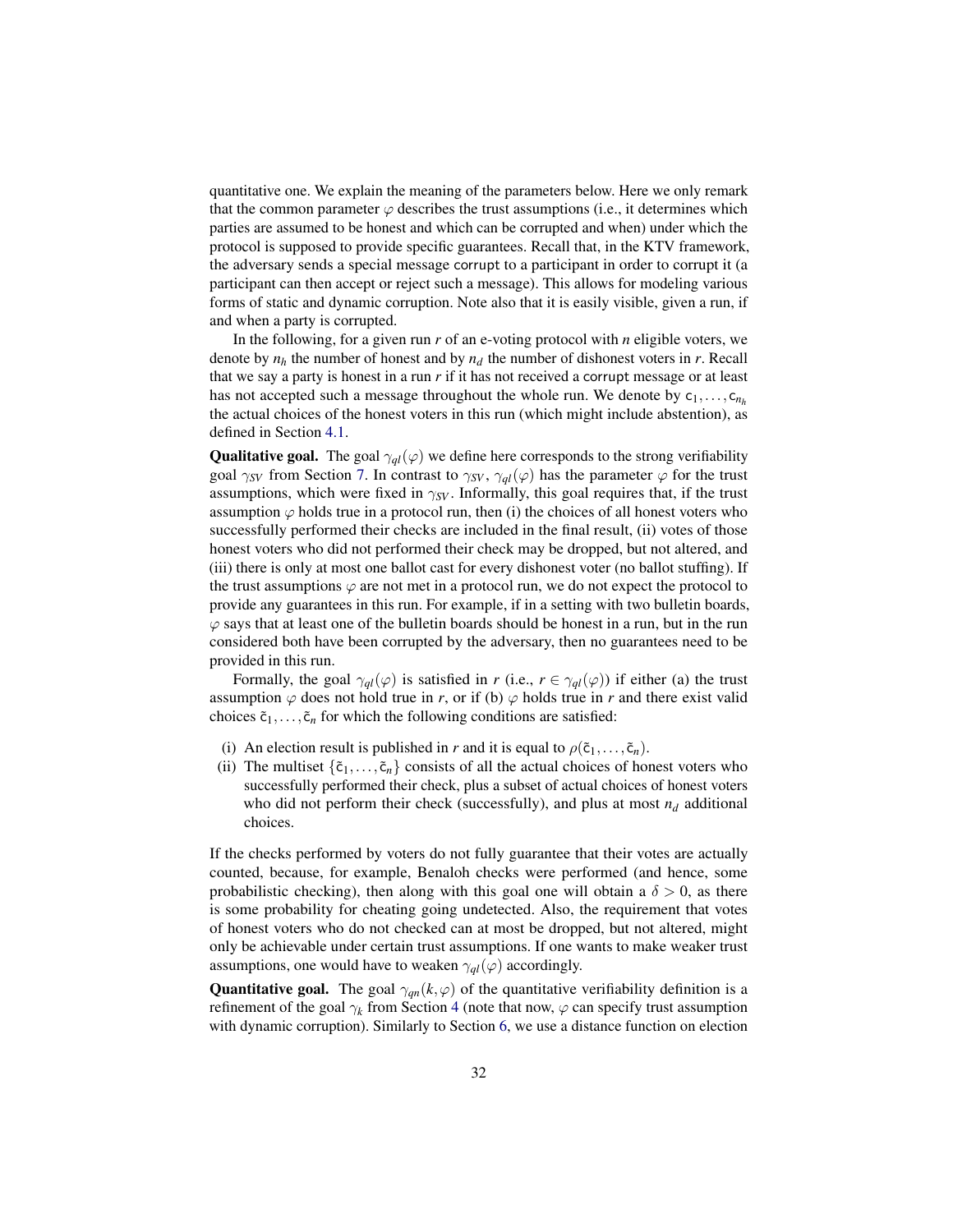results. Roughly, the goal  $\gamma_{qn}(k,\varphi)$  requires that the distance between the produced result and the "ideal" one (obtained when the actual choices of honest voters are counted and one choice for every dishonest voter) is bounded by *k*, where, for  $\gamma_{qn}(k,\varphi)$ , we consider a specific distance function *d*. In order to define *d*, we first define a function  $f_{\text{count}}: C^l \to$  $\mathbb{N}^{\bar{C}}$  which, for a vector  $(c_1, \ldots, c_l) \in C^l$  (representing a multiset of voters' choices), counts how many times each choice occurs in this vector. For example,  $f_{\text{count}}(B, C, C)$ asigns 1 to *B*, 2 to *C*, and 0 to all the remaining choices. Now, for two vectors of choices  $c, c'$  the distance function  $d$  is defined by

$$
d(\mathbf{c}, \mathbf{c}') = \sum_{\mathbf{c} \in \mathsf{C}} |f_\mathsf{count}(\mathbf{c})[\mathbf{c}] - f_\mathsf{count}(\mathbf{c}')[\mathbf{c}]|.
$$

For instance,  $d((B, C, C), (A, C, C, C)) = 3$ .

Now, the goal  $\gamma_{qn}(k,\varphi)$  is satisfied in *r* if either (a) the trust assumption  $\varphi$  does not hold true in *r*, or if (b)  $\varphi$  holds true in *r* and there exist valid choices  $c'_1, \ldots, c'_{n_d}$ (representing possible choices of dishonest voters) and  $\tilde{c}_1, \ldots, \tilde{c}_n$ , such that:

- (i) an election result is published and it is equal to  $\rho(\tilde{c}_1,\ldots,\tilde{c}_n)$ , and
- (ii)  $d((c_1,..., c_{n_h}, c'_1,..., c'_{n_d}), (\tilde{c}_1,..., \tilde{c}_n)) \leq k$ .

Note that when an adversary *drops* one honest vote, this increases the distance in Condition (ii) by one, but when he *replaces* an honest voter's choice by another one, this increases the distance by two. This corresponds to the real effect of a manipulation on the final result (goal  $\gamma_k$  does not distinguish between these two types of manipulations).

As already explained, since not all voters will check their receipts, some manipulation will go undetected. And hence, for this goal  $\delta = 0$  is typically not achievable. The security analysis carried out on a concrete protocol will have to determine the optimal (i.e., minimal)  $\delta$ , given the parameter  $k$ .

We finally note that both of the above goals could be refined by providing guarantees for those voters who have been corrupted sufficiently late in the protocol. For this, one merely has to change what it means for a voter to be honest: voters corrupted late enough would still be considered honest for the purpose of the above goal definitions. For such voters, one would then also provide guarantees. However, such refinements are protocol dependent, whereas the above goals are applicable to a wide range of protocols.

Acknowledgements. This work was partially supported by *Deutsche Forschungsgemeinschaft* (DFG) under Grant KU 1434/6-3 within the priority programme 1496 "Reliably Secure Software Systems  $-RS<sup>3</sup>$ . The research leading to these results has also received funding from the *European Research Council* under the European Union's Seventh Framework Programme (FP7/2007-2013) / ERC grant agreement no 258865 (ProSecure).

## References

- <span id="page-32-1"></span>1. <http://www.economist.com/node/8382578>, December 7th 2006.
- <span id="page-32-0"></span>2. [http://www.computerworld.com/s/article/9118204/Princeton](http://www.computerworld.com/s/article/9118204/Princeton_report_rips_N.J._e_voting_machines_as_easily_hackable_) report rips N.J. e voting [machines](http://www.computerworld.com/s/article/9118204/Princeton_report_rips_N.J._e_voting_machines_as_easily_hackable_) as easily hackable , October 27th 2008.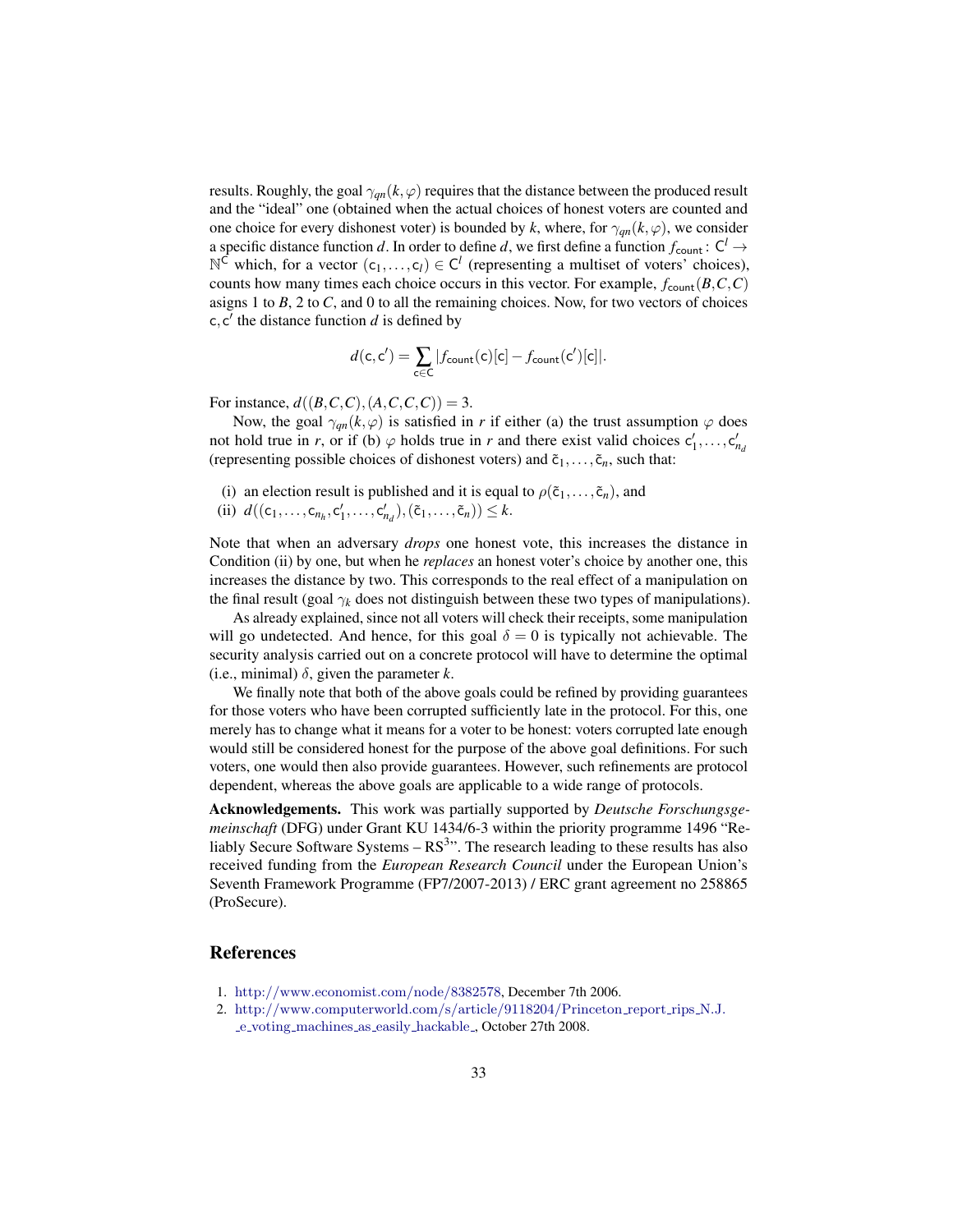- <span id="page-33-1"></span>3. <http://ucsdnews.ucsd.edu/newsrel/science/08-09ElectronicVoting.asp>, August 10th 2009.
- <span id="page-33-2"></span>4. <https://freedom-to-tinker.com/blog/appel/nj-election-cover/>, September 13th 2011.
- <span id="page-33-15"></span>5. M. Abadi and C. Fournet. Mobile Values, New Names, and Secure Communication. In *Proceedings of the 28th ACM Symposium on Principles of Programming Languages (POPL 2001)*, pages 104–115. ACM Press, 2001.
- <span id="page-33-4"></span>6. Ben Adida. Helios: Web-based Open-Audit Voting. In Paul C. van Oorschot, editor, *Proceedings of the 17th USENIX Security Symposium*, pages 335–348. USENIX Association, 2008.
- <span id="page-33-8"></span>7. Ben Adida, Olivier de Marneffe, Olivier Pereira, and Jean-Jaques Quisquater. Electing a University President Using Open-Audit Voting: Analysis of Real-World Use of Helios. In *USENIX/ACCURATE Electronic Voting Technology (EVT 2009)*, 2009.
- <span id="page-33-14"></span>8. Carsten Baum, Ivan Damgård, and Claudio Orlandi. Publicly auditable secure multi-party computation. Cryptology ePrint Archive, Report 2014/075, 2014. <http://eprint.iacr.org/>.
- <span id="page-33-7"></span>9. Susan Bell, Josh Benaloh, Mike Byrne, Dana DeBeauvoir, Bryce Eakin, Gail Fischer, Philip Kortum, Neal McBurnett, Julian Montoya, Michelle Parker, Olivier Pereira, Philip Stark, Dan Wallach, , and Michael Winn. STAR-Vote: A Secure, Transparent, Auditable, and Reliable Voting System. *USENIX Journal of Election Technology and Systems (JETS)*, 1:18–37, August 2013.
- <span id="page-33-6"></span>10. Jonathan Ben-Nun, Niko Fahri, Morgan Llewellyn, Ben Riva, Alon Rosen, Amnon Ta-Shma, and Douglas Wikström. A New Implementation of a Dual (Paper and Cryptographic) Voting System. In Kripp et al. [\[35\]](#page-35-14), pages 315–329.
- <span id="page-33-12"></span>11. Josh Benaloh. Simple verifiable elections. In Dan S. Wallach and Ronald L. Rivest, editors, *2006 USENIX/ACCURATE Electronic Voting Technology Workshop, EVT'06, Vancouver, BC, Canada, August 1, 2006*. USENIX Association, 2006.
- <span id="page-33-10"></span>12. Josh Daniel Cohen Benaloh. *Verifiable Secret-Ballot Elections*. PhD thesis, 1987.
- <span id="page-33-9"></span>13. Craig Burton, Chris Culnane, James Heather, Thea Peacock, Peter Y. A. Ryan, Steve Schneider, Vanessa Teague, Roland Wen, Zhe Xia, and Sriramkrishnan Srinivasan. Using Prêt à Voter in Victoria State Elections. In J. Alex Halderman and Olivier Pereira, editors, *2012 Electronic Voting Technology Workshop / Workshop on Trustworthy Elections, EVT/WOTE '12, Bellevue, WA, USA, August 6-7, 2012*. USENIX Association, 2012.
- <span id="page-33-0"></span>14. J. A. Calandrino, A. J. Feldman, J. A. Halderman, D. Wagner, H. Yu, and W. P. Zeller. Source Code Review of the Diebold Voting System, 2007. Report commissioned as part of the California Secretary of State's Top-To-Bottom Review of California voting systems. http://www.eecs.berkeley.edu/∼[daw/papers/dieboldsrc-ttbr.pdf](http://www.eecs.berkeley.edu/~daw/papers/dieboldsrc-ttbr.pdf).
- <span id="page-33-5"></span>15. D. Chaum, R. Carback, J. Clark, A. Essex, S. Popoveniuc, R. L. Rivest, P. Y. A. Ryan, E. Shen, and A. T. Sherman. Scantegrity II: End-to-End Verifiability for Optical Scan Election Systems using Invisible Ink Confirmation Codes. In *USENIX/ACCURATE Electronic Voting Technology (EVT 2008)*. USENIX Association, 2008. See also [http://www.scantegrity.](http://www.scantegrity.org/elections.php) [org/elections.php](http://www.scantegrity.org/elections.php).
- <span id="page-33-11"></span>16. Benoît Chevallier-Mames, Pierre-Alain Fouque, David Pointcheval, Julien Stern, and Jacques Traoré. On Some Incompatible Properties of Voting Schemes. In David Chaum, Markus Jakobsson, Ronald L. Rivest, Peter Y. A. Ryan, Josh Benaloh, Miroslaw Kutylowski, and Ben Adida, editors, *Towards Trustworthy Elections, New Directions in Electronic Voting*, volume 6000 of *Lecture Notes in Computer Science*, pages 191–199. Springer, 2010.
- <span id="page-33-3"></span>17. M. R. Clarkson, S. Chong, and A. C. Myers. Civitas: Toward a Secure Voting System. In *2008 IEEE Symposium on Security and Privacy (S&P 2008)*, pages 354–368. IEEE Computer Society, 2008.
- <span id="page-33-13"></span>18. Véronique Cortier, Fabienne Eigner, Steve Kremer, Matteo Maffei, and Cyrille Wiedling. Type-Based Verification of Electronic Voting Protocols. In *Proceedings of the 4th Conference*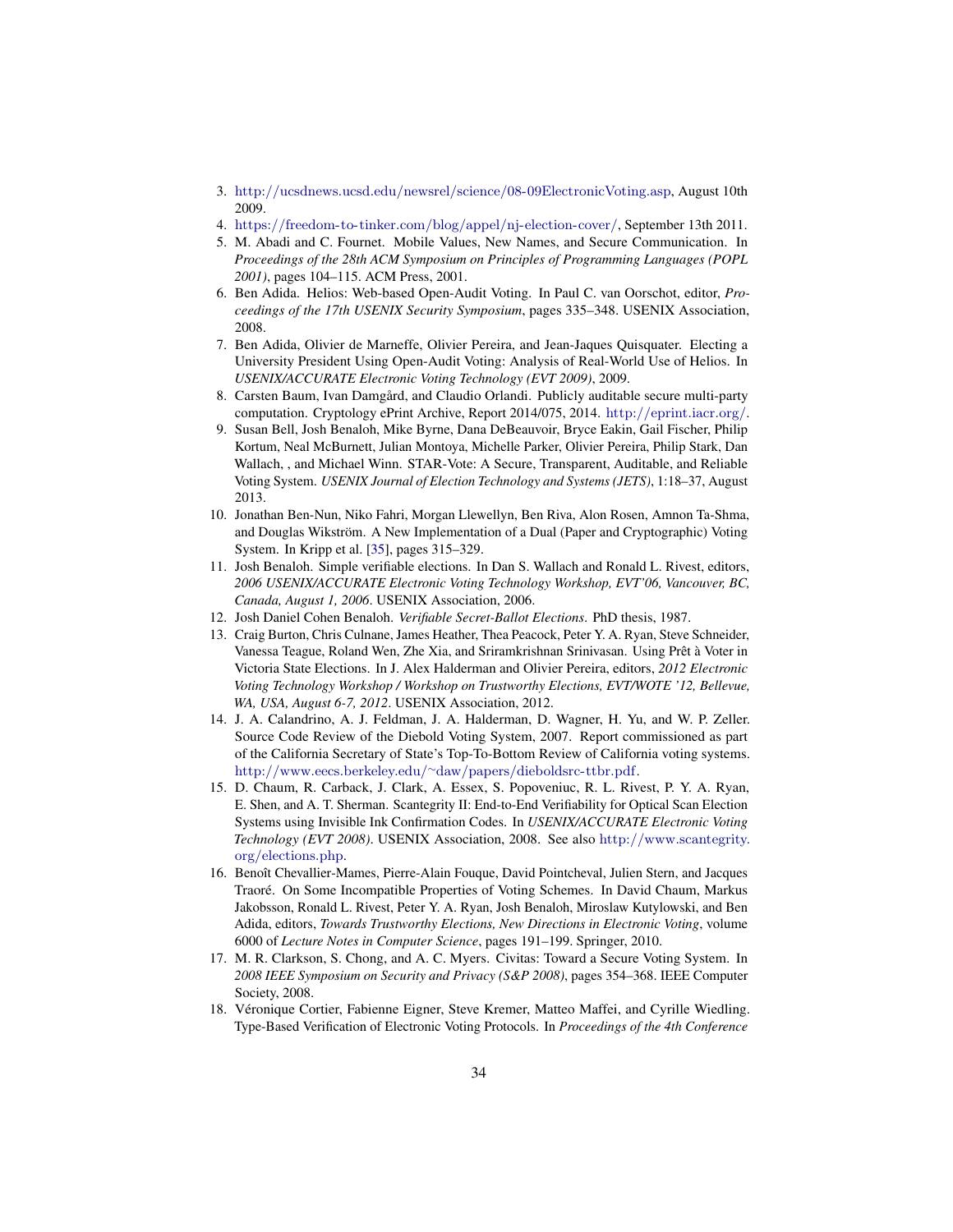*on Principles of Security and Trust (POST'15)*, Lecture Notes in Computer Science, London, UK, April 2015. Springer.

- <span id="page-34-4"></span>19. Véronique Cortier, David Galindo, Stéphane Glondu, and Malika Izabachene. Election Verifiability for Helios under Weaker Trust Assumptions. In *Proceedings of the 19th European Symposium on Research in Computer Security (ESORICS'14)*, LNCS, Wroclaw, Poland, September 2014. Springer.
- <span id="page-34-2"></span>20. R. Cramer, R. Gennaro, and B. Schoenmakers. A Secure and Optimally Efficient Multi-Authority Election Scheme. In *Advances in Cryptology — EUROCRYPT '97, International Conference on the Theory and Application of Cryptographic Techniques*, volume 1233 of *Lecture Notes in Computer Science*. Springer-Verlag, 1997.
- <span id="page-34-6"></span>21. Chris Culnane, Peter Y. A. Ryan, Steve A. Schneider, and Vanessa Teague. vVote: A Verifiable Voting System. *ACM Trans. Inf. Syst. Secur.*, 18(1):3, 2015.
- <span id="page-34-9"></span>22. Chris Culnane and Steve A. Schneider. A Peered Bulletin Board for Robust Use in Verifiable Voting Systems. In *IEEE 27th Computer Security Foundations Symposium, CSF 2014, Vienna, Austria, 19-22 July, 2014*, pages 169–183. IEEE, 2014.
- <span id="page-34-10"></span>23. Edouard Cuvelier, Olivier Pereira, and Thomas Peters. Election Verifiability or Ballot Privacy: Do We Need to Choose? In Jason Crampton, Sushil Jajodia, and Keith Mayes, editors, *Computer Security - ESORICS 2013 - 18th European Symposium on Research in Computer Security, Egham, UK, September 9-13, 2013. Proceedings*, volume 8134 of *Lecture Notes in Computer Science*, pages 481–498. Springer, 2013.
- <span id="page-34-1"></span>24. Jeremy Epstein. Weakness in Depth: A Voting Machine's Demise. *IEEE Security & Privacy*, 13(3):55–58, 2015.
- <span id="page-34-7"></span>25. David Galindo, Sandra Guasch, and Jordi Puiggali. 2015 Neuchatel's Cast-as-Intended ˆ Verification Mechanism. In Rolf Haenni, Reto E. Koenig, and Douglas Wikström, editors, E-*Voting and Identity - 5th International Conference, VoteID 2015, Bern, Switzerland, September 2-4, 2015, Proceedings*, volume 9269 of *Lecture Notes in Computer Science*, pages 3–18. Springer, 2015.
- <span id="page-34-5"></span>26. Gurchetan S. Grewal, Mark Dermot Ryan, Liqun Chen, and Michael R. Clarkson. Du-Vote: Remote Electronic Voting with Untrusted Computers. In Cédric Fournet, Michael W. Hicks, and Luca Viganò, editors, *IEEE 28th Computer Security Foundations Symposium, CSF 2015, Verona, Italy, 13-17 July, 2015*, pages 155–169. IEEE, 2015.
- <span id="page-34-12"></span>27. Benjamin Hosp and Poorvi L. Vora. An information-theoretic model of voting systems. In David Chaum, Miroslaw Kutylowski, Ronald L. Rivest, and Peter Y. A. Ryan, editors, *Frontiers of Electronic Voting, 29.07. - 03.08.2007*, volume 07311 of *Dagstuhl Seminar Proceedings*. Internationales Begegnungs- und Forschungszentrum fuer Informatik (IBFI), Schloss Dagstuhl, Germany, 2007.
- <span id="page-34-0"></span>28. David Jefferson, Aviel D. Rubin, Barbara Simons, and David Wagner. Analyzing internet voting security. *Communications of the ACM, Special issue: The problems and potentials of voting systems*, 47(10):59–64, 2004.
- <span id="page-34-11"></span>29. Hugo Jonker, Sjouke Mauw, and Jun Pang. Privacy and verifiability in voting systems: Methods, developments and trends. *Computer Science Review*, 10:1–30, 2013.
- <span id="page-34-3"></span>30. A. Juels, D. Catalano, and M. Jakobsson. Coercion-Resistant Electronic Elections. In *Proceedings of Workshop on Privacy in the Eletronic Society (WPES 2005)*, pages 61–70. ACM Press, 2005.
- <span id="page-34-8"></span>31. Ari Juels, Dario Catalano, and Markus Jakobsson. Coercion-resistant electronic elections. In David Chaum, Markus Jakobsson, Ronald L. Rivest, Peter Y. A. Ryan, Josh Benaloh, Miroslaw Kutylowski, and Ben Adida, editors, *Towards Trustworthy Elections, New Directions in Electronic Voting*, volume 6000 of *Lecture Notes in Computer Science*, pages 37–63. Springer, 2010.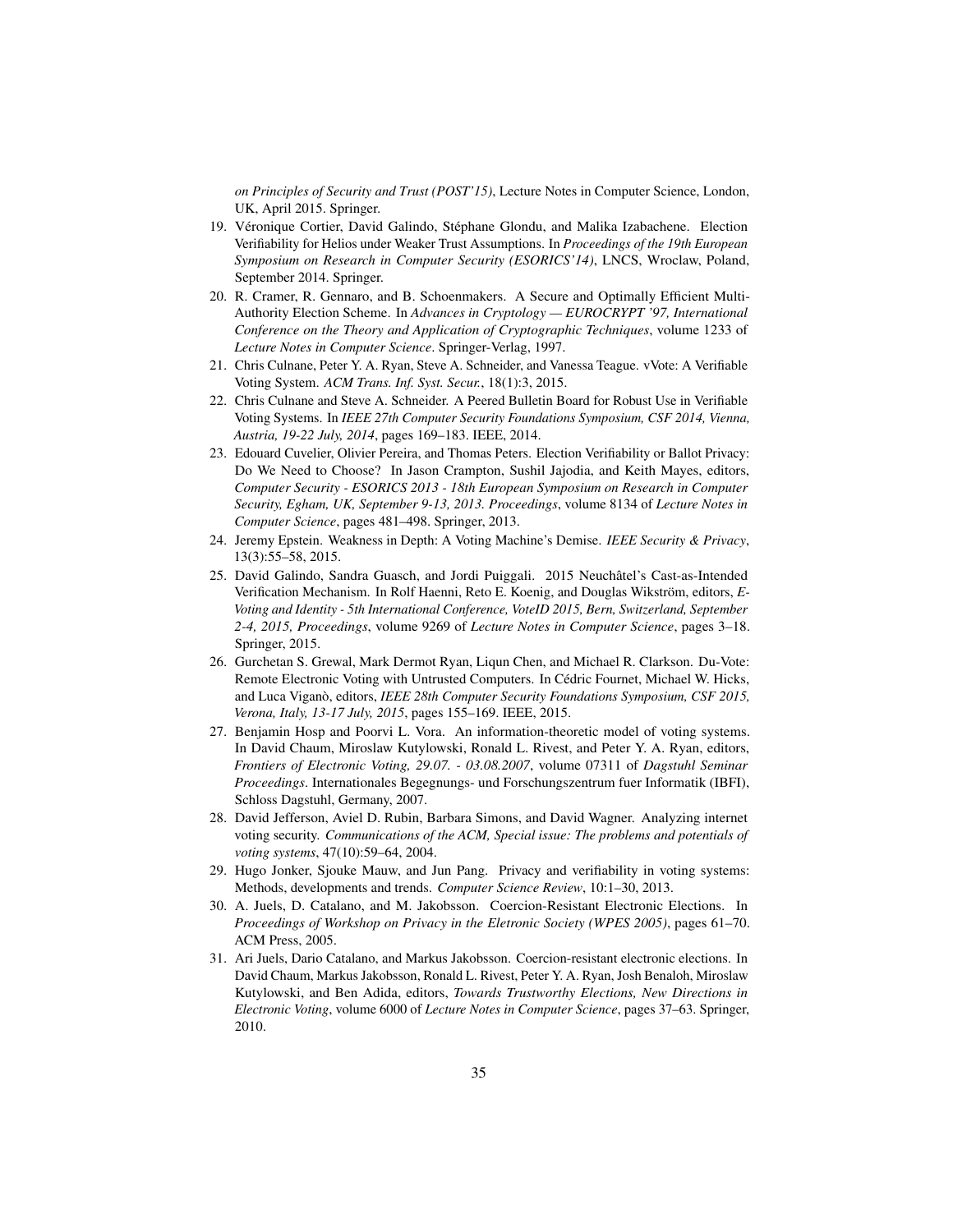- <span id="page-35-1"></span>32. Aggelos Kiayias, Thomas Zacharias, and Bingsheng Zhang. DEMOS-2: Scalable E2E Verifiable Elections without Random Oracles. In Indrajit Ray, Ninghui Li, and Christopher Kruegel, editors, *Proceedings of the 22nd ACM SIGSAC Conference on Computer and Communications Security, Denver, CO, USA, October 12-6, 2015*, pages 352–363. ACM, 2015.
- <span id="page-35-0"></span>33. Aggelos Kiayias, Thomas Zacharias, and Bingsheng Zhang. End-to-End Verifiable Elections in the Standard Model. In *Advances in Cryptology - EUROCRYPT 2015*, volume 9057 of *Lecture Notes in Computer Science*, pages 468–498. Springer, 2015.
- <span id="page-35-3"></span>34. Steve Kremer, Mark Ryan, and Ben Smyth. Election Verifiability in Electronic Voting Protocols. In Dimitris Gritzalis, Bart Preneel, and Marianthi Theoharidou, editors, *15th European Symposium on Research in Computer Security (ESORICS2010)*, volume 6345 of *Lecture Notes in Computer Science*, pages 389–404. Springer, 2010.
- <span id="page-35-14"></span>35. Manuel J. Kripp, Melanie Volkamer, and Rüdiger Grimm, editors. 5th International Con*ference on Electronic Voting 2012, (EVOTE 2012), Co-organized by the Council of Europe, Gesellschaft fur Informatik and E-Voting.CC, July 11-14, 2012, Castle Hofen, Bregenz, Austria ¨* , volume 205 of *LNI*. GI, 2012.
- <span id="page-35-4"></span>36. Ralf Kusters, Tomasz Truderung, and Andreas Vogt. Accountability: Definition and Re- ¨ lationship to Verifiability. In *Proceedings of the 17th ACM Conference on Computer and Communications Security (CCS 2010)*, pages 526–535. ACM, 2010. Full version available at <http://eprint.iacr.org/2010/236/>.
- <span id="page-35-8"></span>37. Ralf Kusters, Tomasz Truderung, and Andreas Vogt. Verifiability, Privacy, and Coercion- ¨ Resistance: New Insights from a Case Study. In *32nd IEEE Symposium on Security and Privacy (S&P 2011)*, pages 538–553. IEEE Computer Society, 2011.
- <span id="page-35-7"></span>38. Ralf Kusters, Tomasz Truderung, and Andreas Vogt. Clash Attacks on the Verifiability of ¨ E-Voting Systems. In *33rd IEEE Symposium on Security and Privacy (S&P 2012)*, pages 395–409. IEEE Computer Society, 2012.
- <span id="page-35-6"></span>39. Ralf Kusters, Tomasz Truderung, and Andreas Vogt. Formal Analysis of Chaumian Mix Nets ¨ with Randomized Partial Checking. In *35th IEEE Symposium on Security and Privacy (S&P 2014)*, pages 343–358. IEEE Computer Society, 2014.
- <span id="page-35-12"></span>40. Lucie Langer. *Privacy and verifiability in electronic voting*. PhD thesis, Darmstadt University of Technology, 2010.
- <span id="page-35-13"></span>41. Thea Peacock, Peter YA Ryan, Steve Schneider, and Zhe Xia. Verifiable voting systems. *Computer and Information Security Handbook*, pages 1103–1125, 2013.
- <span id="page-35-11"></span>42. Stefan Popoveniuc, John Kelsey, Andrew Regenscheid, and Poorvi L. Vora. Performance Requirements for End-to-End Verifiable Elections. In Douglas W. Jones, Jean-Jacques Quisquater, and Eric Rescorla, editors, *2010 Electronic Voting Technology Workshop / Workshop on Trustworthy Elections, EVT/WOTE '10, Washington, D.C., USA, August 9-10, 2010*. USENIX Association, 2010.
- <span id="page-35-2"></span>43. Jordi Puigalli and Sandra Guasch. Cast-as-Intended Verification in Norway. In Kripp et al. [\[35\]](#page-35-14), pages 49–63.
- <span id="page-35-9"></span>44. R. L. Rivest and W. D. Smith. Three Voting Protocols: ThreeBallot, VAV and Twin. In *USENIX/ACCURATE Electronic Voting Technology (EVT 2007)*, 2007.
- <span id="page-35-10"></span>45. Kazue Sako and Joe Kilian. Receipt-free mix-type voting scheme - A practical solution to the implementation of a voting booth. In Louis C. Guillou and Jean-Jacques Quisquater, editors, *Advances in Cryptology - EUROCRYPT '95, International Conference on the Theory and Application of Cryptographic Techniques, Proceeding*, volume 921 of *Lecture Notes in Computer Science*, pages 393–403. Springer, 1995.
- <span id="page-35-5"></span>46. Ben Smyth, Steven Frink, and Michael R. Clarkson. Computational Election Verifiability: Definitions and an Analysis of Helios and JCJ. Number 2015/233, 2015. [http://eprint.iacr.](http://eprint.iacr.org/2015/233) [org/2015/233](http://eprint.iacr.org/2015/233).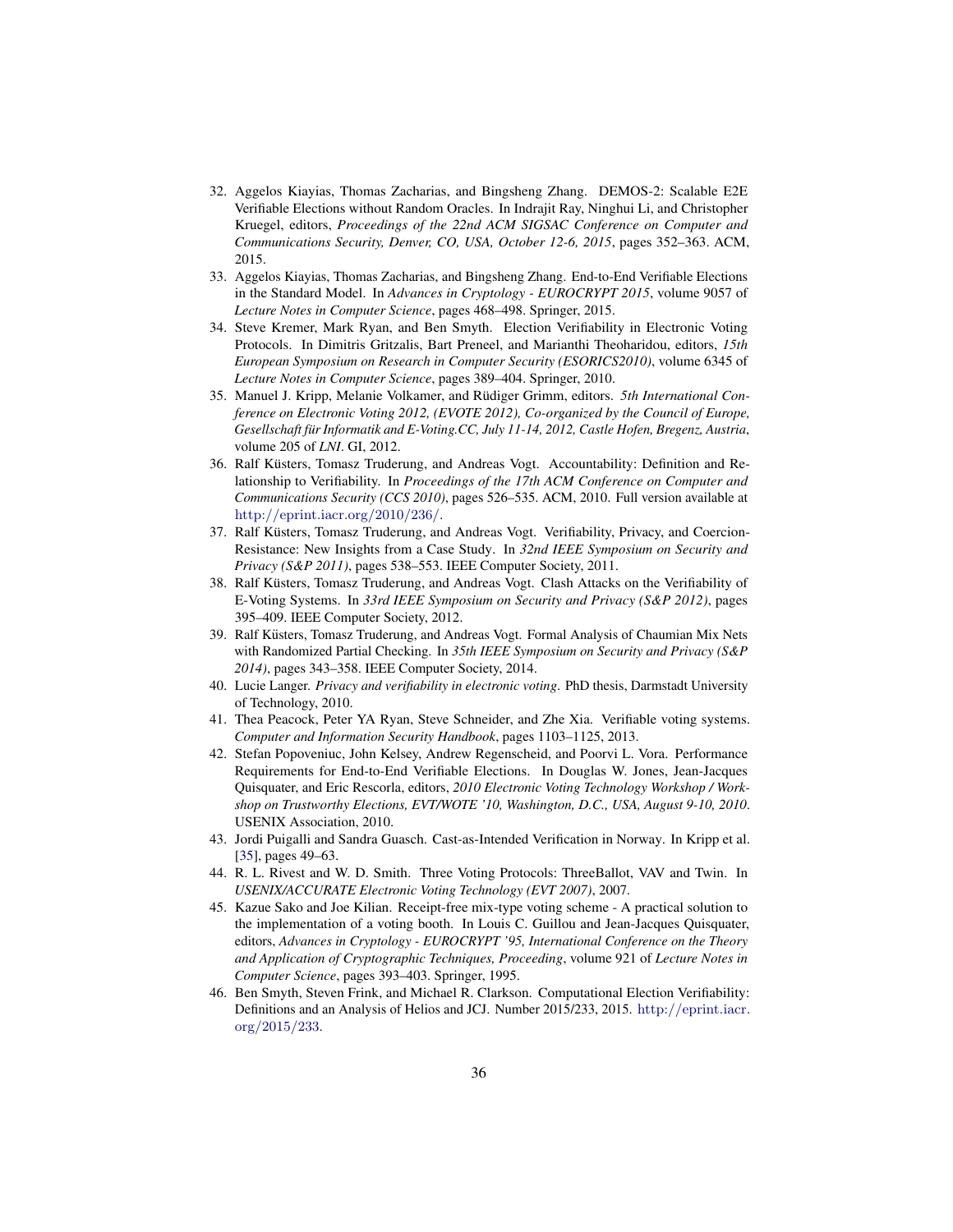- <span id="page-36-2"></span>47. Drew Springall, Travis Finkenauer, Zakir Durumeric, Jason Kitcat, Harri Hursti, Margaret MacAlpine, and J. Alex Halderman. Security Analysis of the Estonian Internet Voting System. In Gail-Joon Ahn, Moti Yung, and Ninghui Li, editors, *Proceedings of the 2014 ACM SIGSAC Conference on Computer and Communications Security*, pages 703–715. ACM, 2014.
- <span id="page-36-4"></span>48. Alan Szepieniec and Bart Preneel. New Techniques for Electronic Voting. *USENIX Journal of Election Technology and Systems (JETS)*, 3(2):46 – 69, 2015. Cryptology ePrint Archive, Report 2015/809.
- <span id="page-36-3"></span>49. Georgios Tsoukalas, Kostas Papadimitriou, Panos Louridas, and Panayiotis Tsanakas. From Helios to Zeus. In *2013 Electronic Voting Technology Workshop / Workshop on Trustworthy Elections, EVT/WOTE '13, Washington, D.C., USA, August 12-13, 2013*. USENIX Association, 2013.
- <span id="page-36-5"></span>50. Douglas Wikström. A Sender Verifiable Mix-Net and a New Proof of a Shuffle. In Bimal K. Roy, editor, *Advances in Cryptology - ASIACRYPT 2005, 11th International Conference on the Theory and Application of Cryptology and Information Security, Proceedings*, volume 3788 of *Lecture Notes in Computer Science*, pages 273–292. Springer, 2005.
- <span id="page-36-0"></span>51. Scott Wolchok, Eric Wustrow, J. Alex Halderman, Hari K. Prasad, Arun Kankipati, Sai Krishna Sakhamuri, Vasavya Yagati, and Rop Gonggrijp. Security analysis of India's electronic voting machines. In *ACM Conference on Computer and Communications Security (CCS 2010)*, pages 1–14, 2010.
- <span id="page-36-1"></span>52. Scott Wolchok, Eric Wustrow, Dawn Isabel, and J. Alex Halderman. Attacking the Washington, D.C. Internet Voting System. In *16th Intl. Conference on Financial Cryptography and Data Security (FC'12)*, 2012.

# <span id="page-36-6"></span>A Symbolic Verifiability by Kremer et al.

In this section, we focus on the verifiability definition by Kremer et al. [\[34\]](#page-35-3) who divide verifiability into three sub-properties.

- *Individual verifiability*: a voter should be able to check that his vote belongs to the ballot box.
- *Universal verifiability*: anyone should be able to check that the result corresponds to the content of the ballot box.
- *Eligibility verifiability*: only eligible voter may vote.

Since the proposed formal definition for eligibility verifiability is rather long and technical, we focus here on individual and universal verifiability.

### A.1 Model

In symbolic models, messages are represented by terms. Kremer et al. model protocols as processes in the applied-pi calculus [\[5\]](#page-33-15). A *voting specification* is a pair (*V*,*A*) where *V* is a process that represents the program of a voter while *A* is an evaluation context that represents the (honest) authorities and the infrastructure. All voters are (implicitly) assumed to be honest.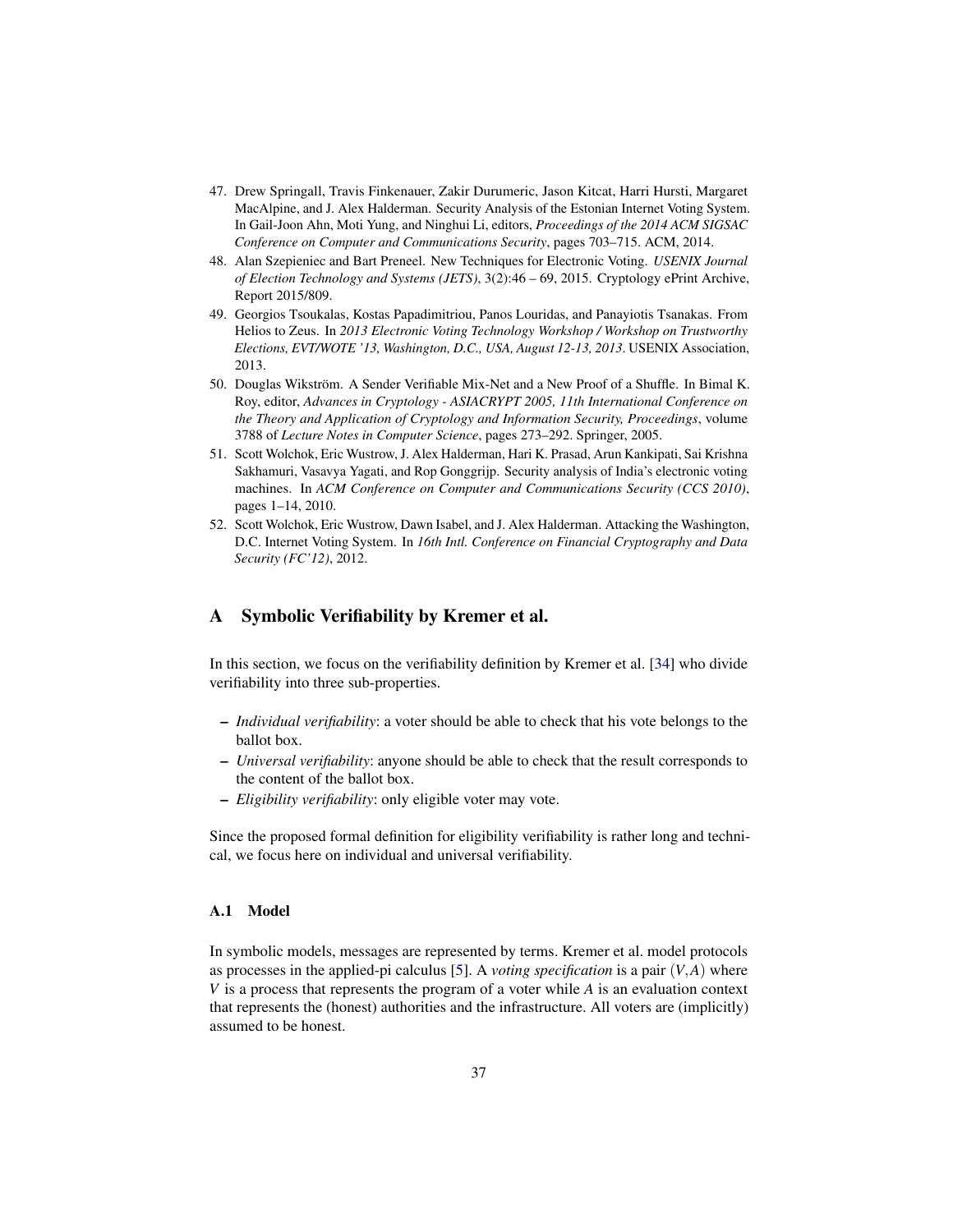### A.2 Individual and Universal Verifiability

We can express the definitions of Kremer et al. independently of the execution model, which slightly extends their definitions.

The symbolic verifiability definition by Kremer et al. [\[34\]](#page-35-3) assumes that each voter  $V_i$  performs an individual test  $\varphi_i^{IV}$ , and that observers perform a universal test  $\varphi^{UV}$ . The individual test  $\varphi_i^{\text{IV}}$  takes as input the voter's vote and all his local knowledge (e.g. randomness, credentials, and public election data) as well as a partial view of the ballot box (which should correspond to his ballot). The universal test  $\varphi^{UV}$  takes as input the outcome of the election, the public election data, the ballot box, and possibly some extra data generated during the protocol used for the purposes of verification. These tests should satisfy the following conditions for any execution.

<span id="page-37-1"></span>Definition 11 (Individual and Universal Verifiability). *A voting specification* (*V*,*A*) *satisfies* individual and universal verifiability *if for all*  $n \in \mathbb{N}$ ,

<span id="page-37-0"></span>
$$
\forall i, j: \varphi_i^{\text{IV}}(\mathsf{b}) \land \varphi_j^{\text{IV}}(\mathsf{b}) \Rightarrow i = j \tag{1}
$$

$$
\varphi^{UV}(\mathsf{B},r) \wedge \varphi^{UV}(\mathsf{B},r') \Rightarrow r \approx r'
$$
 (2)

$$
\bigwedge_{1 \le i \le n} \varphi_i^{IV}(\mathbf{b}_i) \wedge \varphi^{UV}(\mathbf{B}, r) \Rightarrow \mathbf{c} \approx r
$$
\n(3)

*where*  $c = (c_1, \ldots, c_n)$  *are the choices of the voters, b is an arbitrary ballot, B is the (content of the) bulletin board, r and*  $r'$  *are possible outcomes, and*  $\approx$  *denotes equality up to permutation.*

Intuitively, Condition [\(1\)](#page-37-0) ensures that two distinct voters may not agree on the same ballot, i.e., no clash occurs. Condition [\(2\)](#page-37-0) guarantees the unicity of the outcome: if the observers successfully check the execution, there is at most one outcome they may accept (up to permutation). Finally, Condition [\(3\)](#page-37-0) is the key property: if all tests succeed, the outcome should correspond to the voters' intent. Observe that, since all voters are assumed to be honest, the implication  $c \approx r$  in Condition [\(3\)](#page-37-0) can be described by the goal  $\gamma_0$  (see below).

### A.3 Discussion

Definition [\(11\)](#page-37-1) is tailored to a specific tally: the outcome of the election has to be the sequence of the votes. Moreover, the definition assumes that the ballot of the voter can be retrieved from the ballot box, which does not apply to ThreeBallot for example. The main restriction is that all voters are assumed to be honest.

Observe that by Condition [\(3\)](#page-37-0) the goal  $\gamma_0$  is guaranteed only for protocol runs in which all voters successfully verify their ballots (and the universal test is positive). For the other runs, the outcome can be arbitrary. However, the assumption that all honest voters verify their ballot is unrealistically strong. Therefore, even though this definition uses the strong goal  $\gamma_0$ , this assumption makes the definition weak.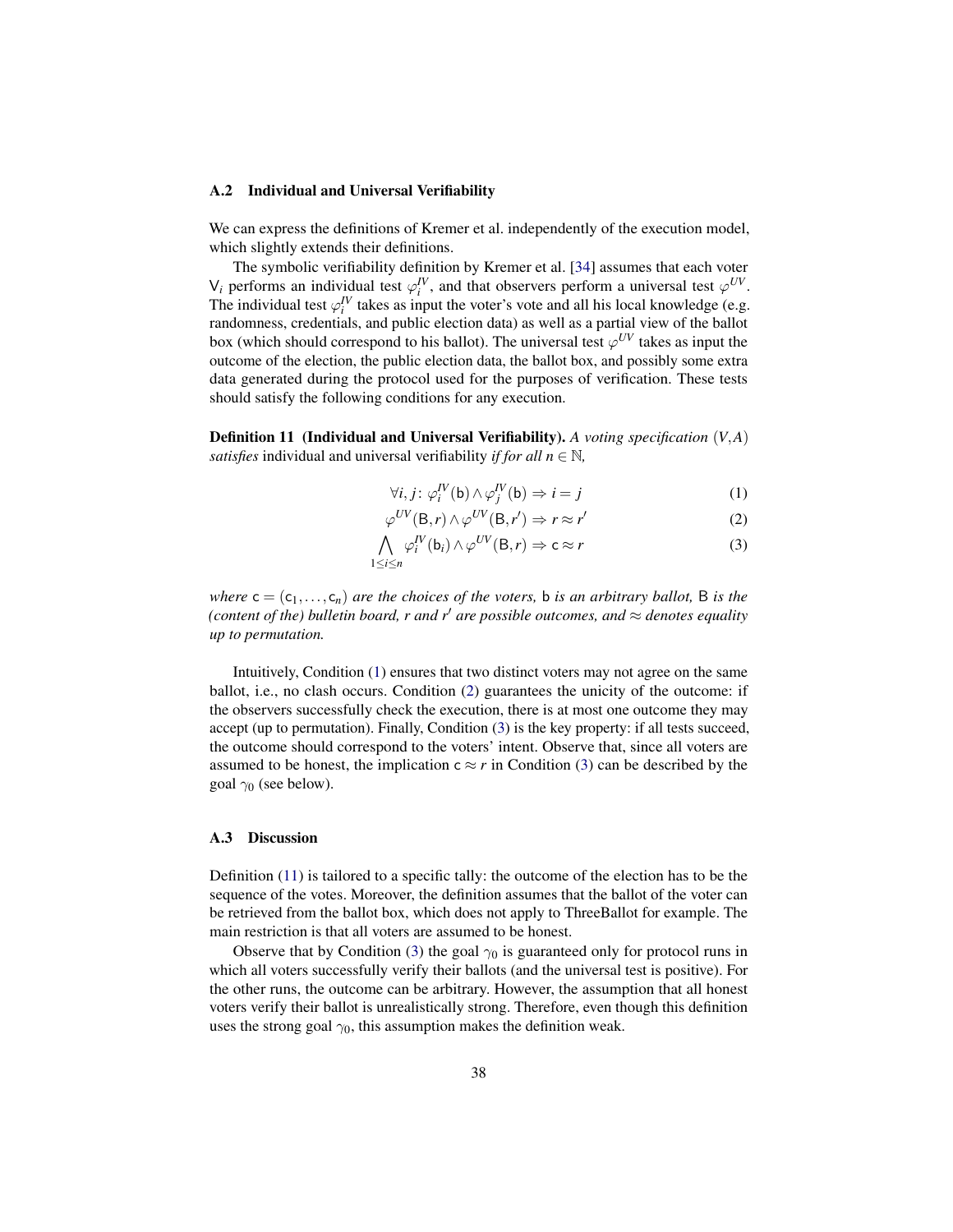## A.4 Casting in the KTV Framework

**Protocol**  $P_{KRS}$ . The set of agents  $\Sigma$  consists of the voters, the bulletin board B, the judge J, and the remaining participants. Only static corruption is considered. The voters, the bulletin board and the judge do not accept to be corrupted. The honest programs are defined as follows:

- When a voter  $V_i$  runs her honest program  $\pi_{V_i}$  and is triggered in order to cast a ballot, she runs the usual program. When  $V_i$  is triggered in order to verify her vote, she performs the individual test  $\varphi_i^{\mathbf{IV}}(b)$  with her ballot b, and if this evaluates to "true", she outputs "accept", otherwise "reject".
- When the judge J runs its honest program  $\pi_J$ , it reads the content from the bulletin board B including the result *r* (if it does not receive any content, it outputs "reject"). Then the judge performs the universal test  $\varphi^{UV}(B,r)$ , and if this evaluates to "false", the judge outputs "reject". Otherwise, the judge iteratively triggers each voter V*<sup>i</sup>* in order to verify her ballot. If every voter outputs "accept", the judge outputs "accept", and otherwise "false". (This models the requirement in the definition of Kremer et al. that all voters have to verify successfully in order for the run to be accepted. It also means that if not all voters verify, no guarantees are given.)

**End-to-end honest verifiability.** Let the goal  $\gamma_{\text{H/V}}$  be the sub-goal of  $\gamma_0$  in which all voters produce pairwise different ballots. Then, *individual and universal verifiability* by Kremer et al. (Definition [\(11\)](#page-37-1)) can essentially be characterized by the fact that the protocol  $P_{KRS}$  is  $(\gamma_{IUV}, 0)$ -verifiable by the judge J.

To see this, first observe that the judge J as defined above outputs "accept" if and only if the Condition  $\bigwedge_{1 \le i \le n} \varphi_i^{\mathit{IV}}(b_i) \wedge \varphi^{\mathit{UV}}(B,r)$  in Condition [\(3\)](#page-37-0) evaluates to true. As we already pointed out, the implication  $c \approx r$  in Condition [\(3\)](#page-37-0) describes the goal  $\gamma_0$ . Condition [\(1\)](#page-37-0) stating that there are no clashes between the ballots of honest voters is also satisfied in  $\gamma_{\text{III}}$  by definition. Thus, for a protocol which achieves individual and universal verifiability according to Definition [11,](#page-37-1) the probability that the judge J in *P<sub>KRS</sub>* accepts a protocol run in which  $\gamma_{UV}$  is not fulfilled, is negligible ( $\delta = 0$ ), i.e., we have  $Pr[\pi^{(\ell)} \mapsto \neg \gamma_{IUV}, (J: accept)] \le \delta = 0$  with overwhelming probability as in Definition [1.](#page-6-0)

## <span id="page-38-0"></span>B Symbolic Verifiability by Cortier et al.

In this section, we study the symbolic verifiability definition by Cortier et al. [\[18\]](#page-33-13). Cortier et al. also define different notions of verifiability: individual, universal, and end-to-end verifiability. They prove that under the assumption of an additional property, called "no clash", individual and universal verifiability imply end-to-end verifiability in their symbolic model.

## B.1 Model

As in [\[34\]](#page-35-3), the definitions of Cortier et al. are cast in a symbolic model. That is, messages are represented by terms and protocols are defined as symbolic processes. Additionally, Cortier et al. assume that voters reach several successive states denoted as follows: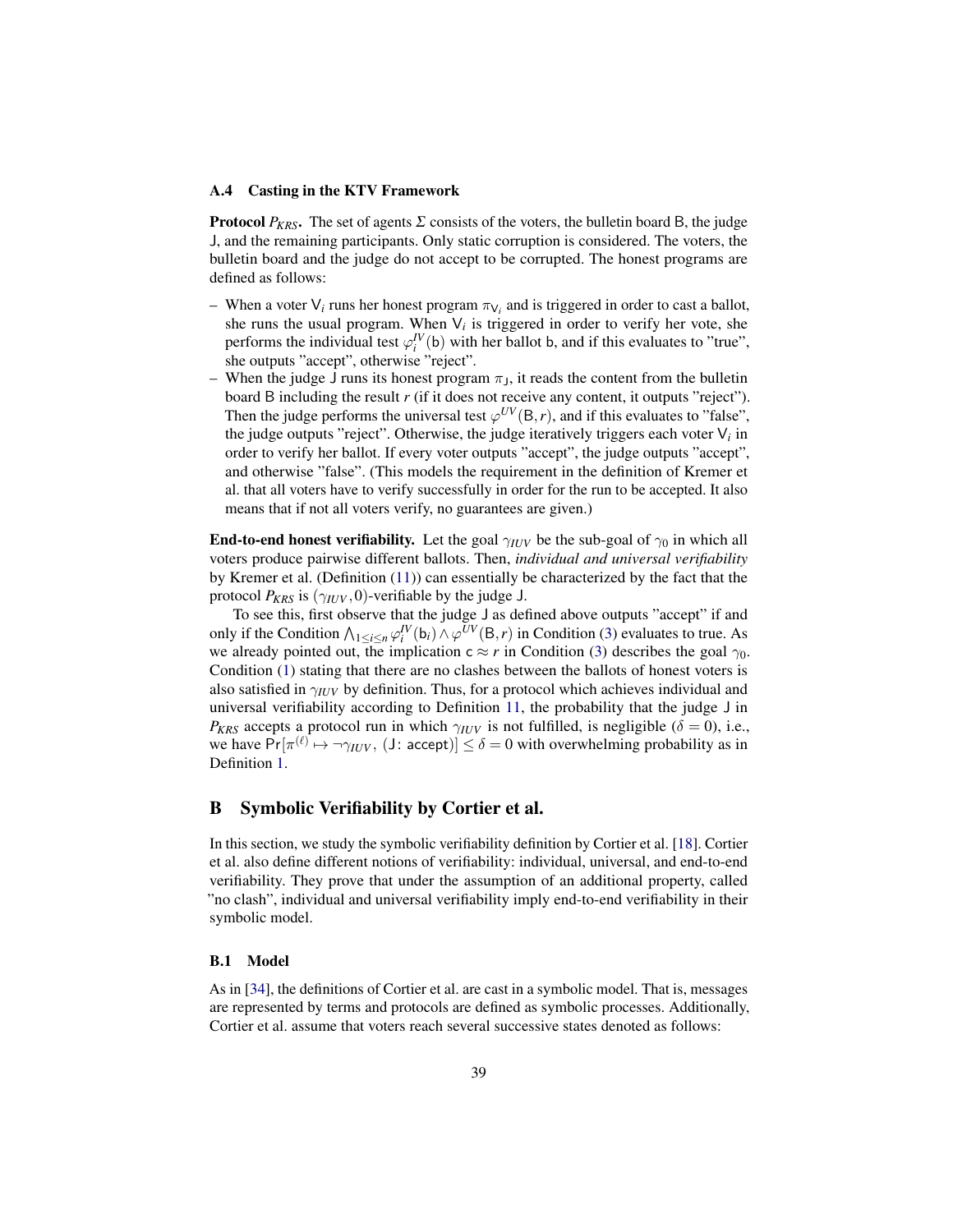- $\sim$  Vote(*i*, c, cred): the voter with identity *i* owns some credential cred and is willing to cast a choice c.
- $-$  MyBallot $(i, c, b)$ : the voter *i* has prepared a ballot b corresponding to the choice c.
- $-$  VHappy(*i*, c, cred, B): the voter *i* with credential cred has cast a choice c and is happy with the content of the ballot box B.

Cortier et al. [\[18\]](#page-33-13) also assume a judge that checks whether a result *r* corresponds to a ballot box B and reaches a state JHappy $(B, r)$  whenever this is the case.

After the casting and before the tallying, some ballots may be removed because they are invalid (e.g., due to flawed signatures or zero-knowledge proofs) or simply because some voters have voted several times and only the last vote counts. This yields a "sanitized" list of ballots B<sub>san</sub>.

## B.2 Individual Verifiability

Intuitively, individual verifiability by Cortier et al. holds true if whenever honest voters perform the checks prescribed by the protocol, then their ballots belong to the ballot box.

<span id="page-39-0"></span>Definition 12 (Individual Verifiability). *A protocol guarantees* individual verifiability *if for every execution, and for every voter* V*<sup>i</sup> , choice* c*, credentials* cred *and ballot box* B*, whenever the state* VHappy(*i*, c, cred,B) *is reached, it follows that*

Vote( $i$ , c, cred)  $\land \exists b \in B$ : MyBallot( $i$ , c, b).

### B.3 Universal Verifiability

The universal verifiability definition by Cortier et al. depends on certain predicates whose purpose is to formally define what it means that a ballot "contains" a vote and that the tallying proceeds correctly.

Wrap. To define that a vote is "contained" in a ballot, Cortier et al. introduce a predicate  $Wrap(c, b)$  that is left undefined, but has to satisfy the following properties:

(i) Any well-formed ballot b corresponding to some choice c satisfies the Wrap predicate:

 $MyBallot(i, c, b) \Rightarrow Wrap(c, b)$ 

(ii) A ballot b cannot wrap two distinct choices  $c_1$  and  $c_2$ :

$$
\mathsf{Wrap}(c_1,b) \wedge \mathsf{Wrap}(c_2,b) \Rightarrow c_1 = c_2
$$

For a given protocol, the definition of Wrap typically follows from the protocol specification.

Good sanitization. When the ballot box B is sanitized, it is acceptable to remove some ballots but of course true honest ballots should not be removed. Therefore, Cortier et al. define the predicate GoodSan(B,Bsan) to hold true (implicitly *relatively to a run*) if the honest ballots of B are not removed from  $B_{\text{san}}$ . This means that (i)  $B_{\text{san}} \subseteq B$ , and (ii) for any  $b \in B$  such that MyBallot $(i, c, b)$  holds true for some voter  $V_i$  and some choice c, it is guaranteed that  $b \in B_{\text{san}}$ .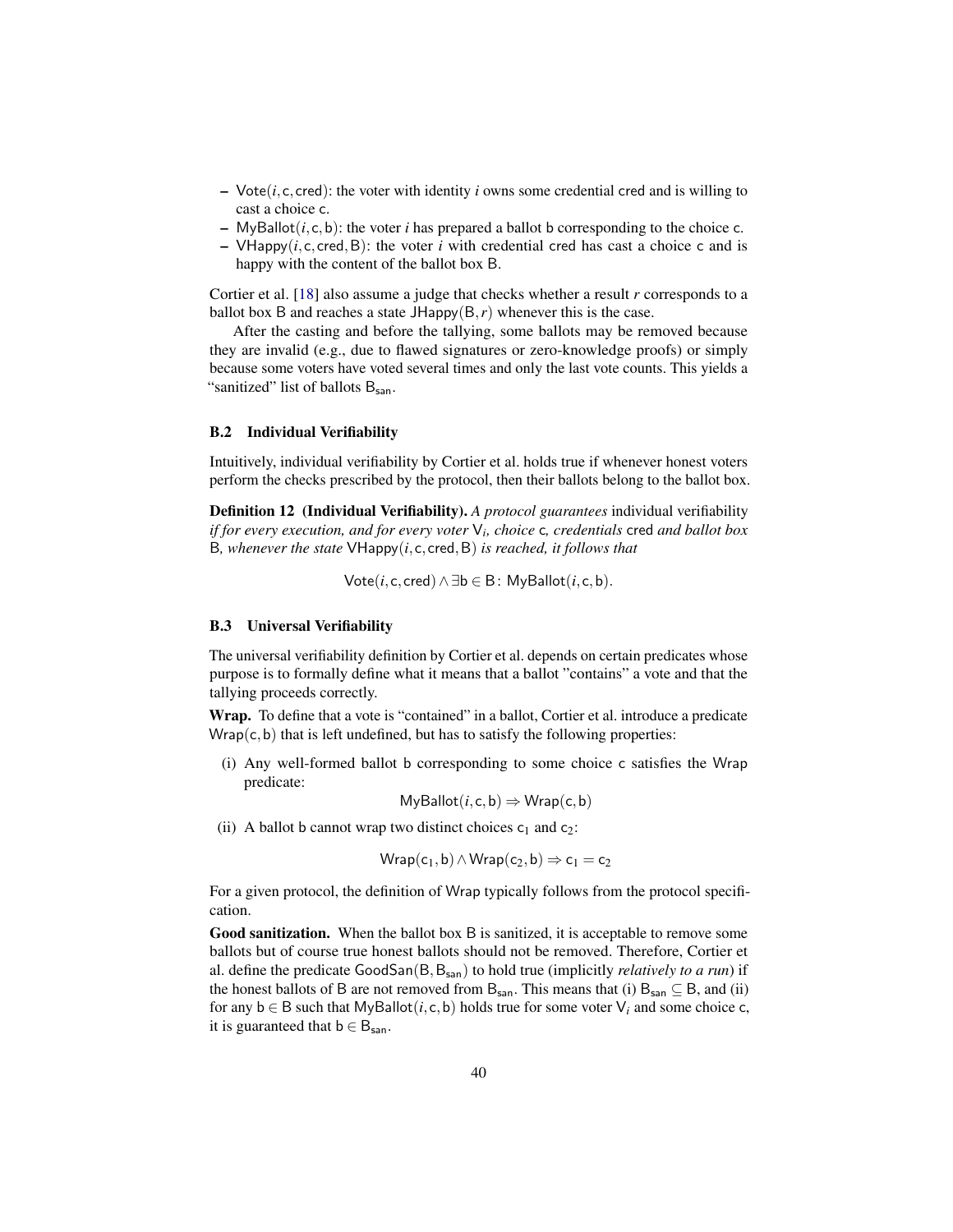**Good counting.** Cortier et al. define a predicate GoodCount ( $B_{\text{san}}$ , *r*) in order to describe that the final result  $r$  corresponds to counting the votes of  $B_{\text{san}}$ . This is technically defined in [\[18\]](#page-33-13) by introducing an auxiliary bulletin board  $B'_{san}$  which is a permutation of  $B_{san}$ and from which the list *rlist* of votes (such that  $r = \rho(\text{rlist})$  where  $\rho$  is the counting function) can be extracted line by line from  $B'_{san}$ . More formally, GoodCount( $B_{san}$ , *r*) holds true if there exist  $B'_{\text{san}}$ , *rlist* such that (i)  $B_{\text{san}}$  and *rlist* have the same size, and (ii)  $B_{\text{san}}$  and  $B'_{\text{san}}$  are equal as multisets, and (iii)  $r = \rho(rlist)$ , and (iv) for all ballots b with  $B'_{\text{san}}[j] = b$  for some index *j*, there exists a choice c such that  $W \text{rap}(c, b)$  as well as  $rlist[j] = c$  hold true. Note that the definition of GoodCount is parameterized by the counting function  $\rho$  of the protocol under consideration.

Then, universal verifiability is defined as follows.

<span id="page-40-1"></span>Definition 13 (Universal Verifiability). *A protocol guarantees* universal verifiability *if for every execution, and every ballot box* B *and result r, whenever the state* JHappy(B,*r*) *is reached, it holds that*

∃Bsan : GoodSan(B,Bsan)∧GoodCount(Bsan,*r*).

Intuitively, whenever the judge (some election authority) states that some result *r* corresponds to a ballot box B, then *r* corresponds to the votes contained in a *subset* Bsan of B (some ballots may have been discarded because they were ill-formed for example) and this subset  $B_{san}$  contains at least all ballots formed by honest voters that played the entire protocol (that is, including the final checks).

#### B.4 E2E Verifiability

Intuitively, end-2-end verifiability according to Cortier et al. holds if, whenever no one complains (including the judge), then the election result includes all the votes corresponding to honest voters that performed the checks prescribed by the protocol.

<span id="page-40-0"></span>Definition 14 (E2E Verifiability). *A protocol guarantees* end-2-end verifiability *if for every execution, and every ballot box* B *and result r, whenever a state is reached such that for some subset of the honest voters (indexed by some set I) with choices* c*<sup>i</sup> and credentials* cred<sub>*i*</sub>  $(i \in I)$  we have

$$
\mathsf{JHappy}(B,r) \land \bigwedge_{i \in I} \mathsf{VHappy}(i, c_i, \mathsf{cred}_i, B),
$$

*then there exist rlist such that we have*  $r = \rho(rlist)$  *and*  $\{c_i\}_{i \in I} \subseteq$  *rlist (as multisets).* 

### B.5 No Clash

Finally, Cortier et al. define the notion of "no clash" as follows. Intuitively, "no clash" describes the property that two distinct honest voters may not build the same ballot.

Definition 15 (No Clash). *A protocol guarantees* no clash *if for every execution, whenever a state is reached such that* MyBallot(*i*, c*<sup>i</sup>* ,b)∧MyBallot(*j*, c *<sup>j</sup>* ,b)*, then it must be the case that*  $i = j$  *and*  $c_i = c_j$ *.*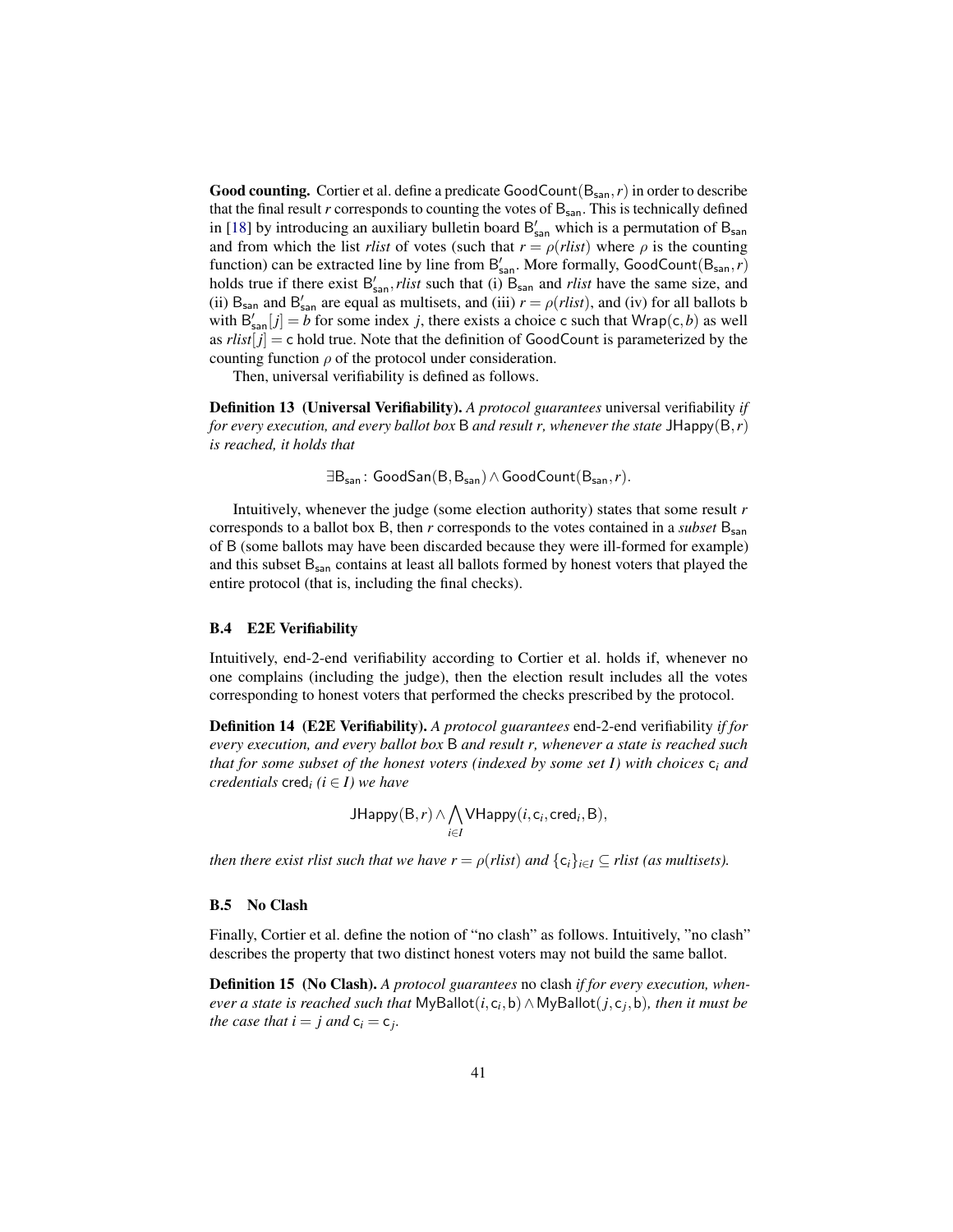### B.6 Discussion

Cortier et al. [\[18\]](#page-33-13) showed that individual verifiability, universal verifiability, and the "no clash" property together imply End-to-End verifiability (all as defined above).

In order to be able to define their notions of individual and universal verifiability, Cortier et al. proposed a model in which it is possible to (i) extract single ballots from the bulletin board (implicit in the predicate VHappy), and to (ii) uniquely determine the content, i.e. the plain vote, of each single ballot (Wrap predicate). Therefore, these definitions can only be applied to a class of protocols which fulfill these requirements, and by this, for example, ThreeBallot [\[44\]](#page-35-9) as well as protocols in which ballots are information theoretically secure commitments (e.g. [\[23\]](#page-34-10)) can not be analyzed.

The notion of end-2-end verifiability (Definition [14\)](#page-40-0) is rather weak since it only requires that honest votes are counted (for voters that checked). It does not control dishonest votes. In particular, this notion does not prevent ballot stuffing. The authors of [\[18\]](#page-33-13) introduced this notion because the Helios protocol does not satisfy strong verifiability as defined in [\[19\]](#page-34-4) for example. Moreover, the verification technique based on typing developed in [\[18\]](#page-33-13) would probably require some adaption to cover strong verifiability as it would need to *count* the number of votes, which is a difficult task for type-checkers.

## B.7 Casting in the KTV Framework

**Protocol**  $P_{CEKMW}$ . The set of agents  $\Sigma$  consists of the honest voters, the bulletin board B, the judge J, and the remaining participants. Only static corruption is considered. The bulletin board and the judge do not accept to be corrupted. The honest programs are defined as follows:

- When a voter V runs her honest program  $\pi_{V}$ , and is triggered to cast her ballot, she expects an identity *i* and a choice c (if not, she stops). Then, she runs  $\text{Vote}(c)$  to build her ballot b and to submit it to the bulletin board. Afterwards, she reaches a state MyBallot $(i, c, b)$ . When the voter is triggered to verify her vote, she reads the content of the bulletin board B and reaches a state  $VH$ appy $(i, c, B)$  if her checks evaluate to true.
- When the judge J runs its honest program  $\pi_J$  and is triggered to verify the election run, it reads the content of the bulletin board B including the final result *r* (if not possible, J outputs "reject"). If the judge successfully performs some checks (which depend on the concrete voting protocol), then he outputs "accept" and reaches a state JHappy(B,*r*).

**Individual verifiability.** We define the goal  $\gamma$ <sub>*IV*</sub> to be the set of all runs of *PCEKMW* in which whenever an honest voter  $V_i$  reaches the state  $V$ Happy( $i$ , c, B) for some choice c and ballot b, then there exists a ballot  $b \in B$  such that this voter started with  $(i, c)$  as her input and reached MyBallot(*i*, c,b) as intermediary state. Then, *individual verifiability* by Cortier et al. (Definition [12\)](#page-39-0) can essentially be characterized by the fact that the protocol  $P_{CEKMW}$  is  $(\gamma_{IV}, 0)$ -verifiable by the judge J.

Universal verifiability. We define the goal  $\gamma_{UV}$  to be the set of all runs of  $P_{CEKMW}$ in which whenever a result *r* is obtained and the final content of the ballot box is B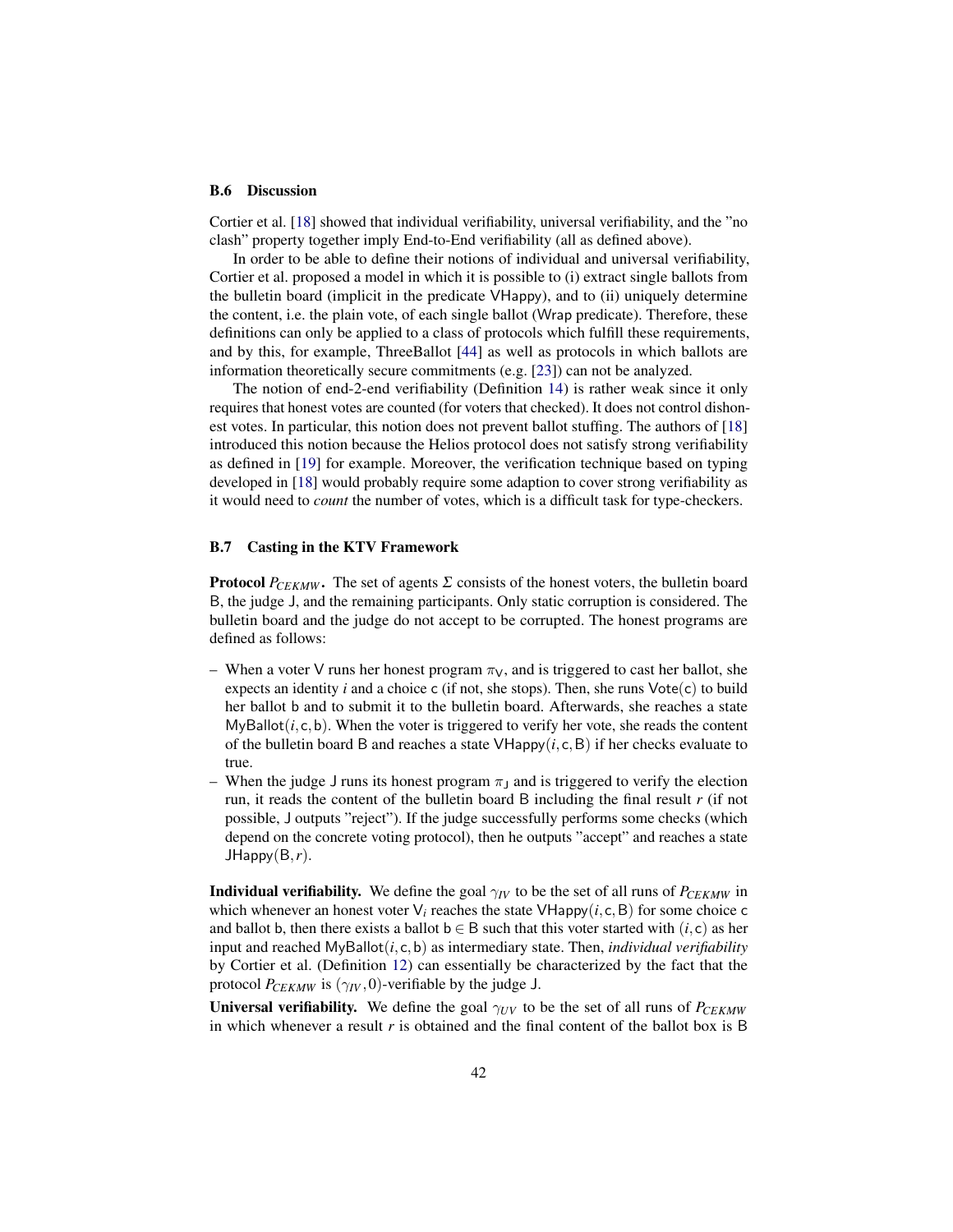then there exists  $B_{san}$  such that  $GoodSan(B, B_{san})$  and  $GoodCount(B_{san}, r)$  hold true (as defined above). Then, *universal verifiability* by Cortier et al. (Definition [13\)](#page-40-1) can essentially be characterized by the fact that the protocol  $P_{CEKMW}$  is  $(\gamma_{UV}, 0)$ -verifiable by the judge J.

**End-to-end verifiability.** We define the goal  $\gamma_{E2E}$  to be the set of all runs of  $P_{CEKMW}$ in which the result *r* of the election satisfies  $r = \rho(\text{rlist})$  for some *rlist* that contains (as multiset) all the choices  $c_i$  for which some honest voter  $V_i$  reached a state VHappy(*i*, c*<sup>i</sup>* , cred*i*B). Then, *end-to-end verifiability* by Cortier et al. (Definition [14\)](#page-40-0) can essentially be characterized by the fact that the protocol  $P_{CEKMW}$  is ( $\gamma_{E2E}$ ,0)-verifiable by the judge J.

# <span id="page-42-0"></span>C Publicly Auditable Secure Multi-Party Computation by Baum et al.

This section focusses on the definition of *publicly auditable secure multi-party computation* by Baum et al. [\[8\]](#page-33-14). Baum et al. also present a game-based definition of auditable correctness which is, however, underspecified.<sup>[11](#page-42-1)</sup> Therefore, we only analyze the definition of auditable correctness as implied by the ideal functionality.

### C.1 Model

The protocols are *client-server MPC protocols* in the Universal Composability Framework, where a set of parties provide input to the actual working parties, who run the MPC protocol among themselves and make the output public. The *input parties* are denoted by  $V_1, \ldots, V_n$  and their inputs are denoted by  $(c_1, \ldots, c_n)$ . The *computing parties* are denoted by  $T_1, \ldots, T_m$  and participate in the computation phase. Given a set of inputs  $c_1, \ldots, c_n$ , they compute an output  $C(c_1, \ldots, c_n)$  for some circuit C over a finite field. After the protocol is executed, anyone acting as the judge J can retrieve the transcript  $\tau$  of the protocol from the bulletin board and (using only the circuit *C* and the output Tally) determine whether the result is valid or not.

## C.2 Auditable Correctness

<span id="page-42-3"></span>Definition 16. *A client-server MPC protocol achieves* auditable correctness *if it realizes the ideal functionality*  $\mathscr{F}_{\text{AuditMPC}}$  *(Fig. [8\)](#page-43-0) in the UC framework.*<sup>[12](#page-42-2)</sup>

In what follows, we describe the basic concept of the ideal functionality  $\mathscr{F}_{\text{AuditMPC}}$ (Fig. [8\)](#page-43-0). In the *initializing phase*, the adversary can determine which input parties and

<span id="page-42-1"></span><sup>&</sup>lt;sup>11</sup> More precisely, in the game-based definition it is not stated by whom the input  $x_1, \ldots, x_m$  is provided.

<span id="page-42-2"></span><sup>&</sup>lt;sup>12</sup> In the ideal functionality  $\mathscr{F}_{\text{AuditMPC}}$  as defined in the original work [\[8\]](#page-33-14), the variables  $c'_1, \ldots, c'_m$ that are used in the second step of the computing phase are not defined. It is reasonable to assume that these variables denote the inputs  $c$  or  $c'$ , respectively, which are associated to the input parties  $V_1, \ldots, V_n$  and stored in the first step of the input phase. Therefore, we added the third line of the input phase above to the ideal functionality from the original paper.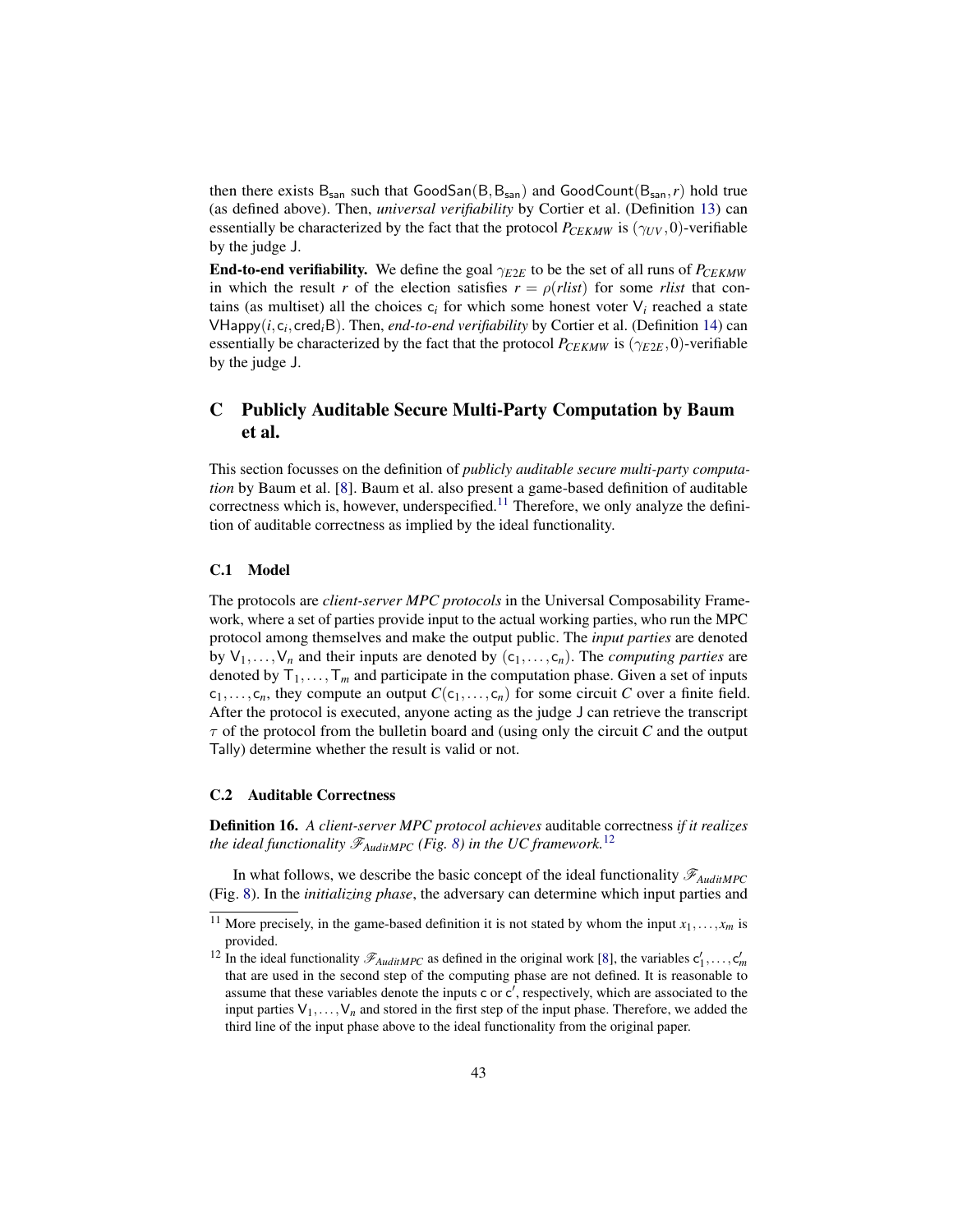*Functionality* F*AuditMPC*

**Initialize:** On input ( $Init, C$ ) from all parties (where  $C$  is a circuit with *n* inputs and one output): Wait until A sends the sets  $A_{BV} \subseteq \{1, \ldots, n\}$  (corrupted input parties) and  $A_{BT} \subseteq$  $\{1,\ldots,m\}$  (corrupted computing parties).

**Input**: On input (Input,  $V_i$ , *varid*<sub>c</sub>, c) from  $V_i$  and on input (Input,  $V_i$ , *varid*<sub>c</sub>,?) from all parties  $T_k$ , with *varid*<sub>c</sub> a fresh identifier:

- 1. If  $i \in A_{BV}$ , then store (*varid*<sub>c</sub>, c). Else let A choose c' and store (*varid*<sub>c</sub>, c').
- 2. If  $|A_{BT}| = m$ , send (lnput,  $V_i$ , *varid*, c) to all  $T_k$ .
- 3. For all  $i \in \{1, ..., n\}$  let  $\mathsf{V}'_i$  denote the input stored for  $\mathsf{V}_i$ . **Compute:** On input (Compute) from all parties  $T_k$ :
- 1. If an input gate of *C* has no value assigned, stop here.
- 2. Compute Tally<sup> $\prime$ </sup> =  $C(c'_1, \ldots, c'_m)$ .
- 3. If  $|{\sf A}_{BT}| = 0$ , set Tally  $=$  Tally<sup>'</sup>. If  $|{\sf A}_{BT}| > 0$ , output Tally' to A and wait for Tally from A. If  $|A_{BT}| < n$ , the functionality accepts only Tally  $\in \{\perp, \text{Tally}'\}$ . If  $|A_{BT}| = n$ , any value Tally is accepted.

Audit: On input  $(Audit, y)$  from J, and if Compute was executed, the functionality does the following:

- If Tally  $=$  Tally  $=$  y, then output "accept y".
- If Tally  $= \perp$ , then output "no audit possible".
- <span id="page-43-0"></span>• If Tally'  $\neq$  Tally or y  $\neq$  Tally, then output "reject y".



which computing parties are corrupted. In the *input phase*, each honest input party V provides the ideal functionality with input c, and for each corrupted input party  $V$ , the adversary can provide the ideal functionality with an arbitrary input  $c'$  which is then considered as the input of V. The inputs for honest and dishonest input parties are stored as  $c'_1, \ldots, c'_n$ . In a voting protocol,  $c'_1, \ldots, c'_n$  denote the choices of the honest voters plus possible choices of the dishonest voters being provided by the adversary (at most one vote for each dishonest voter). In the *compute phase*, the ideal functionality first computes the correct tally  $Tally' = C(c'_1, \ldots, c'_n)$ . If no computing party is corrupted, we take Tally  $=$  Tally'. Otherwise (if at least one computing party is corrupted), the adversary is given Tally' and can determine the output Tally with the following restriction: if not all computing parties are corrupted, the adversary can output  $\bot$  or Tally', and otherwise, he can choose an arbitrary result. In a voting protocol, Tally' denotes the *correct* output of the voting protocol run with input  $c'_1, \ldots, c'_n$ , while Tally denotes the *actual* output of the run. In the *audit phase* the ideal functionality checks whether the output Tally coincides with the correct result Tally'. For a voting protocol, the property that Tally' and Tally coincide is simply the goal  $\gamma_0$  as introduced in Definition [2.](#page-8-0)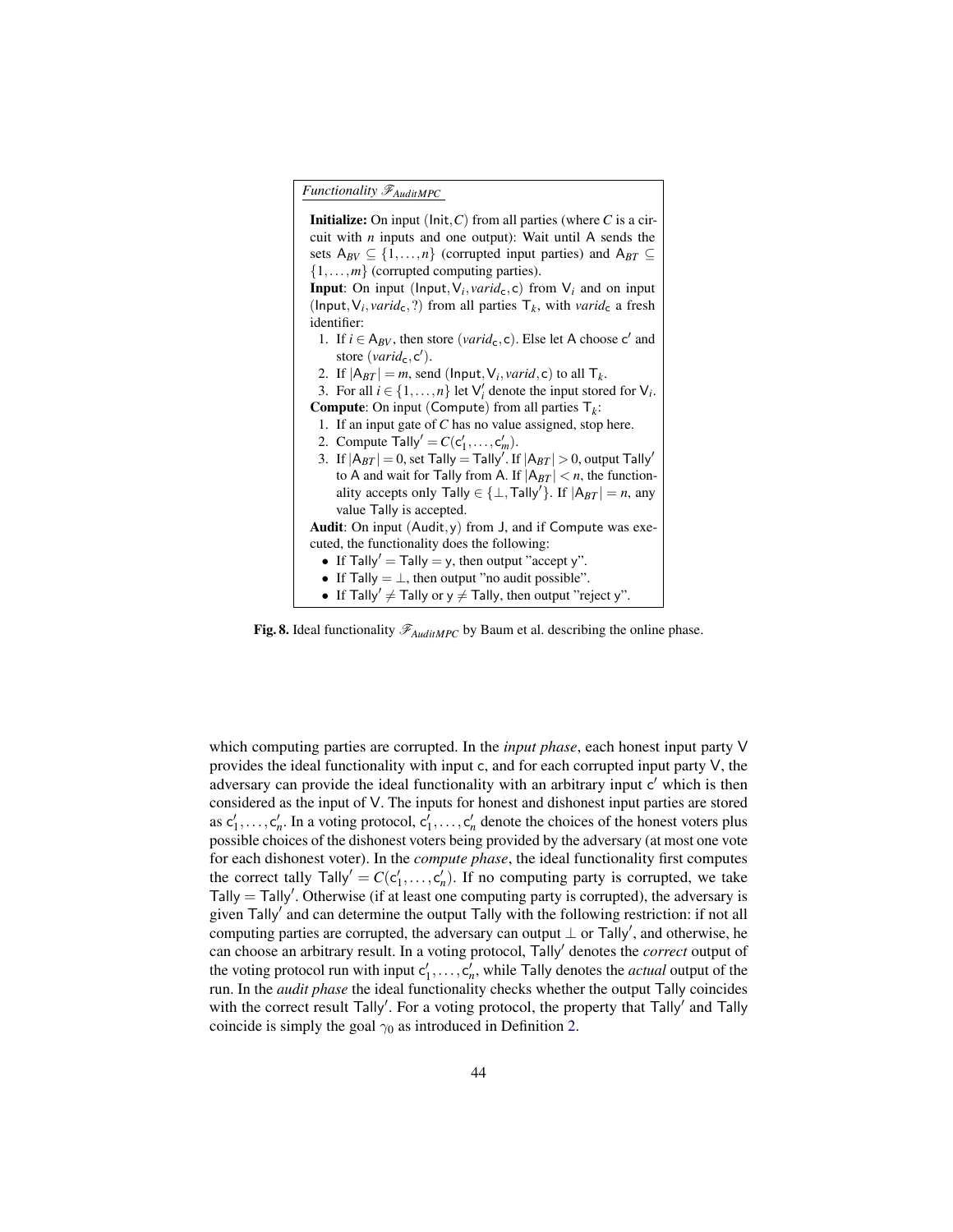#### <span id="page-44-2"></span>C.3 Discussion

The auditor of an MPC protocol which realizes the ideal functionality  $\mathscr{F}_{\text{AudiMPC}}$  in the UC framework always has to accept the result Tally of a run (with overwhelming probability) if the result is correct, regardless of the rest of the run (see the first case of the audit part in the ideal functionality). However, this fairness requirement is unrealistically strong since then, as long as the result of a protocol run is correct, the auditor has to accept the result even if, for example, ZK proofs are flawed.

If an attacker does not control all computing parties, i.e., if that there is at least one honest computing party, then an MPC protocol that realizes the ideal functionality guarantees that either the result is correct, or else not output is produced. This assumption is, however, unrealistically strong.

## C.4 Casting in the KTV Framework

**Protocol**  $P_{BDO}$ . The set of agents  $\Sigma$  consists of the voters, the bulletin board B, the judge J, and the remaining participants. Since static corruption is considered, the agents only accept to be corrupted at the beginning of an election run. The bulletin board B and the judge J don't accept to be corrupted.

When a voter  $V_i$  runs her honest program  $\pi_{V_i}$ , she receives a choice  $c_i$  and then runs Vote(c*i*) (see Section [2\)](#page-2-0).

The honest program of the judge J depends on the concrete voting protocol.

**Public auditability.** Let the goal  $\gamma_0$  be defined as in Definition [2](#page-8-0) by Küsters et al.<sup>[13](#page-44-1)</sup>. *Public auditability* of a protocol  $P_{BDO}$  (as implied by the ideal functionality  $\mathscr{F}_{AudithPC}$ ) can essentially be characterized by the fact that (i) the protocol  $P_{BDO}$  is  $(\gamma_0, 0)$ -verifiable by the judge J (Definition [1\)](#page-6-0), and (ii) the output of the protocol is either the correct one or  $\perp$  if at least one computing party is honest. To see this, note that in its audit phase, the ideal functionality  $\mathscr{F}_{\text{AuditMPC}}$  accepts the run *if and only if* the published result Tally is equal to the correct result Tally', i.e.,  $\gamma_0$  is achieved.

Additionally, as already mentioned, public auditability entails the fairness condition that requires a run to be accepted whenever the produced result is correct (as mentioned, this condition is too strong in the context of e-voting).

# <span id="page-44-0"></span>D Universal Verifiability by Chevallier-Mames et al.

In this section, we analyze the definition of universal verifiability by Chevallier-Mames et al. [\[16\]](#page-33-11).

<span id="page-44-1"></span><sup>&</sup>lt;sup>13</sup> Since Definition [16](#page-42-3) does not distinguish between valid and invalid choices c (see Discussion [C.3\)](#page-44-2), we assume that the set of valid choices is the finite field over which the circuit *C* is defined.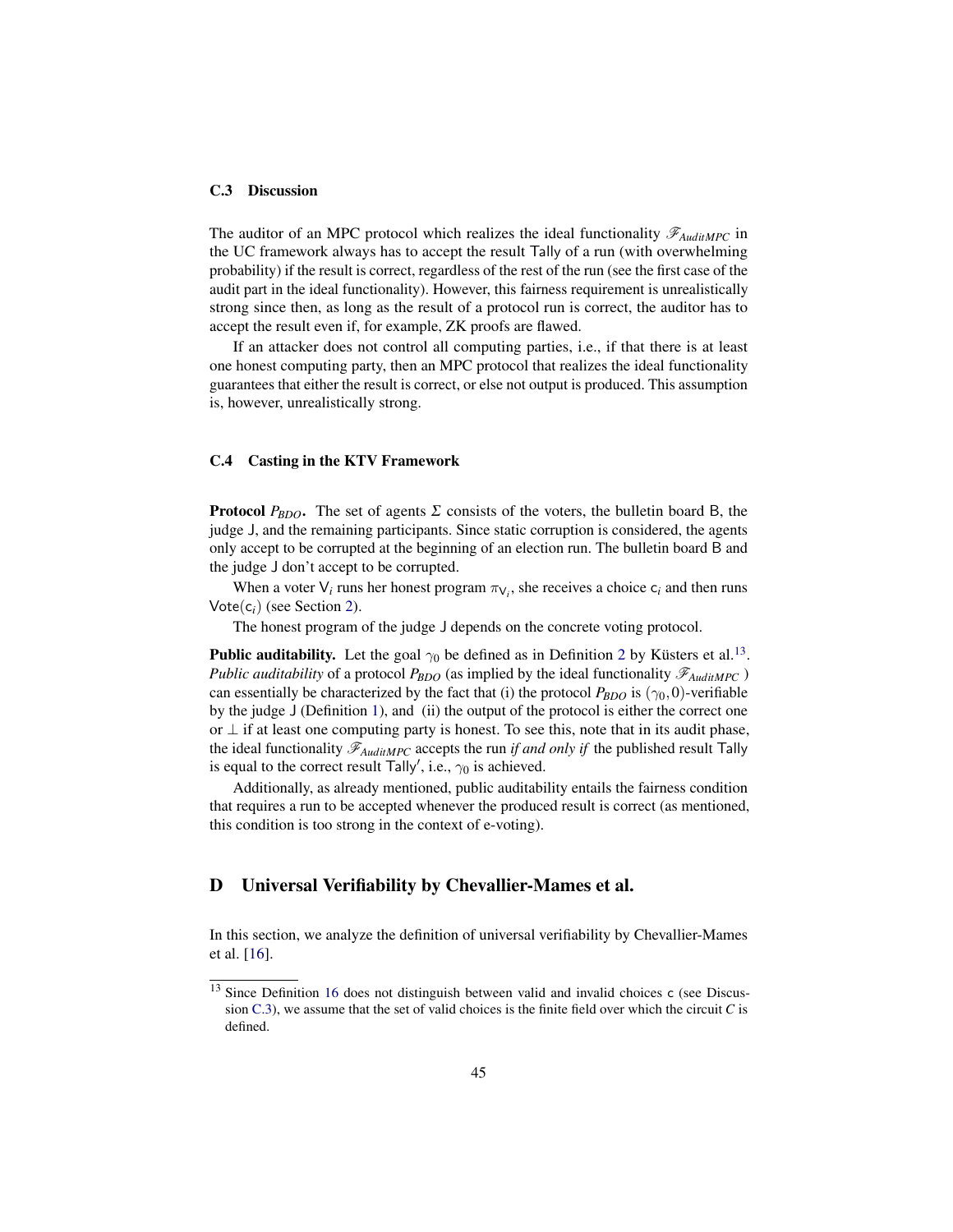### <span id="page-45-1"></span>D.1 Model

For each voter  $V_i$ ,  $B_i$  denotes the transcript of  $V_i$ , i.e., the interactions between  $V_i$  and the voting authority. The bulletin board B is regarded as the set of transcripts. Any interaction, including those with the authorities, can be assumed public.

*1. Detection of individual fraud:* From a partial list of transcripts B produced by  $V_1, \ldots, V_n$ , the voting authority should be able to determine whether a new transcript  $B_{n+1}$  produced by  $V_{n+1}$  is valid (well-formed and does not correspond to a double vote). More formally, there exists a boolean function *f* that can determine this fact,

$$
\forall n, \forall V_1, \dots, V_n, V_{n+1}
$$
  
\n
$$
\forall B \leftarrow V_1, \dots, V_n, B_{n+1} \leftarrow V_{n+1},
$$
  
\n
$$
f(B, B_{n+1}) = B_{n+1} \text{ valid } \wedge \begin{cases} 0, & \text{if } V_{n+1} \in \{V_1, \dots, V_n\} \\ 1, & \text{if } V_{n+1} \notin \{V_1, \dots, V_n\} \end{cases}
$$

The language of the bulletin boards B which are iteratively valid is denoted by  $\mathscr{L}$ .

*2. Computation of the tally:* From the transcripts, the voting authority should be able to compute the tally, that is a vector of the number of selections for each candidate: there exists an efficient function  $f'$  that, from the bulletin board B, outputs Tally,

$$
\forall B \in \mathscr{L}, f'(B) = \sum_i c_i = \mathsf{Tally}.
$$

*3. Computation of the list of the voters:* From the transcripts, the voting authority should be able to determine the list  $V_{\text{cast}}$  of the voters who actually casted their ballots: there exists an efficient function  $f''$  that, from the bulletin board B, extracts the sublist  $V_{\text{cast}}$  of the voters,

$$
\forall B \in \mathscr{L}, f''(B) = V_{\text{cast}}.
$$

### D.2 Universal Verifiability

The idea of universal verifiability by Chevallier-Mames et al. is that everybody should be able to check the correctness/validity of the votes and of the computation of the tally and the voters: the bulletin-board B, the tally Tally and the list of the voters  $V_{\text{cast}}$  should rely in an *NP* language  $\mathcal{L}$ , defined by the relation *R*: there exists a witness *w* which allows an efficient verification. Furthermore, for any B, the valid Tally and  $V_{\text{cast}}$  should be unique.

<span id="page-45-0"></span>**Definition 17** (Universal Verifiability). Let R be the NP-relation for the language  $\mathcal{L}^{\prime}$ *of the valid ballots and valid computation of the tally. A voting scheme achieves the* universal verification *property if only one value for the tally and the list of the voters can be accepted by the relation R, and the witness w can be easily computed from the bulletin-board* B *using a function g:*

$$
\forall B \in \mathcal{L}, \exists! (Tally, V_{cast}), \exists w: R(B, Tally, V_{cast}, w) = 1
$$
  

$$
\forall B \notin \mathcal{L}, \forall (Tally, V_{cast}, w): R(B, Tally, V_{cast}, w) = 0
$$
  

$$
\forall B \in \mathcal{L}: R(B, f'(B), f''(B), g(B)) = 1.
$$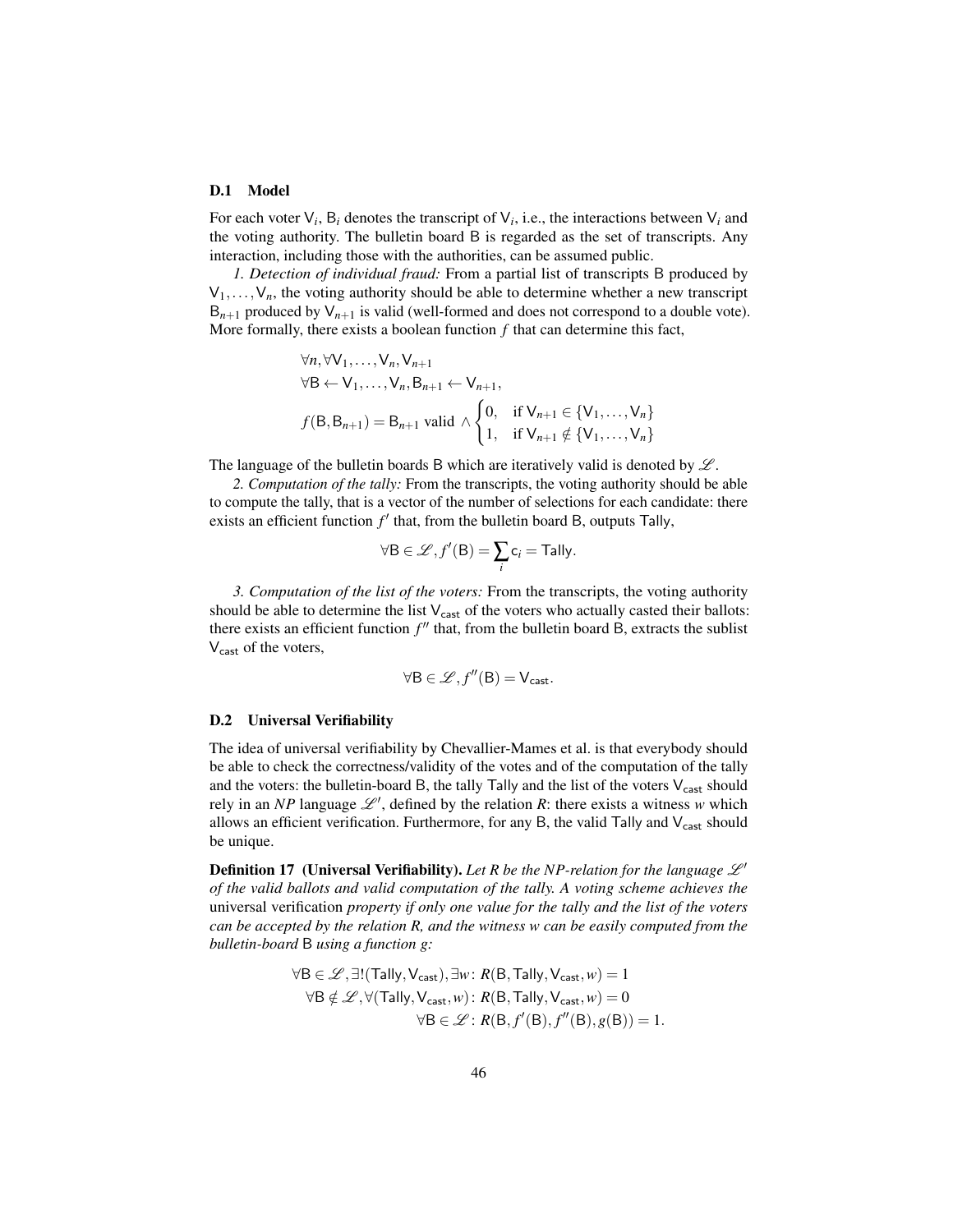Note that *g* is a function private to the authorities, to compute a short string (the witness) that allows everybody to check the overall validity, granted the public relation *R*. The functions  $f, f', f''$  and *g* may be keyed according to the system parameters: *g* is clearly private to the voting authority, while  $f$  and  $f''$  may be public (which is the case in schemes based on homomorphic encryption). The function  $f'$  is likely to be private.

## <span id="page-46-0"></span>D.3 Discussion

The second requirement for voting schemes according to Chevallier-Mames et al. (computation of the tally) excludes dishonest voters since for them c*<sup>i</sup>* remains undefined as they might not even produce  $c_i$ ; and even if a dishonest voter produces some  $c_i$  as an honest voter does, she might not submit it. Because of the same requirement, the model abstracts away from the problem that ballots might be dropped or manipulated in the casting phase: it implicitly assumes that each valid ballot of a voter who has not voted yet gets to the bulletin board. In addition, the model does not make a difference between a voter and her client.

Whether a voting scheme achieves universal verifiability according to Chevallier-Mames et al. (Definition [17\)](#page-45-0), depends on how "B*<sup>i</sup>* valid" is defined for the transcripts B*<sup>i</sup>* used in the voting scheme.

The second condition in Definition [17](#page-45-0) is too strong from a practical point of view because a voting scheme in which invalid ballots are removed can not achieve universal verifiability according to Definition [17.](#page-45-0) To see this, consider the case that in a run of a voting protocol a voter provides an invalid zero-knowledge proof for her ballot. Then, in order to guarantee correctness, this ballot is (typically) not considered in the tally. Since the transcript of the voter who submitted the invalid ballot is not valid, we have  $B \notin \mathscr{L}$ . By the second point of Definition [17,](#page-45-0) it follows that, even if all voting authorities are honest, then each zero-knowledge proof for the correct result of the election w.r.t. the voters who submitted valid ballots will be rejected.

If a voting scheme is universally verifiable according to Definition [17,](#page-45-0) and in a run of its protocol we have that  $B \in \mathcal{L}$ , then by the first and third condition in Definition [17](#page-45-0) it follows that in this run

$$
(B, \mathsf{Tally}, \mathsf{V}_{\mathsf{cast}}) \in \mathscr{L}' \Leftrightarrow (\mathsf{Tally}, \mathsf{V}_{\mathsf{cast}}) = (f'(B), f''(B)).
$$

By the second requirement for voting schemes (computation of the tally), the fact that  $B \in \mathscr{L}$  and  $(Tally, V_{cast}) = (f'(B), f''(B))$  hold true in a run implies that the same run satisfies  $\gamma_0$  as introduced in Definition [2.](#page-8-0) Conversely, the fact that a protocol run satisfies  $\gamma_0$  does not imply that  $B \in \mathcal{L}$  holds true in the same run, and in particular,  $\gamma_0$  does not imply  $(B, \text{Tally}, V_{\text{cast}}) \in \mathcal{L}'$ . To see this, consider the case above where invalid ballots are removed.

The conditions in Definition [17](#page-45-0) have to be fulfilled in every run of the protocol, and not only with overwhelming probability. This requirement is typically too strong.

## D.4 Casting in the KTV Framework

**Protocol** *P<sub>CFPST</sub>*. The set of agents  $\Sigma$  consists of the voters, the judge J and the remaining participants. Let B and  $\mathscr L$  be defined as in the model of Chevallier-Mames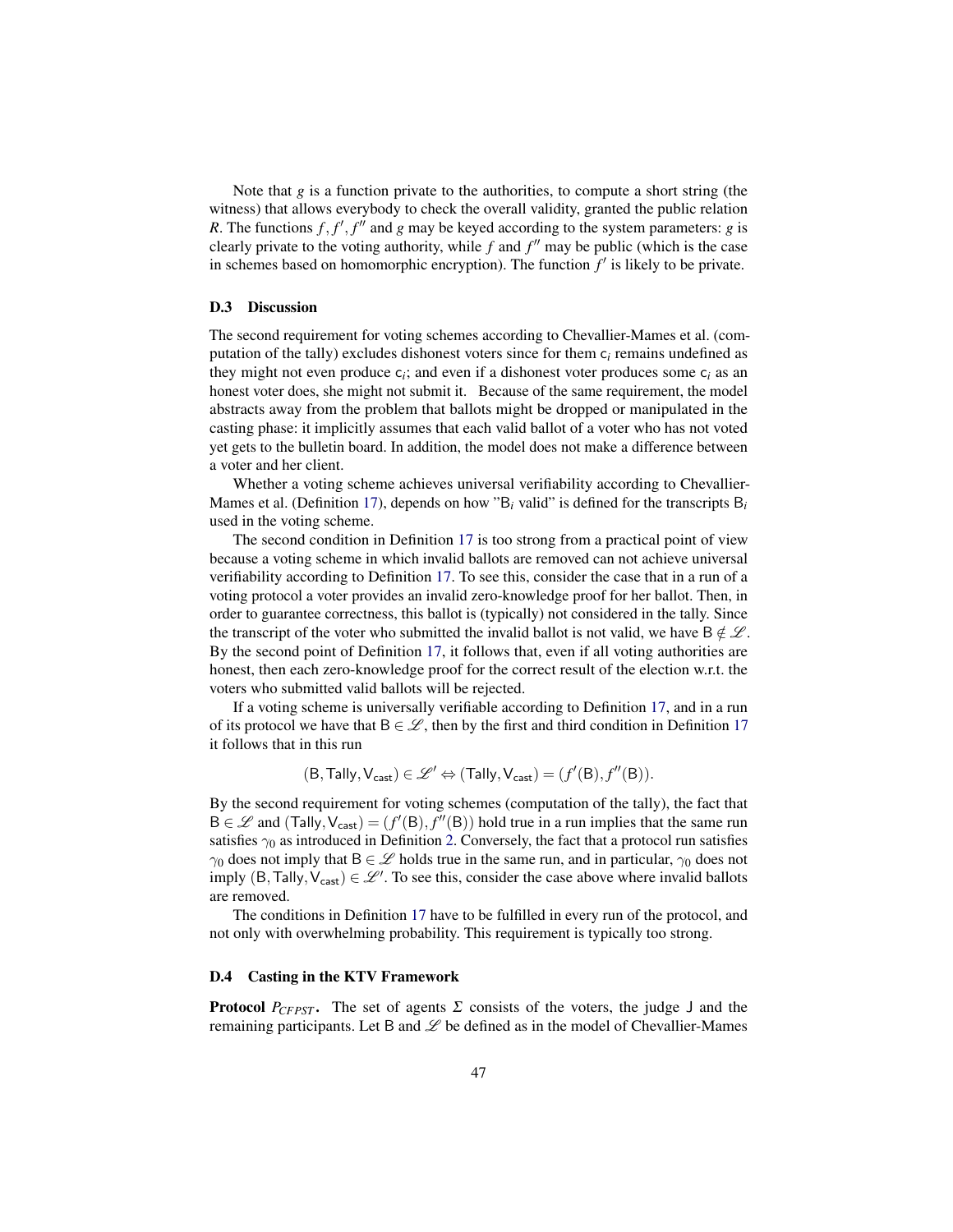et al. (Section [D.1\)](#page-45-1). Since static corruption is considered, the agents only accept to be corrupted at the beginning of an election run. The voters, the bulletin board, and the judge don't accept to be corrupted.

When  $V_i$  runs her honest program  $\pi_{V_i}$ , she expects a candidate  $c_i$  as input. If the input is empty, or if the input is not empty but the voter has already been triggered and received a candidate before, she stops. Otherwise, she runs  $\text{Vote}(c_i)$ .

The honest program  $\pi_{\perp}$  of the judge J depends on the concrete election scheme. Intuitively, when the judge runs her honest program, she receives  $(B, T_{\text{ally}}, V_{\text{cast}})$  along with a zero-knowledge proof as her input, and then evaluates whether (B, Tally,  $V_{\text{cast}}$ ) ∈  $\mathcal{L}$  holds true. She outputs "accept" if and only if the evaluation is positive.

Universal verifiability. Let the goal  $\gamma_0$  be defined as in Definition [2](#page-8-0) by Küsters et al., and the language  $\mathscr L$  be defined as in Section [D.1.](#page-45-1) For the protocol  $P_{CFPST}$ , *universal verifiability* according to Chevallier-Mames et al. (Definition [17\)](#page-45-0) can essentially be characterized by the fact that the protocol  $P_{CFPST}$  is ( $\gamma_0 \cap \mathcal{L}, 0$ )-verifiable in the sense of Definition [1.](#page-6-0)

To see this, first note that if  $\gamma_0$  is not satisfied in a run, then by the first and third condition in Definition [17](#page-45-0) we have  $(B, \text{Tally}, V_{\text{cast}}) \notin \mathcal{L}'$ . Consequently, an honest judge as sketched above, does not accept the run. However, as shown above, there are runs in which  $\gamma_0$  is satisfied but an honest judge as sketched above does not accept the run because B  $\notin \mathcal{L}$  holds true. Therefore, the goal  $\gamma$  requires that in a run  $\gamma_0$  *and* B  $\in \mathcal{L}$ must hold true in order to describe Definition [17.](#page-45-0)

Definition [17](#page-45-0) does not require any variant of fairness. The reason is that if all voting authorities are honest but one single voter is dishonest and submits an invalid ballot, then the judge (as sketched above) does not accept the result although  $\gamma_0$  is achieved (see Discussion [D.3\)](#page-46-0).

## <span id="page-47-0"></span>E Universal Verifiability by Szepieniec et al.

In this section, we present and discuss the definition of universal verifiability by Szepieniec et al. [\[48\]](#page-36-4). Due to its shortcomings (see discussion below), we omit the casting in the KTV framework.

#### E.1 Model

Definition [18](#page-47-1) is supposed to be applicable to any protocol *P* that can be analyzed in the universal composability (UC) framework.

#### E.2 Universal Verifiability

<span id="page-47-1"></span>Let  $V$  (verifier) be a probabilistic polynomial-time algorithm which takes as input the transcript as produced by an adversary A attacking a protocol *P*. The verifier V eventually outputs a bit  $\tilde{b}$ . Let  $b$  be a variable indicating whether the protocol was executed correctly by all parties – i.e., the parties behaved honestly and were not corrupted by the adversary – and if the transcript is authentic, by assuming the value 1 if this is the case and 0 otherwise.